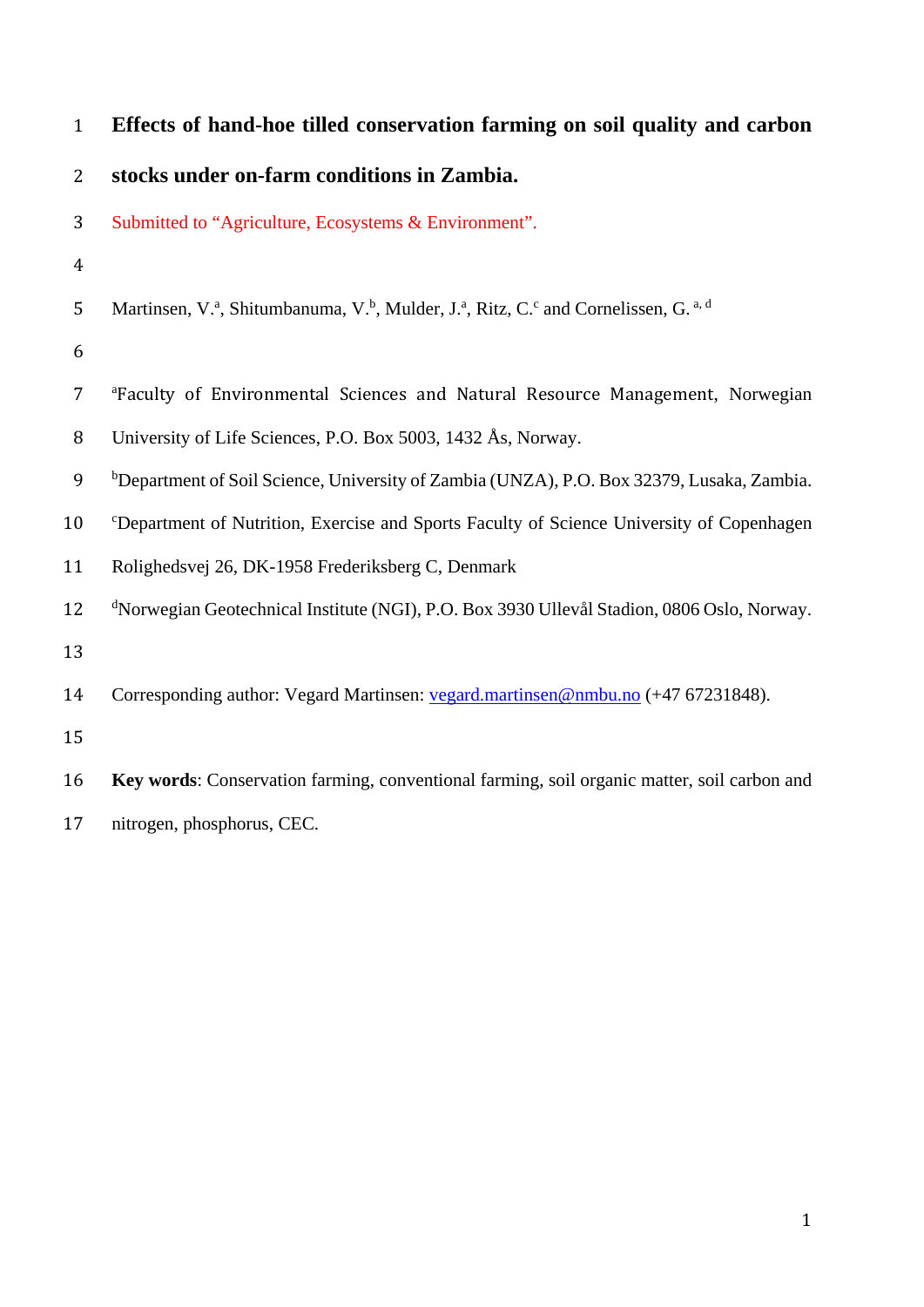### **Abstract**

 Conservation farming (CF) has been promoted in Zambia since the 1980s. Despite long-term practice of CF in Zambia, its effect on soil fertility, including the storage of soil organic matter (SOM), on smallholder farms are inconclusive. Here, we assess the effect of CF as compared to conventional tillage on soil quality parameters on smallholder farms in the Eastern province (EP, 20 sites, two to six years of CF) and Central province (CP, 20 sites, four to twelve years of CF) in Zambia. Soils under CF (minimum tillage hoe basins, crop rotation and residue retention) were compared with adjacent conventional farms (hoe ridges in EP and overall digging or ridge splitting in CP). Only small differences were observed in the soil quality parameters between the CF basins and adjacent conventional plots after maximum 12 years since CF adoption. The concentration of soil organic carbon (%SOC) and carbon (C) stocks 29 did not differ significantly between management practices, with C stocks in CF basins and 30 conventional plots in EP amounting to 4.41 and 4.63 kg  $m<sup>2</sup>$ , respectively, while this is 3.37 31 and 3.57 kg m<sup>-2</sup>, in CP. Likewise, the %SOC did not differ significantly between soils in the basins and in-between the basins. Both observations indicate that either the annual net accumulation of SOC is very small, or that on-farm surveys involve significant year-to-year changes in the position of the basins. However, the latter is not supported by plant available phosphorus (Bray P) data, which are significantly greater in CF basins than in-between them  $(12.7 \text{ vs } 8.3 \text{ mg kg soil}^{-1} \text{ in CP and } 8.5 \text{ vs } 5.2 \text{ mg kg soil}^{-1} \text{ in EP})$ , indicating significant Bray P accumulation in CF basins, due to annual fertilizer addition. Amounts of Bray-P in CF basins did not significantly differ from that under conventional management. Overall, our results show small differences in the soil quality parameters between the CF and conventional practices at smallholder farms after maximum 12 years since adoption of CF.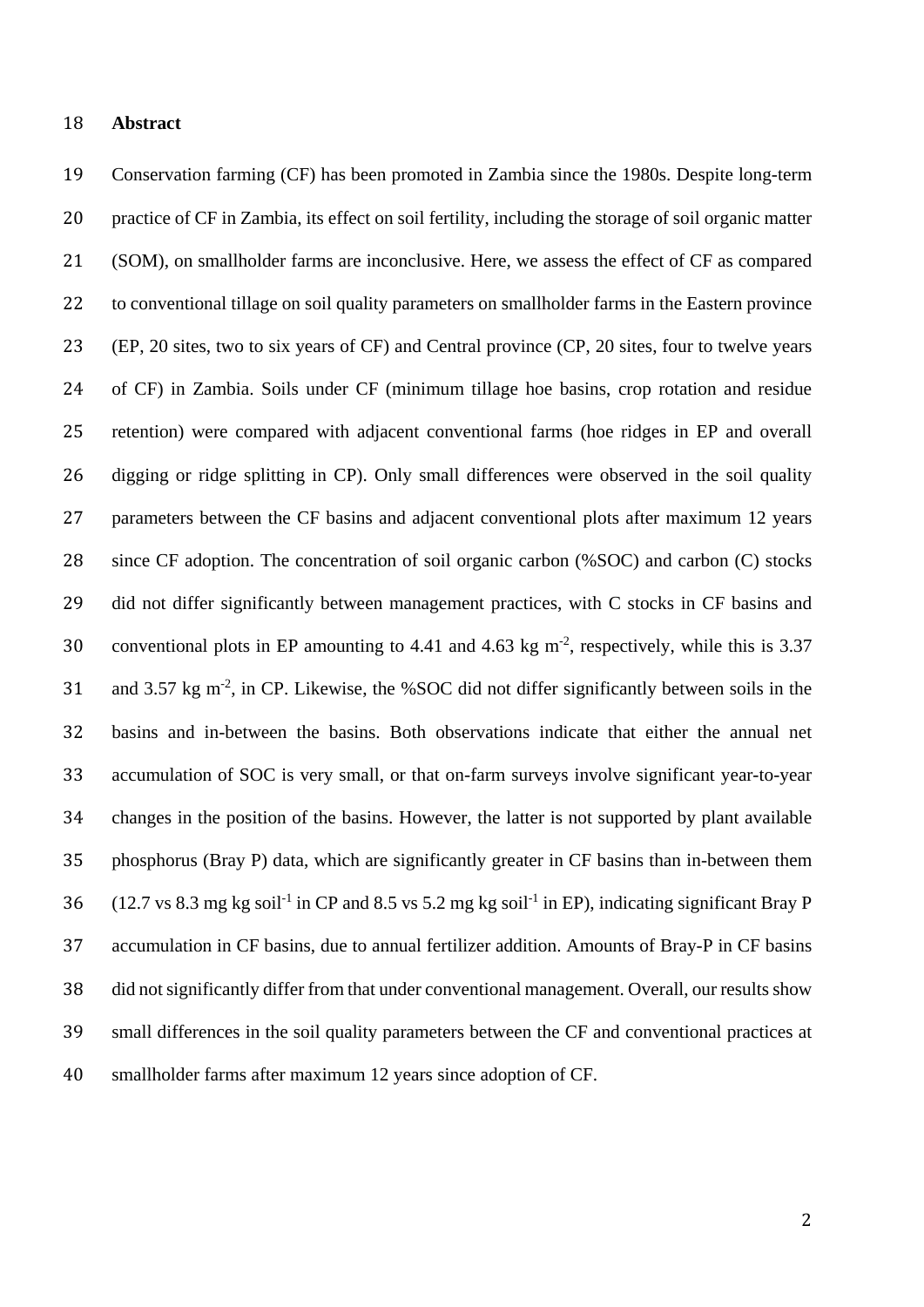### **1. Introduction**

 Conservation agriculture (CA) may offer climate change adaptation (increased soil fertility and water conservation) and mitigation (reduced emissions of greenhouse gases and C- sequestration) benefits (Pisante et al., 2015). However, reported effects of CA on the buildup of SOM in Sub-Saharan Africa differ considerably between studies (Thierfelder and Wall, 2012; Corbeels et al., 2015; Cheesman et al., 2016) and it is not yet clear whether conversion to a CA system can increase C sequestration (Srinivasarao et al., 2015). According to Powlson et al. (2016) CA comprices three principles; zero or reduced tillage, soil cover by residue retention and crop rotation. In addition, integrated weed management is important in CA (Farooq and Siddique, 2015). An important aspect of CA is reducing negative effects of agricultural activities such as soil erosion, soil organic matter (SOM) decline, loss of soil water retention and soil physical degradation (Farooq and Siddique, 2015; Mafongoya et al., 2016). Different terms for CA are commonly used depending on the specifics of the technology or practice (Thierfelder et al., 2015; Mafongoya et al., 2016). In Zambia, the Conservation Farming Unit (CFU) uses the term conservation farming (CF) for conservation tillage (i.e. minimum tillage (MT), using planting basins, retention of crop residues and the incorporation of legumes in crop rotation (CFU, 2011; Aune et al., 2012; Martinsen et al., 2014)).

 CF may increase yields, which is attributed to improved soil fertility and plant available water in addition to reduced soil erosion and thus increased nutrient availability (Langmead, 2004; Jat et al., 2012; Gatere et al., 2013; Palm et al., 2014). However, the effect of CF on crop yield and soil physical and chemical properties is the subject of debate due to substantial variations in results between different studies (Giller et al., 2009; Umar et al., 2011; Ngwira et al., 2012; Gatere et al., 2013; Thierfelder et al., 2013; Stevenson et al., 2014; Pittelkow et al., 2015; Powlson et al., 2016). Particularly, climatic and edaphic conditions combined with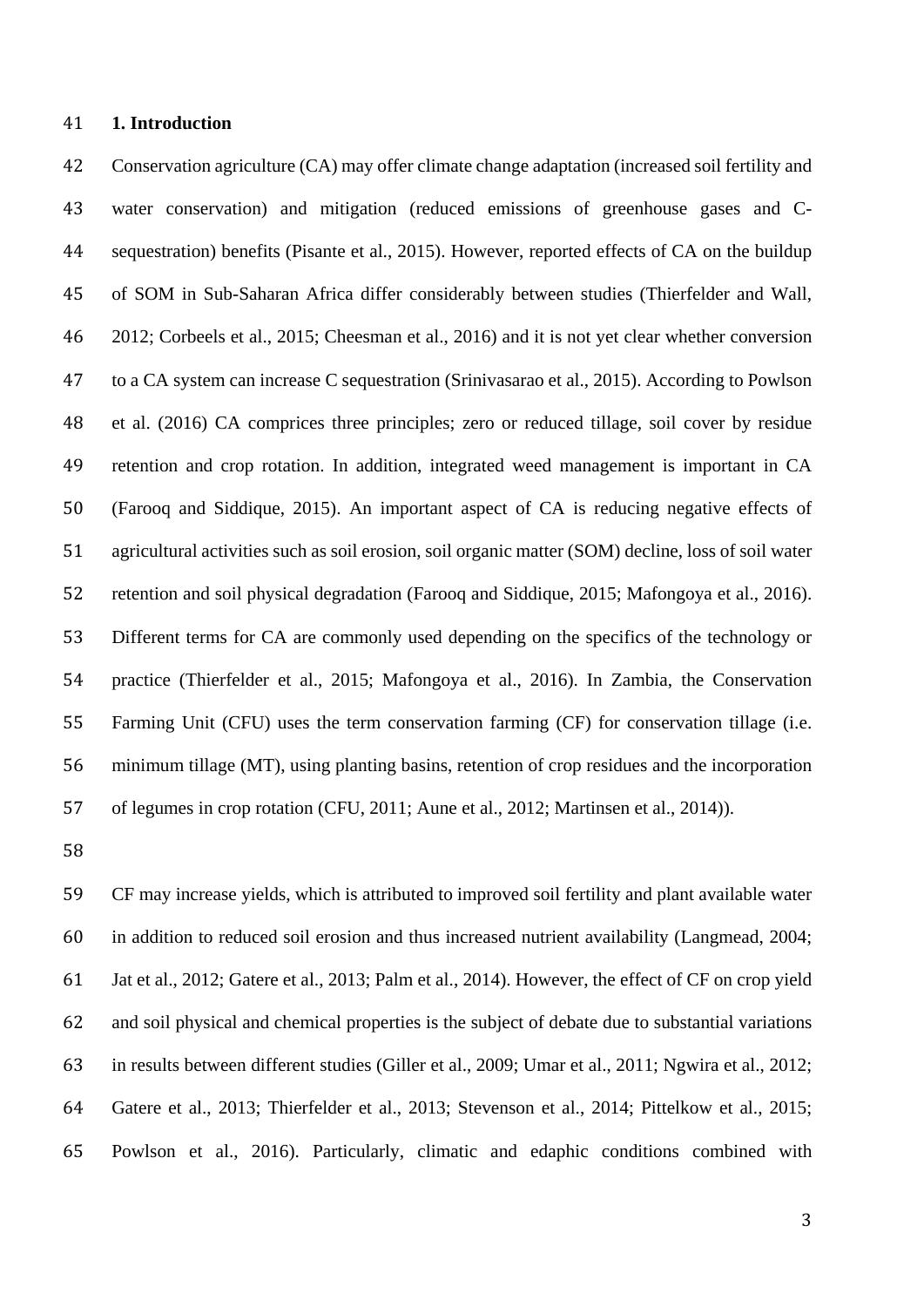management practice (e.g. seeding system, residue retention, fertilizer addition and crop rotation) are believed to determine to what extent CF has a positive, negative or no effect on yields and soil fertility (Gatere et al., 2013; Nyamangara et al., 2014; Palm et al., 2014; Pittelkow et al., 2015; Mafongoya et al., 2016; Powlson et al., 2016; Thierfelder et al., 2016). Pittelkow et al. (2015) reported overall reductions in yields under no-till as compared to conventional tillage for 610 studies across 63 countries. However, no-till in combination with residue retention and crop rotation significantly increased yields (+7.3%) in dry climates suggesting that CF may be an important climate-change adaptation strategy in semi-arid regions (Pittelkow et al., 2015).

 A recent meta-analysis of soil organic carbon (SOC) stock changes under CF (controlled and on-farm experiments) in two tropical regions by Powlson et al. (2016) reported increases of 78 between 0.28 and 0.96 t C ha<sup>-1</sup> yr<sup>-1</sup> in Sub-Saharan Africa under CF (2-16 years) as compared to conventional practices. Results from validation trials in Southern Africa comparing 80 conventional agricultural practice and CF by Cheesman et al. (2016) showed  $\sim 0.5$  t C ha<sup>-1</sup> 81 greater soil C stocks for the upper 0-10 cm of the soil at CF sites as compared to conventional 82 sites, after 2-7 years. Increased levels of SOC and improved soil quality at CF sites (2 and 5 years) compared to annual ridge tillage was reported by Mloza-Banda et al. (2016) from smallholder farms in Southern Malawi. Two and five years since adoption of CF, %SOC was increased with 0.3% and 0.8%, respectively, but the increase in soil C-stocks was only significant after more than 5 years. Soil quality parameters including N content (from 0.06% 87 to 0.10%), available P (from 12.7 mg  $kg^{-1}$  to 35.6 mg  $kg^{-1}$ ) and CEC (from 13.4 cmole kg soil<sup>-</sup> to 15.2 cmol<sub>c</sub> kg soil<sup>-1</sup>) were all significantly enhanced after two years since adoption (Mloza- Banda et al., 2016). In contrast, monitoring studies from on-farm sites in Zimbabwe (Nyamangara et al., 2013) and Zambia (Thierfelder et al., 2013) suggest small effects of CF on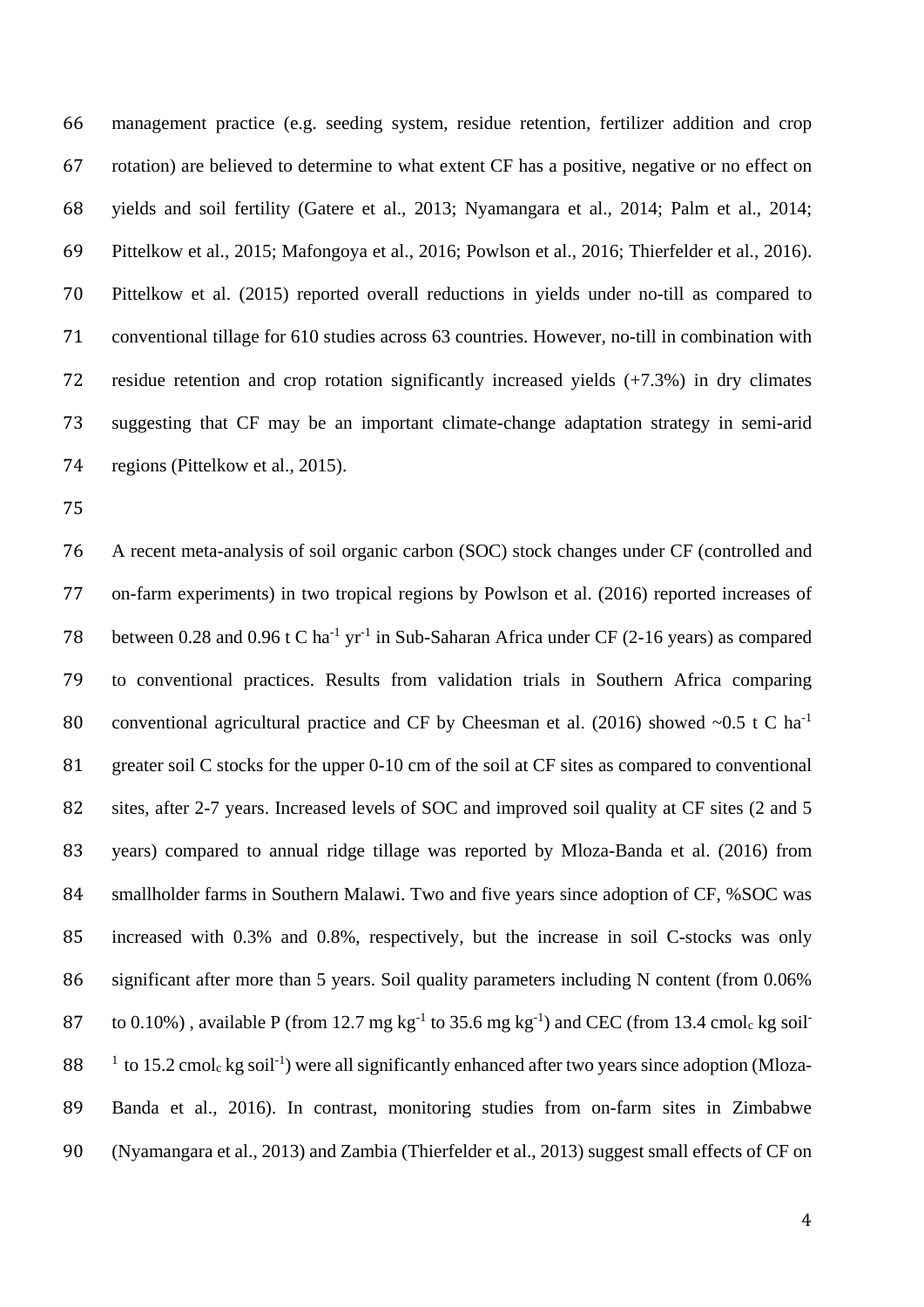soil C stocks. Paired comparisons of soils at CA fields (up to 9 years) and adjacent conventional fields from 450 farms in 15 districts in Zimbabwe revealed low SOC contents (<1%) without clear difference in %SOC or levels of total P between the two management practices (Nyamangara et al., 2013). Results from two on-farm sites in Zambia showed no significant effects of CA on soil C-stocks after 3-5 years, but results from an on-station trial suggested 96 significantly greater C-stocks (2.5-3.3 t C ha<sup>-1</sup>) for the upper 10 cm of the soil after 5 years of 97 CA as compared to conventional treatment (Thierfelder et al., 2013).

 The potential of soils to sequester carbon is controlled by intrinsic physciochemical soil characteristics and management practice (Six et al., 2002a; Six et al., 2002b). Soil management increasing organic residue inputs and reducing decomposition may increase the C sequestration, and improved soil management may thus increase the potential to mitigate greenhouse gas emissions (Paustian et al., 2016). In CA systems, several challenges and constraints are at play simultaneously, which may partly explain the large variations in results between different studies. Such challenges and constraints include different seeding systems, crop rotation, weed control and fertilizer application, all affecting biomass production (e.g. Gatere et al., 2013; Nyamangara et al., 2013; Thierfelder et al., 2015; Powlson et al., 2016; Thierfelder et al., 2016). On the other hand, management-induced availability of crop residues, e.g. due to burning, removal and grazing may affect the input of organic carbon to soil (Chivenge et al., 2007; Umar et al., 2011; Thierfelder et al., 2013; Cheesman et al., 2016). Although effects of CA on soil fertlity and SOM levels may be significant in controlled experiments at research stations, smaller effects may be expected from monitoring studies on smallholder farms, which are less controlled.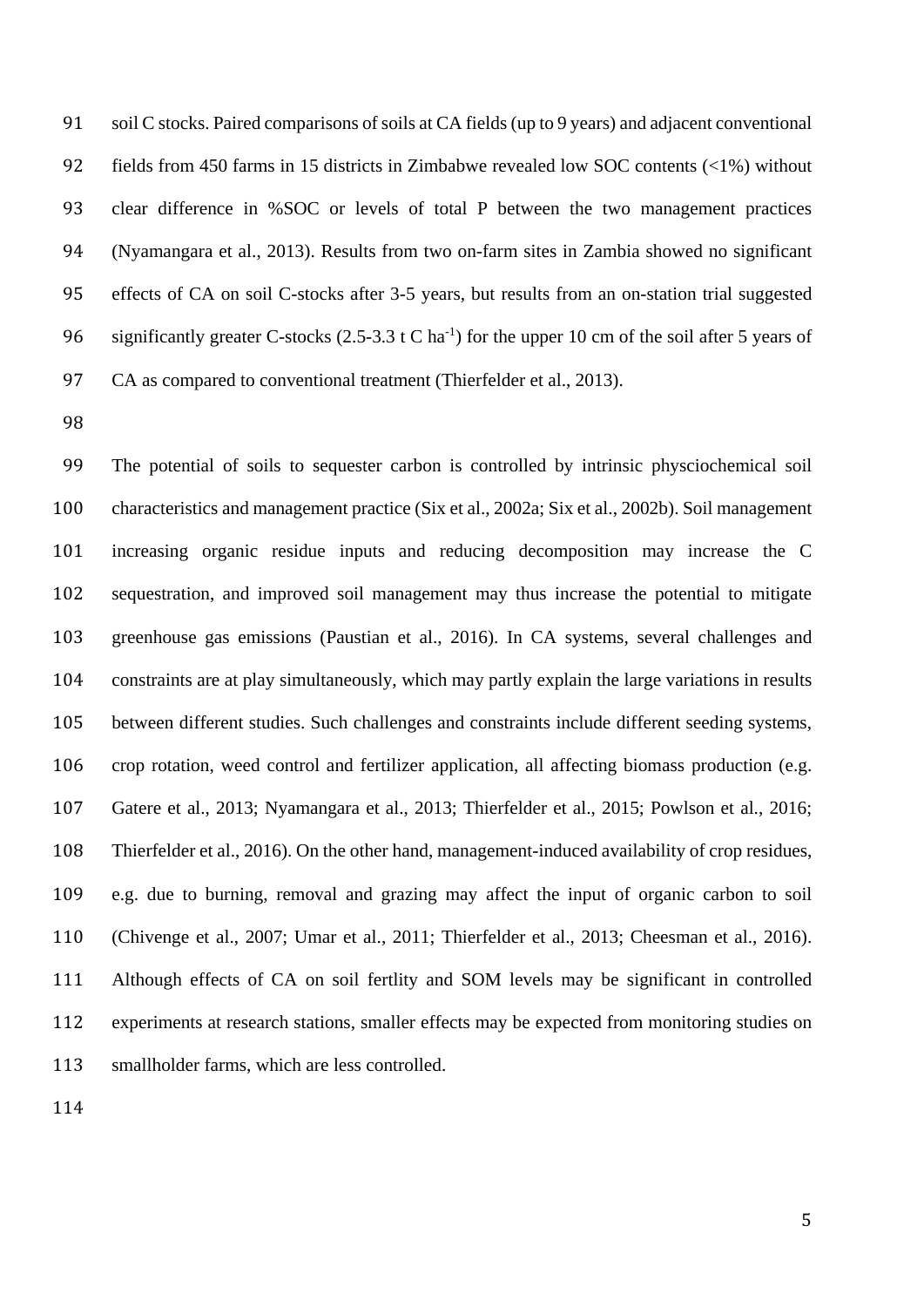Here, we assess the effect of CF as compared to conventional tillage on soil quality parameters and carbon storage (total C stocks and amount C associated with particulate organic matter) on smallholder farms in the Eastern (EP) and Central (CP) Provinces in Zambia. Smallholder farms were selected from the large pools of CF adopters in Zambia trained by the CFU. Soils of farmers practicing CF were compared with soils from their direct non-CF neighbours (i.e. conventional farmers on similar soils). In the EP, soils of farmers practicing CF by making 121 planting basins using hand hoes and retaining crop residues in the plot were compared to those of adjacent conventional farmers who till their fields using hand hoes and then make ridges on which they plant crop (hoe ridges dry season). In the CP, CF was compared to conventional farming with overall digging or ridge splitting. We hypothesized larger content and availability of phosphorus (P) and nitrogen (N) and greater SOM and cation exchange capacity (CEC) on farms practicing CF as compared to conventional farms.

# **2. Material and methods**

*2.1. Study design and sampling*

 The study was conducted on selected smallholder farms near Chipata, EP and close to Mumbwa, CP, Zambia (Fig. 1). Mean annual temperature and mean annual precipitation are 22°C and 932 mm in EP and 21.3°C and 920 mm in CP. The altitude of the sampling areas ranges from 853 to 1189 m a.s.l. in EP and from 1108 to 1246 m a.s.l. in CP. At twenty sites in each of the two provinces soil sampling was conducted at five randomly selected sub-plots  $(-0.05 \text{ m}^2)$  within each of four plots (200-500 m<sup>2</sup>), representing the management practices conservation farming (CF) inside basins, CF outside basins, conventional farming and fallow land (n=20 at each site, Fig. 1). The sites were selected based on similar soils, slopes and aspects using the network of farmers established by the CFU. Site selection and sampling of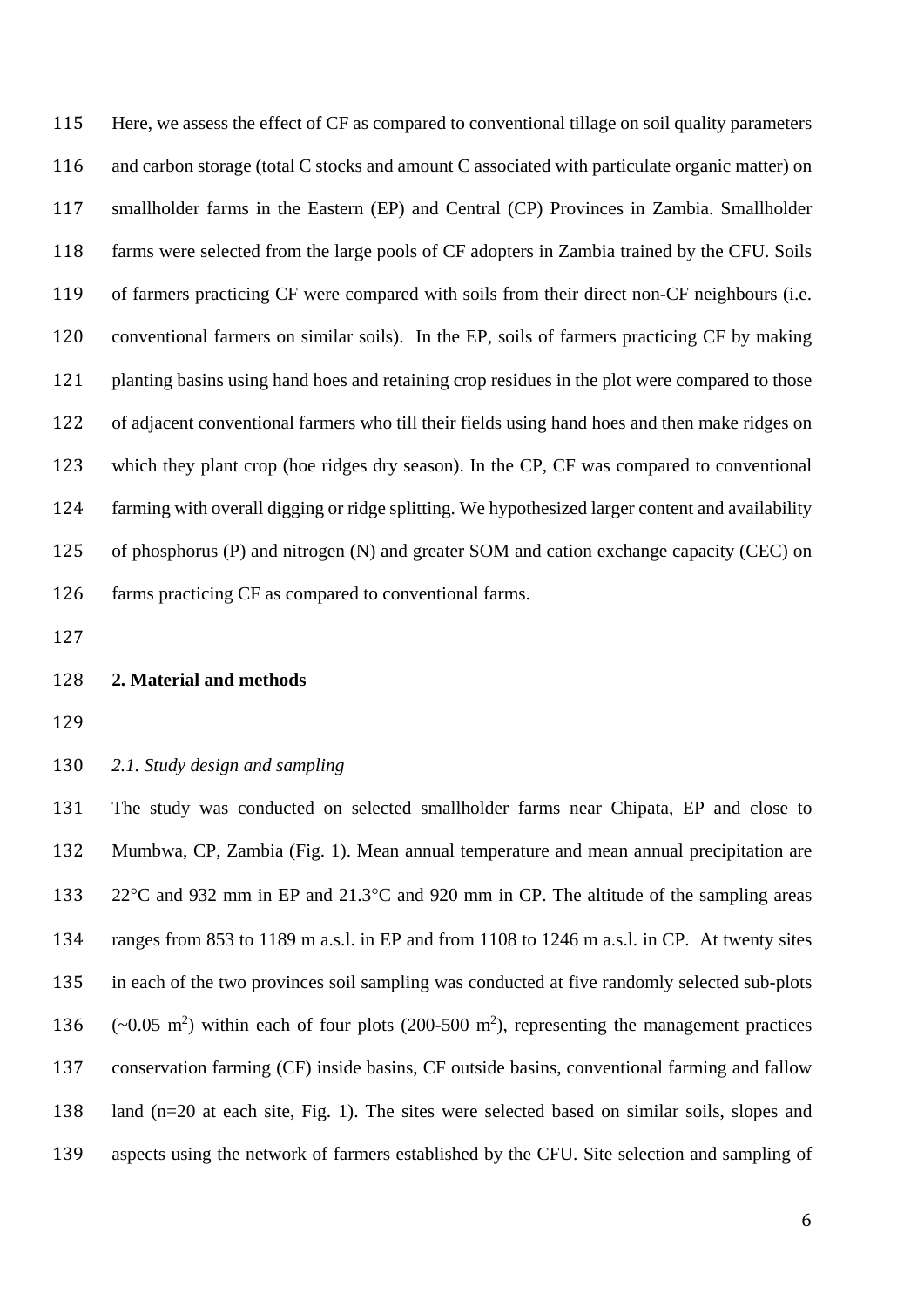soils was conducted at 18 sites in EP and CP between September and October 2012. Two additional sites in CP and EP were sampled in October 2013 and March 2014, respectively. A site consisted of either one farm practicing both CF (two to six years and four to twelve years in EP and CP, respectively) and conventional farming, or one farm practicing CF and a neighboring one practicing conventional farming on the same type of soil (i.e., they were located close to each other with a max distance of 100 m). Conventional farming practice encompassed annual dry season ridge splitting using hoes in EP (ridges split each season to form new ridges in previous furrows (CFU, 2011)) and overall digging in CP. At each site, land that had been fallow for 3-30 years and partly covered by trees, shrubs, and grasses was included as unfarmed land. Coordinates of the selected sites and farms are given in Tables A.1 and A.2 (Appendix). Interviews using questionnaires with the farmers (31 farms at 20 sites in both the EP and CP) were carried out to gain information about management practice (residue retention, fertilizer application and weed control), land use history (including number of years since adoption to CF) and crop yield.

 *CF practice.* In this study, farmers practicing CF did dry season preparation of planting basins using hoes. This management practice includes preparation of rows of permanent basins, each with a spacing of 90 cm between rows and 70 cm between basins within rows, giving a total of 158  $\sim$  16,000 basins ha<sup>-1</sup>. Each basin has an area of ~0.05 m<sup>2</sup> and a volume of ~10 L (20 cm depth, 159 30 cm length, 16.7 cm width) (CFU, 2011). A basal dressing fertilizer of 200 kg ha<sup>-1</sup> 160 Compound D" (N, P<sub>2</sub>O<sub>5</sub>, K<sub>2</sub>O, 10:20:10) was applied before planting and a top dressing of 161 200 kg ha<sup>-1</sup> Urea (46:0:0) was applied to basins about 4 to 5 weeks after planting. The total 162 amount of NPK on elemental basis corresponded to an application of 112 kg N ha<sup>-1</sup> yr<sup>-1</sup>, about 163 17.5 kg P ha<sup>-1</sup> yr<sup>-1</sup> and about 16.5 kg K ha<sup>-1</sup> yr<sup>-1</sup>. All CF farmers used legumes (groundnuts,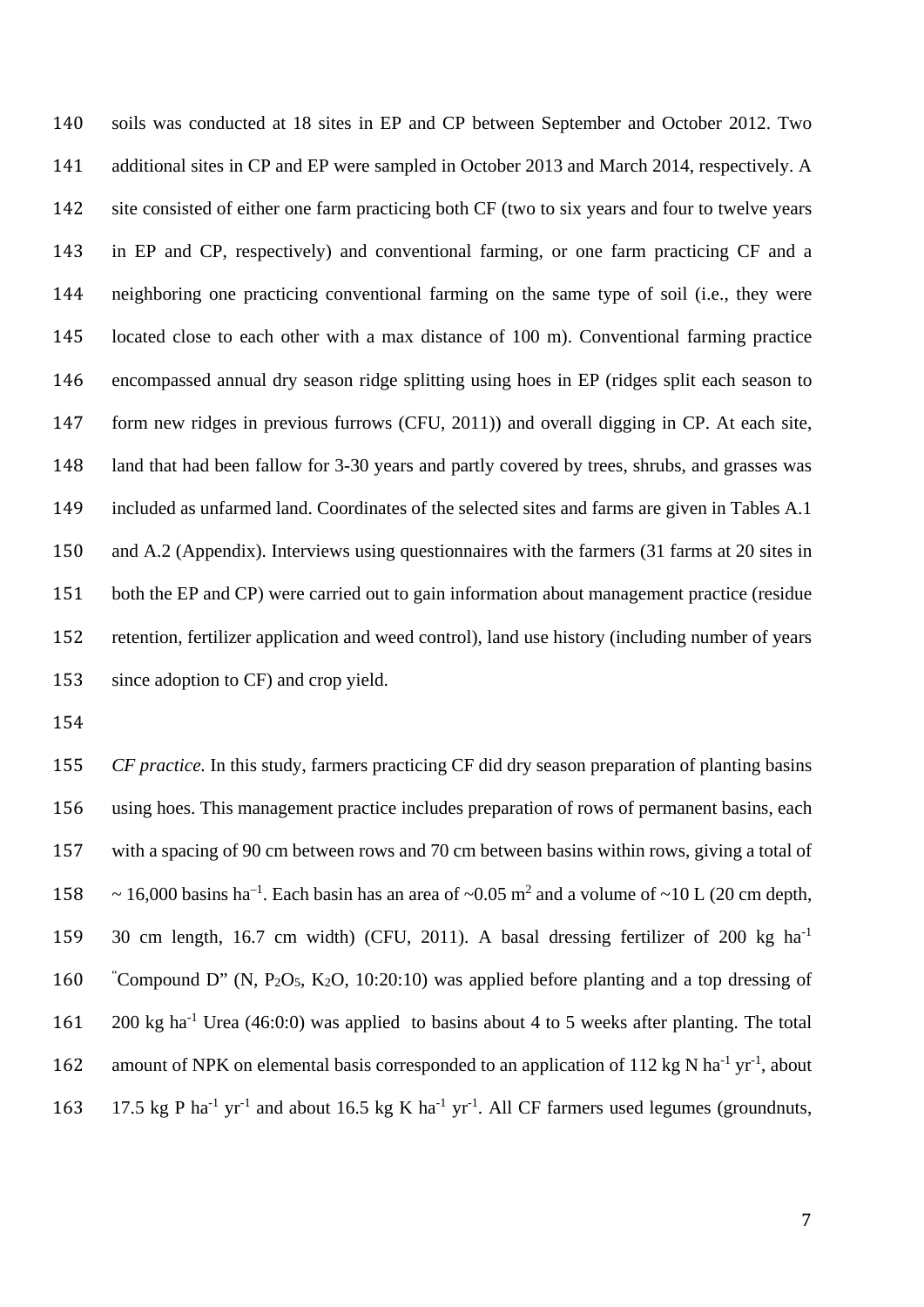soya beans or green beans) in crop rotation and had grown maize the previous season. Herbicides (glyphosate) or hand weeding was used as weed control.

 *Conventional practice.* Farmers practicing conventional farming either incorporated residues in the soil or burned them. This will have different effects on the input of carbon to the soils, but it was beyond the scope of this study to quantify the effect of burning vs. incorporation. Fertilizer inputs followed the recommended fertilizer applications rates for farmers growing maize under small-scale conditions. This is the same as the rates used by farmers practicing CF. The basal fertilizer Compound D is applied in planting holes or stations, below the seed separated by a small layer of soil, while the top dressing fertilizer (Urea) is spread a few centimeters around the plants. Weed control at the conventional farms consisted of herbicides in combination with hand weeding. As the study was conducted on smallholder farms (i.e. no controlled field trials) the study reflected a real word situation where guidelines may not always have been followed accurately and where differences in management practice e.g. fertilizer application time and rates, planting time, weeding practice and degree of residue retention may 178 have occurred (Gatere et al., 2013).

 Five to eight soil samples from 0-20 cm (depth of the basins) at each of the 800 sub-plots (Fig. 1) were collected using a hand hoe and bulked prior to chemical analysis. Undisturbed clods of soils were collected to determine bulk density (BD). Sampling at the transition zones between the different management practices was avoided. Crop yields were not measured directly, as the sampling was done after the dry season. However, interviews with the farmers 185 indicated the following average and standard deviations (sd) of yields of maize: in EP,  $4.7\pm2.1$ 186 tha<sup>-1</sup> and 2.4 $\pm$ 2.2 t ha<sup>-1</sup> for CF and conventional practices, respectively, and in CP, 3.0 $\pm$ 2.0 t 187 ha<sup>-1</sup> and 2.6 $\pm$ 1.5 t ha<sup>-1</sup> for CF and conventional practices, respectively (Tables A.1 and A.2). Soil samples from six sites, where farmers had been practicing CF for > 6 years, in EP (sites 7,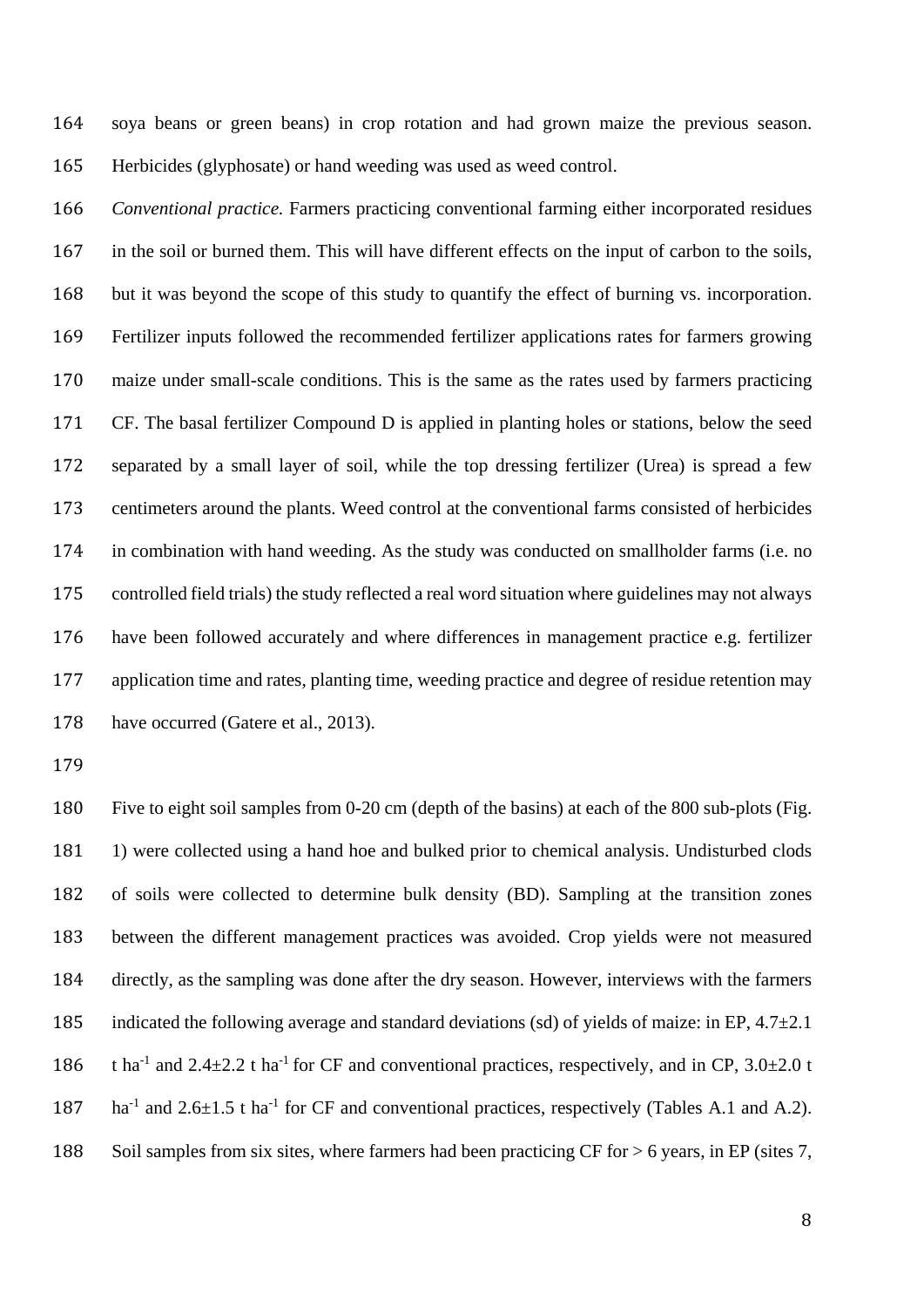8,12,13,16 and 17) and from six sites, where farmers had been practicing CF for > 12 years, in CP (sites 1, 8, 14, 15, 18, 19) were selected for more detailed soil analysis.

*2.2 Soil analysis*

 *All samples.* Details of the methods can be found in the Appendix. Briefly, all soil samples (n=800) were air-dried and sieved (2 mm) prior to analysis. Subsamples of the air-dried and 195 sieved samples were dried at 60 °C to determine dry matter content and then milled prior to determination of total carbon (C) and nitrogen (N). Total C and N were determined by dry combustion (Leco CHN-1000; Leco Corporation, Sollentuna, Sweden) (Nelson and Sommers, 1982) and the Dumas method (Bremmer and Mulvaney, 1982), respectively. Due to the low pH of the soils, total C represents organic C. The BD of the soils was determined using the clod method (Blake, 1965). Carbon and N stocks were calculated by multiplying depth of sampling, 201 BD and elemental concentration (Martinsen et al. 2011). Carbon stocks were also calculated based on an equivalent mass of soil since equal depth sampling may overestimate C stocks due to greater BD under minimum tillage (Ellert and Bettany, 1995; Wendt and Hauser, 2013; Powlson et al., 2016). Soil pH was determined in 0.01M CaCl2 using a soil to solution ratio of 205 1:2.5 with a digital pH meter. The particle size analysis was carried out on the fine earth fraction (< 2 mm) of the soil using Bouyoucos' (1962) hydrometer method for one sub-plot sample per 207 plot (i.e. management practice) at each of the sites (Tables A.3 and A.4).

 *Selected samples.* Sieved (2 mm) soil samples for the twelve sites selected for detailed analysis were extracted with 1 M ammonium nitrate (NH4NO3, unbuffered) to determine exchangeable 210 base cations  $(Ca^{2+}, Mg^{2+}, Na^+, K^+)$  and exchangeable  $Al^{3+}$  in the extracts. Extractable acidity was determined by back-titration with 0.05 M sodium hydroxide to pH 7. The sum of exchangeable base cations and exchangeable acidity was assumed to equal the cation exchange capacity (CEC) according to Schollenberger and Simon (1945).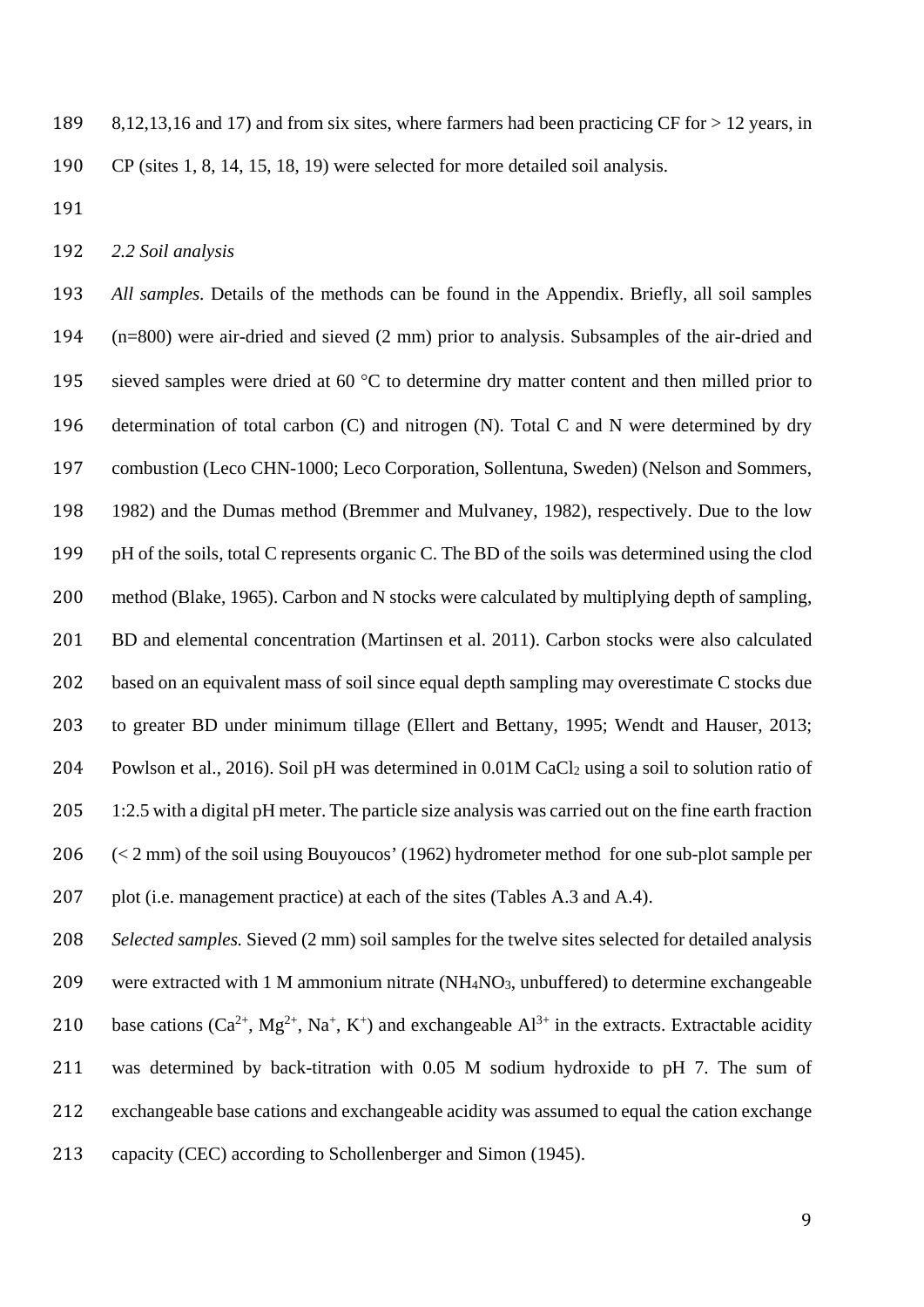The plant available P was extracted using the Bray 1 method and determined colorimetrically. Total and inorganic P was determined according to Møberg et al. (1990). Acid oxalate extractable Fe, Al and P were determined according to van Reeuwijk (1995). The sample was shaken in an acid ammonium oxalate solution (pH 3) dissolving the "active" or short-range order (amorphous) compounds of Fe and Al. Phosphorus sorption capacity (PSC) and

222 PSC (mmol kg<sup>-1</sup>) = 
$$
0.5^*[Al_{ox}(mmol kg^{-1}) + Fe_{ox}(mmol kg^{-1})]
$$
 (1)

phosphorus saturation degree (PSD) was calculated according to Breeuwsma and Silva (1992):

223 PSD (
$$
\% = [P_{ox} \text{(mmol kg}^{-1})/PSC] * 100
$$
 (2)

225 where  $A\text{I}_{\text{ox}}$ , Fe<sub>ox</sub> and P<sub>ox</sub> are oxalate extractable Al, Fe and P. Phosphorus adsorption isotherms were determined on bulked samples from the five sub-plots of each of the management 227 practices CF inside basins, conventional farming and adjacent fallow land ( $n = 18$  for both EP and CP). The method of Fox and Kamprath (1970) was used to determine the P-sorption isotherms and the sorption data were described with a Langmuir isotherm

$$
231 \t q = Q_{max} * K_L * C_{eq} / 1 + K_L * C_{eq}
$$
\n(3)

233 where q is the equilibrium content of P adsorbed (mg  $g^{-1}$ ), Q<sub>max</sub> is maximum sorption capacity 234 of the soil (mg  $g^{-1}$ ), K<sub>L</sub> is the Langmuir affinity constant (L mg<sup>-1</sup>) and C<sub>eq</sub> is the equilibrium 235 concentration of P in solution (mg  $L^{-1}$ ). Values of  $Q_{max}$  and  $K_L$  were derived by nonlinear regression.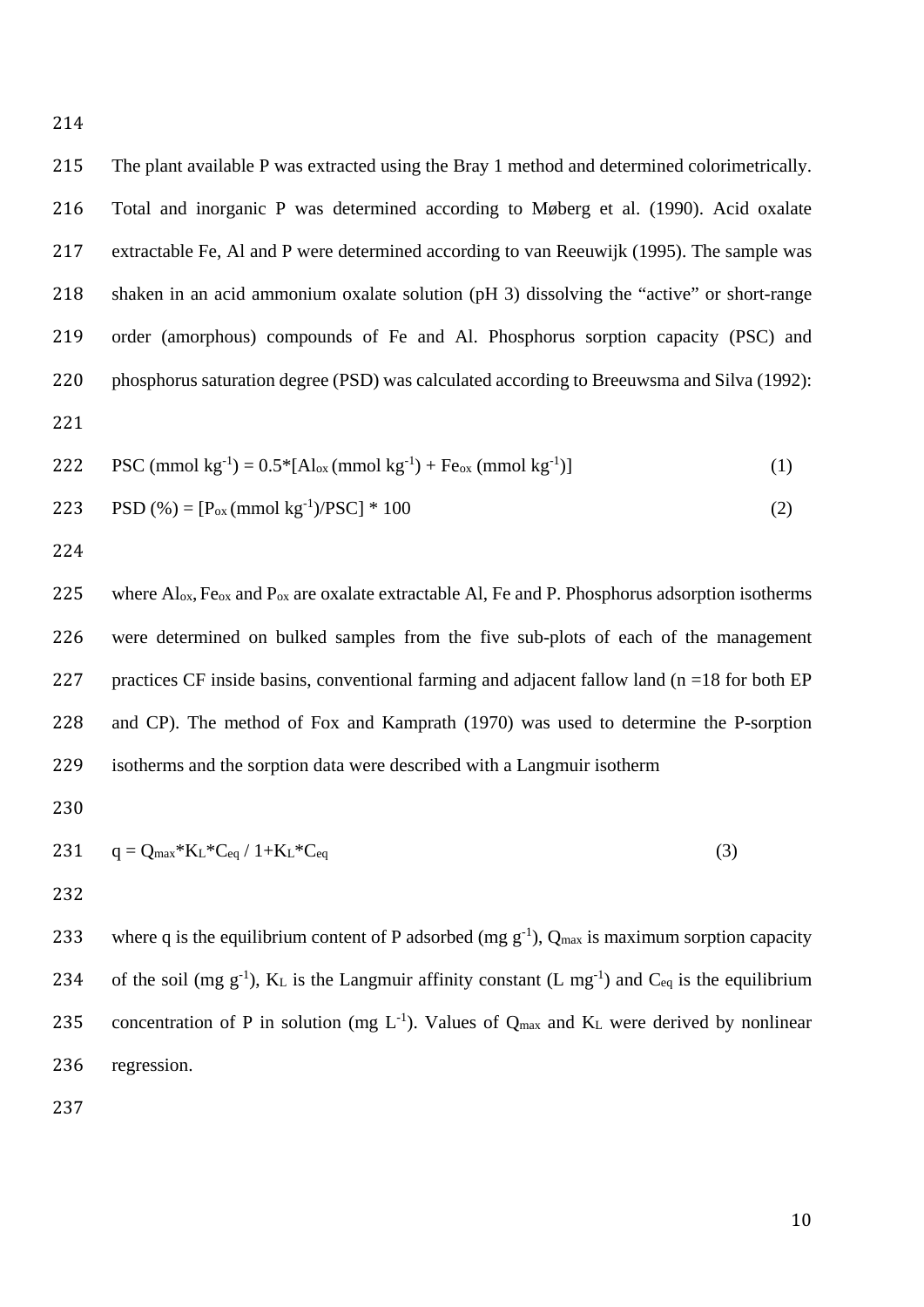Particulate organic matter (POM) is uncomplexed SOM containing root fragments and aboveground plant residues (Golchin et al., 1994; Six et al., 2002a). Particle fractionation on the basis of size and density as an indication of C stability was carried out as described by Martinsen et al. (2011) on triplicate soil samples from the six CP (not EP) sites selected for 242 detailed analysis, to retrieve a free, light (density <  $1.8 \text{ g cm}^{-3}$ ) POM fraction of 20–2000 µm. Total C and N of the POM fraction were subsequently determined as described above.

 Potential N mineralization rates were determined in incubation experiments on air dried and sieved soil samples from the sites 7, 13 and 17 in EP and from the six CP sites selected for detailed analysis. At the start of the experiment (day 0), 10 g of soil from each of the samples was added to PVC tubes in duplicates. To each PVC tube 1.9 ml of distilled water corresponding to ~26 volume % water was added. One sample was immediately frozen (background level), while the remaining sample was incubated (dark) in an incubation cabinet 251 at 20  $^{\circ}$ C. After 63 days of incubation, the remaining sample was removed and frozen. After thawing, the soils were extracted in 25 mL 2M KCl (Øien and Selmer-Olsen, 1980) and filtered prior to analysis of NH4-N and NO3-N. Rates of net ammonification and net nitrification were 254 determined by subtracting initial extractable soil NH<sub>4</sub>-N and NO<sub>3</sub>-N (mg g soil<sup>-1</sup>) from final amounts (after 63 days) of extracted NH4-N and NO3-N, respectively. The sum of produced NH4-N and NO3-N represents net mineralization (Vestgarden and Kjönaas 2003).

*2.3 Statistical analysis*

 Separate statistical analyses were carried out for data from the two provinces. For all parameters considered we used linear mixed effect models to evaluate differences between the four management practices while accounting for hierarchical experimental design. Thus, management practice was a fixed effect in the linear mixed models. Variation in soil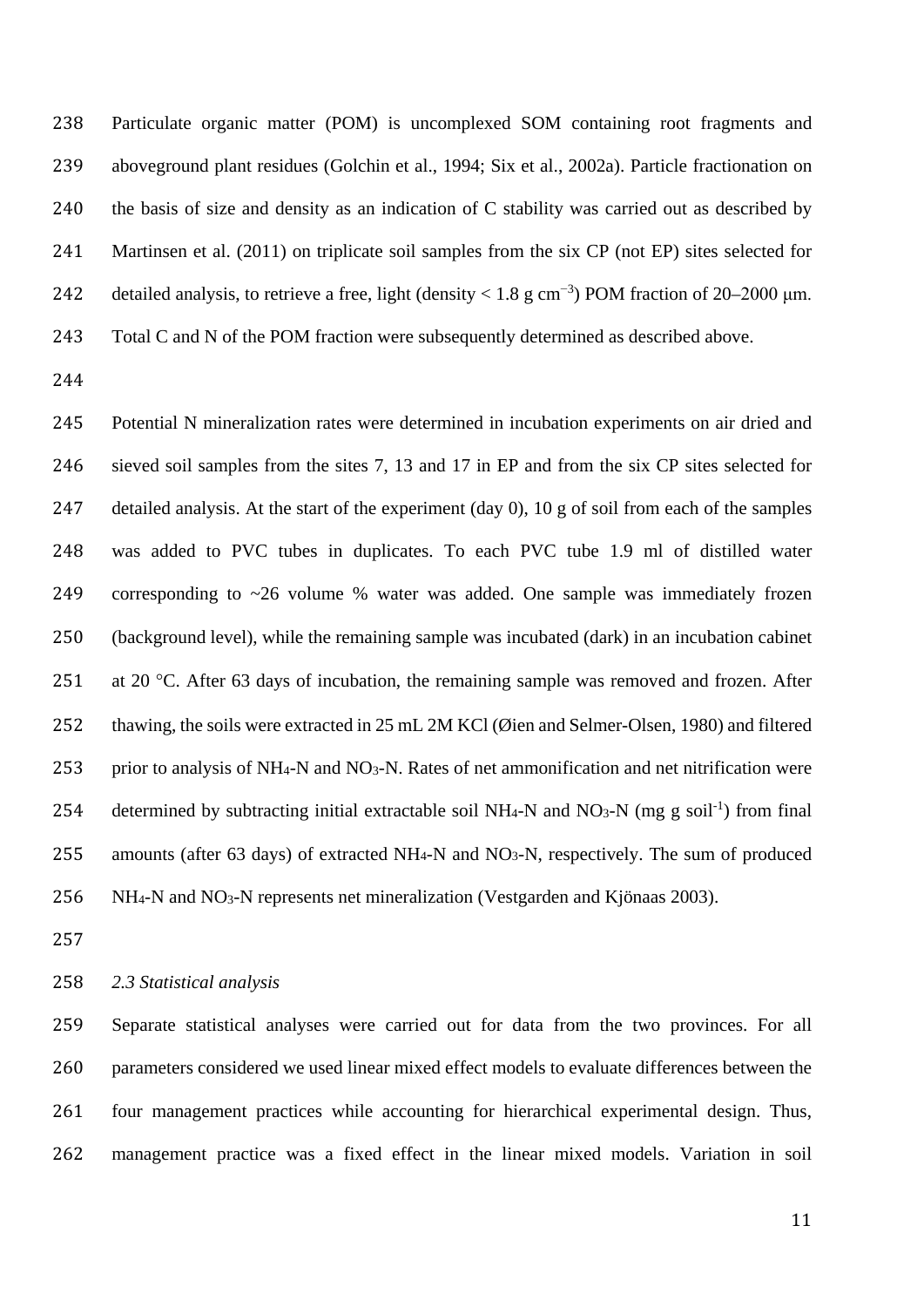characteristics between the different sampling sites was modelled by introducing random effects associated with each of the sites. Likewise, variation between plots (within sites) was also modelled by means of random effects. Differences between the management practices were assessed by means of pairwise comparisons using model-based approximate t-tests with 267 adjustment for multiplicity (Hothorn et al., 2008). Estimates of the fixed effect parameters  $Q_{\text{max}}$ 268 (maximum sorption capacity of the soil (mg  $g^{-1}$ )) and K<sub>L</sub> (the Langmuir affinity constant (L  $269 \text{ mg}^{-1}$ )) in the Langmuir isotherms (equation 3) were obtained by nonlinear mixed-effects regression, again including plot- and site-specific random effects (Fig. A5; Table A.7). Subsequently, linear mixed-effects regression models with random intercepts associated with sites and plots were used for exploring associations between selected soil variables (Figs. 2, 3, Figs. A.1-A.4) and between the estimated site specific Qmax obtained from the nonlinear mixed-274 effect regression models vs.  $(Fe+Al)_{ox}$  (Fig. 4) with site-specific random effects only as estimates were obtained per plot. Additionally, R square values were estimated using simple linear regression. Linear regression was used for exploring relationships CEC vs. clay fraction and PSC vs. clay fraction for the subsets of the data (12 sites selected for detailed analysis) where this information was recorded. Model checking was based on visual inspection of residual and QQ plots. The statistical software package "R", version 2.2.3 (R Core Team, 2015) (R-Core-Team, 2015), was used for all statistical analyses. Linear mixed-effects models were 281 fitted using the R extension package lme4 (Bates, 2015). The nonlinear mixed-effects models were fitted using the R extension package nlme (Pinheiro et al., 2011). Visualization of the fitted models was achieved using the package ggplot2 (Wickham, 2009).

# **3. Results**

#### *3.1 Soil characteristics and relationships based on all sites*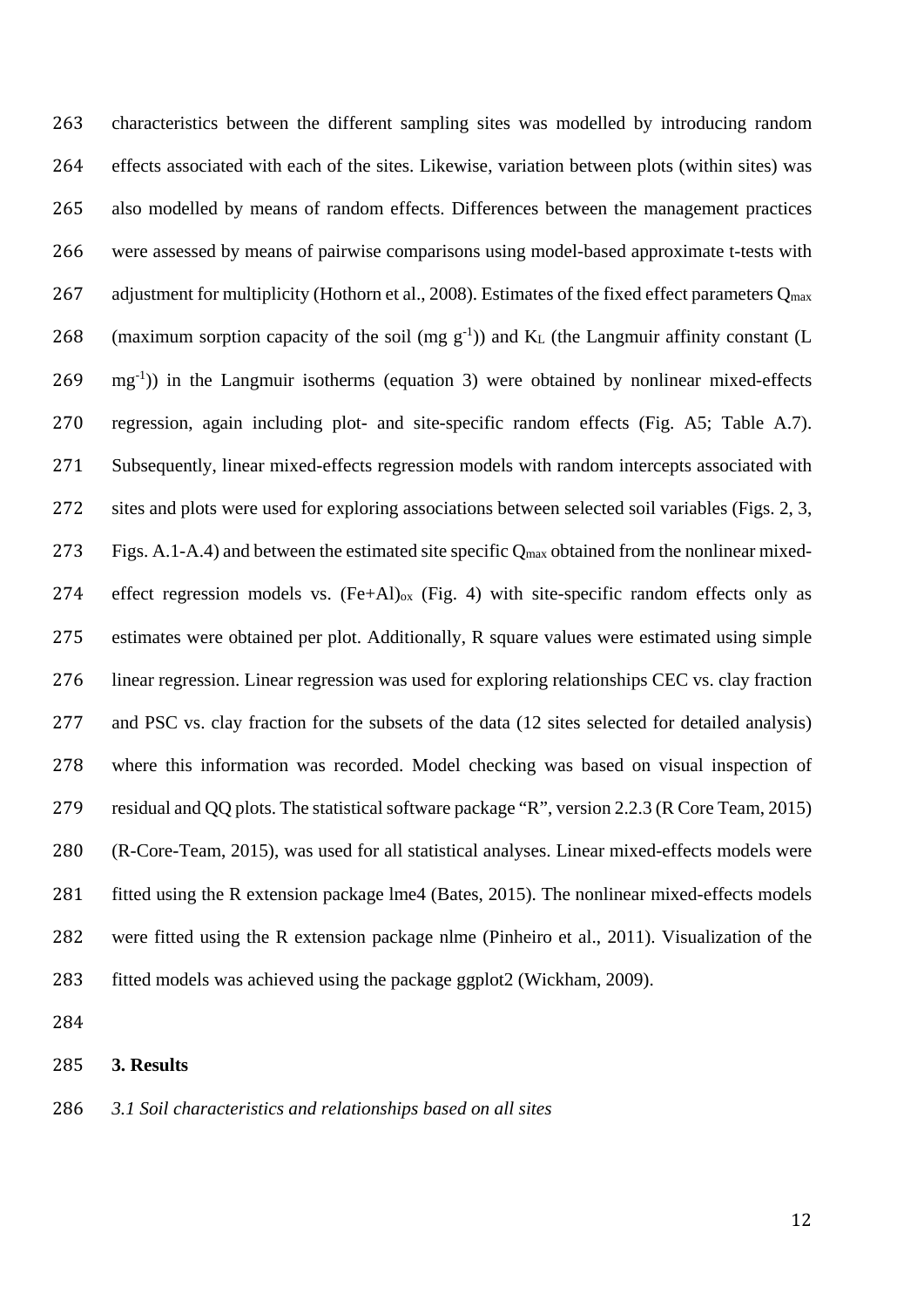287 The selected sites in EP had greater clay fraction (mean  $23.5\% \pm 8.1\%$  (SD)) as compared to 288 the sites in CP (mean 7.4%  $\pm$  2.7% (SD), Tables A.3 & A.4) with no significant differences 289 between the management practices ( $p=0.782$  and  $p=0.849$  in the EP and CP, respectively). Soils at most of the sites were classified as loams (sandy loam, clay loam, silt loam) with the exception of two plots classified as clays at site 1 and 19 and one site classified as loamy sand 292 (site 13, Table A.3) in EP. Mean soil pH $_{CaCl2}$  values were in the range of 5.32 to 5.97, with small differences between management practices (Table 1). In EP, the BD was significantly 294 lower on the conventional ridges  $(1.38 \text{ g cm}^{-3})$  and on the fallow land plots  $(1.37 \text{ g cm}^{-3})$  as 295 compared to outside CF basins  $(1.48 \text{ g cm}^{-3})$ . CF basins  $(1.43 \text{ g cm}^{-3})$  had intermediate BD values. In CP there were no significant differences in BD between the management practices 297 with mean values in the range  $1.37$ -1.42 g cm<sup>-3</sup> (Table 1).

 Concentrations of soil organic carbon and nitrogen (%SOC and %SON) were not significantly different between CF and conventional farming practices (Table 1). Normalizing %SOC to the fraction of clay (%SOC : %clay) revealed the same non-significant differences between CF and conventional farming practices (mean ratio 0.17 and 0.07 in CP and EP, respectively). The relatively small differences in BD and %SOC between management practices resulted in non-304 significant differences in C-stocks (mean levels from 4.41 to 4.63 kg  $m^2$ , and from 3.29 to 3.57 kg m<sup>-2</sup>, in EP and CP, respectively) between the CF and non-CF plots in the two provinces (Table 1). In contrast, C-stocks on fallow land in EP were significantly greater (mean 5.83 kg  $307 \text{ m}^{-2}$ ) than those on cultivated lands, indicating significant C depletion due to both conventional and conservation farming. Estimated C-stocks based on equivalent mass of soil were smaller than those based on equal depth sampling, but revealed the same non-significant differences between management practices (Table 1). The carbon to nitrogen ratio (CN ratio), which can be used as a proxy for the quality of soil organic matter, did not differ significantly between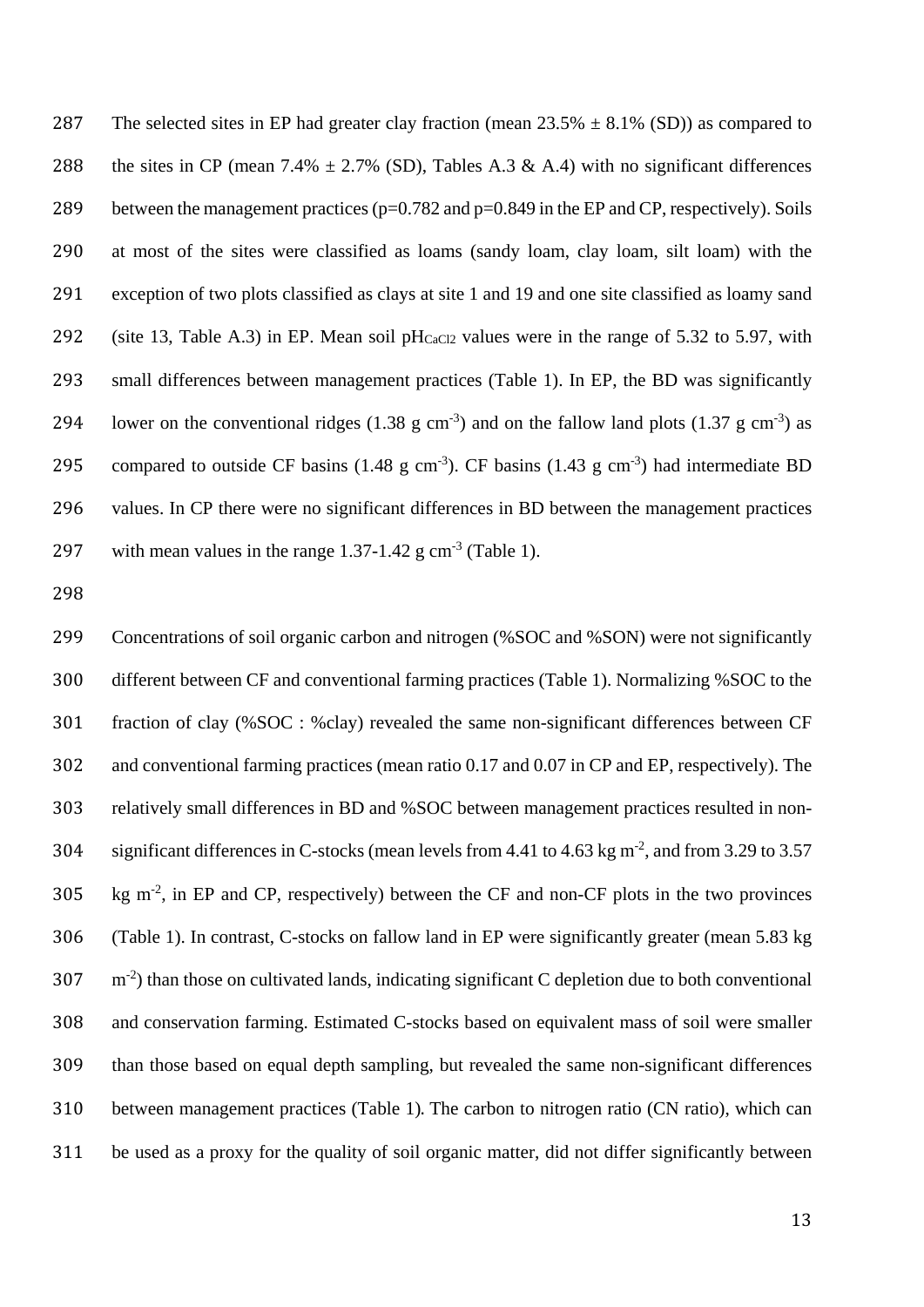the management practices (Table 1). In both provinces there was a significant relationship between %SOC and %SON (p<0.001, Figs. A.1 and A.2), which was similar for all management practices.

 In both provinces the concentration of plant available P (Bray-P) was significantly greater 317 inside CF basins (12.7 and 8.5 mg kg soil<sup>-1</sup> in CP and EP, respectively) than outside basins (8.3 318 and 5.2 mg kg soil<sup>-1</sup>). The same pattern was observed for plant available P stocks (g m<sup>-2</sup>, 0-20 319 cm, Table 1), but this was only significant in CP. Concentrations (mg kg soil<sup>-1</sup>) and stocks (g  $320 \text{ m}^2$ , 0-20 cm) of total inorganic P and total P did not differ significantly between management practices (Table 1). Levels of total organic P (35-50% of total P) were significantly greater at the uncultivated (i.e. fallow land) as compared to plots with CF or conventional agriculture in EP (but not in CP), thus having the same trend as observed for C-stocks. There was a significant 324 relationship ( $p<0.001$ ) between Bray-P and total inorganic P (mg kg soil<sup>-1</sup>) in both provinces with no significant effect of management practice on intercepts or slopes in EP (Fig. A.3). In CP the intercept for CF inside basins was significantly greater than for CF outside basins and for conventional farming (Fig. A.4), suggesting a greater fraction of plant available P for the same level of inorganic P inside CF basins.

## *3.2 Soil characteristics and relationships based on selected sites*

 Concentrations and stocks of SOC and SON at the six selected sites did not differ significantly between CF inside or outside basins and conventional management (Table 2 and Table A.5), i.e. in accordance with the full dataset. In both provinces the soil's cation exchange capacity 334 (CEC) was about 10 cmol<sub>c</sub> kg soil<sup>-1</sup> (Table 2). Based on the subset of the data with information 335 on the clay content (viz. 22 sub-plots in the EP and 24 sub-plots in the CP, Tables A.3 & A.4) SOM and clay fraction were jointly significant in explaining the variation in CEC ( $R^2$ =0.92,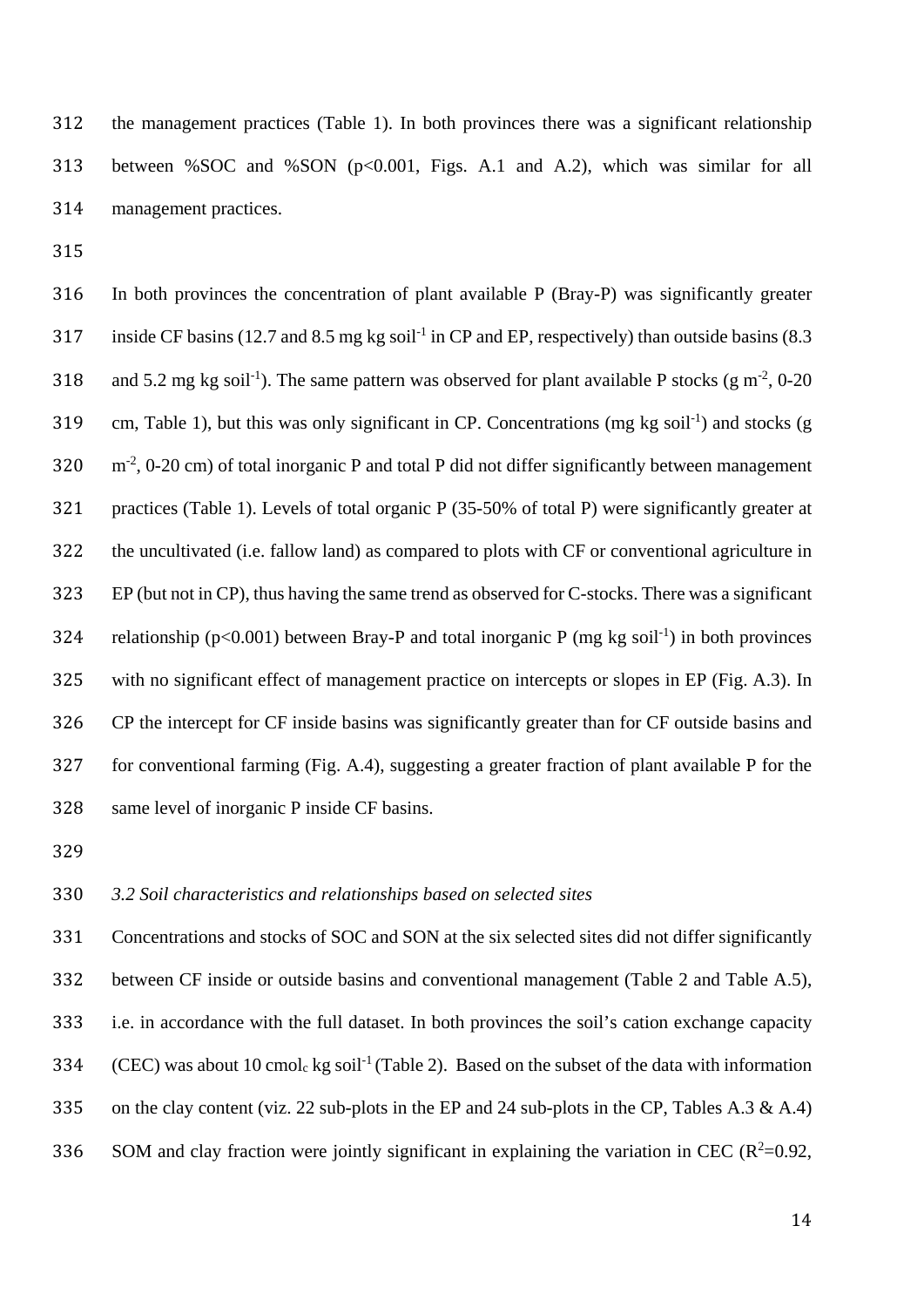p<0.001) in the EP, whereas CEC was not significantly correlated with the fraction clay in the 338 CP (p=0.17). In the EP, the CEC was more strongly associated with SOM ( $R^2$ =0.89) than with 339 the fraction clay  $(R^2=0.03)$ . The importance of SOC for CEC was further supported by the 340 significant regression between these parameters ( $p<0.001$ ) based on the data for the six selected 341 sites, as suggested by the small intercepts (from 1.16 to 4.29 cmole kg soil<sup>-1</sup>, Fig. 2).

 Small amounts of particulate organic matter (POM) (0.7-0.9%, based on the fraction of the total soil mass) were found for all the treatments (Table A.6). The form of SOM, expressed as ratios of particulate organic carbon to soil organic carbon (POC to SOC ratio), followed the 346 same pattern as the percentage POM and was slightly but not significantly (all  $p>0.17$ ) greater inside CF basins (0.19) as compared to the other management practices (ratios in the range 348 0.15-0.17, Table A.6). The concentration of N in POM, i.e., %PON was significantly ( $p<0.05$ ) greater at the farmed plots (1.13-1.22 %PON) as compared to the fallow land (0.97 %PON). The same significant difference was observed for the CN ratio of POM which was significantly 351 greater at the fallow land plots (28.3, p<0.001) as compared to the other management practices (21.7-23.5, Table A.6).

354 The N mineralization experiment revealed a significant linear relationship ( $p<0.01$ ) between 355 net NO<sub>3</sub> production (Table 3) and %PON in the CP soils (Fig. 3): NO<sub>3</sub>-N ( $\mu$ g g soil<sup>-1</sup> after 63 356 days of incubation) = -7.45 ( $\pm$ 7.41) + 28.27 ( $\pm$ 6.47) \* PON (%). By contrast, no significant (p=0.84) relationship was found with the N concentration of the bulk soil (%SON), illustrating the importance of the quality of POM for N-availability to plants. Furthermore, the incubation experiment showed a net immobilization of NH4-N in all soils (Table 3). In EP there were no significant differences in net immobilization of NH4-N and net mineralization of NO3-N between the management practices, but in CP both were significantly smaller at the fallow land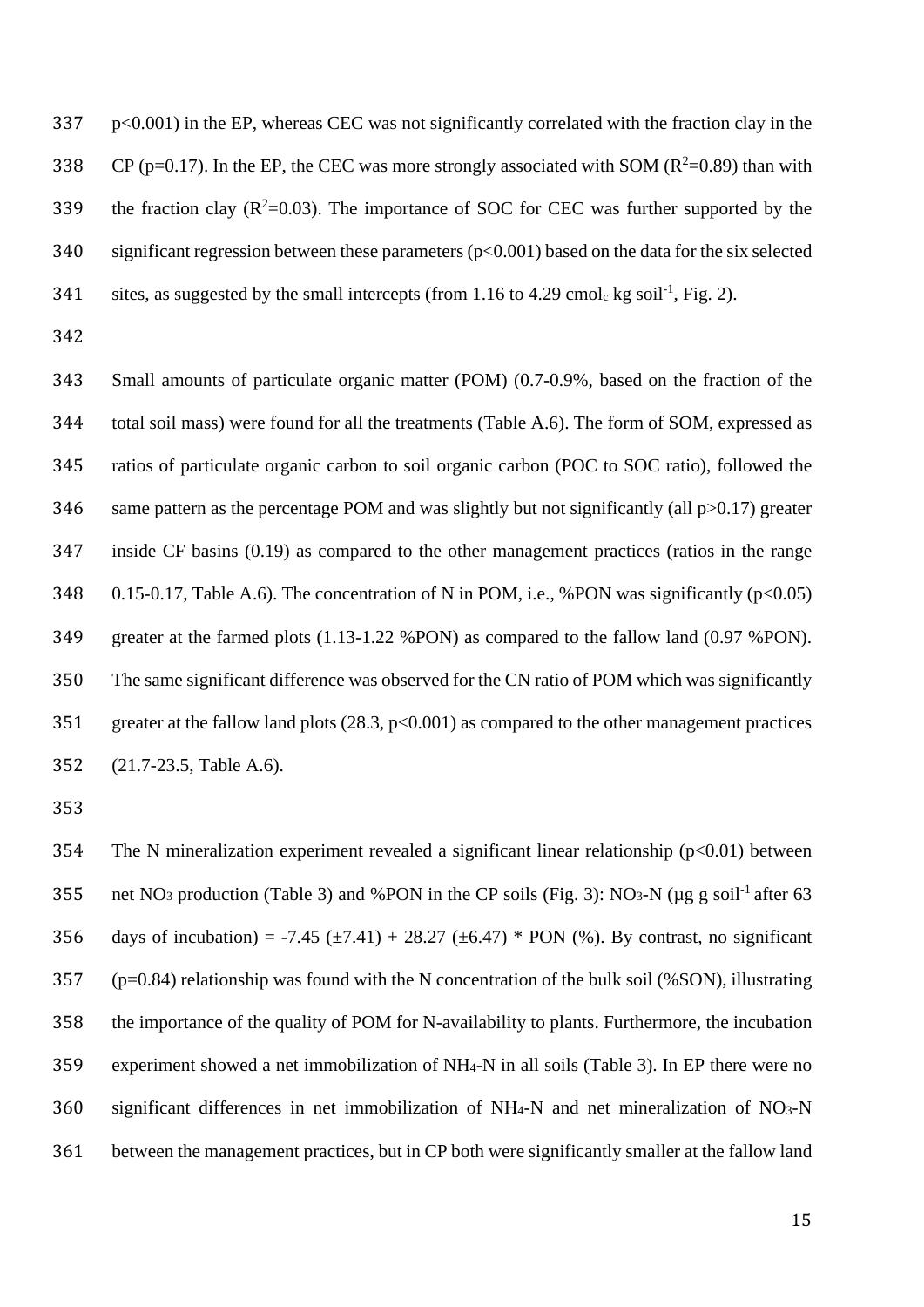362 as compared to the farmed land. The net mobilization of NO<sub>3</sub>-N (8.5 to 31.4 µg N g soil<sup>-1</sup>) after 363 63 days of incubation were significantly greater than the net immobilization of NH4-N (-4.2 364 to– 13.5 µg N g soil<sup>-1</sup>, Table 3), indicating a net mineralization of organic N.

365

366 Acid oxalate extractable Al, Fe and P (mmol  $kg^{-1}$ ) were highly variable with no significant 367 differences between the management practices in CP, whereas in EP significantly greater 368 amounts of P were found at the fallow land plots  $(7.6 \text{ mmol kg}^{-1})$  as compared to CF outside 369 basins (4.9 mmol kg<sup>-1</sup>) (Table 2). The P saturation degree (%PSD) was significantly greater at 370 CF inside basins (12%) as compared to the other management practices (7.4-8.7%) in CP. In 371 EP, %PSD differed significantly between CF outside basins (15.3%) on the one hand and 372 conventional (18.1%) and fallow land plots (19.1%) on the other with CF inside basins in-373 between (17.0%). Phosphorus sorption capacity (PSC in mmol  $kg^{-1}$  as defined in equation 1) 374 did not differ significantly between the management practices (Table 2). This is in accordance 375 with the lack of significant differences in the clay fraction between the practices and a 376 significant (p<0.001) positive relationship between PSC and fraction clay in both provinces 377 (EP:  $R^2 = 0.66$ , n=21; CP:  $R^2 = 0.67$ , n=23). For both provinces, Bray-P (mg kg<sup>-1</sup>) was 378 significantly related to the total concentration of inorganic P (mg  $kg^{-1}$ ), which was also 379 observed for all sites (Figs. A.3 and A.4). In addition, Bray-P increased significantly (p<0.001) 380 per unit increase in PSD with no significant management induced effect on the relationship 381 (i.e. slope). Maximum sorption capacities  $(Q_{max} (mg g^{-1})$ ; 0.22 and 0.23 in the EP and CP, 382 respectively) and Langmuir affinity constants  $(K_L (L mg^{-1})$ ; 0.84 and 0.77 in the EP and CP, 383 respectively) as estimated based on P-sorption isotherms varied greatly between sites but did 384 not differ significantly between the management practices (Fig. A.5, Table A.7).  $Q_{\text{max}}$  was 385 significantly correlated with the content of acid oxalate extractable Al and Fe ( $p<0.001$ ), but 386 there was no significant effect of management practice or province on the relationship (Fig. 4).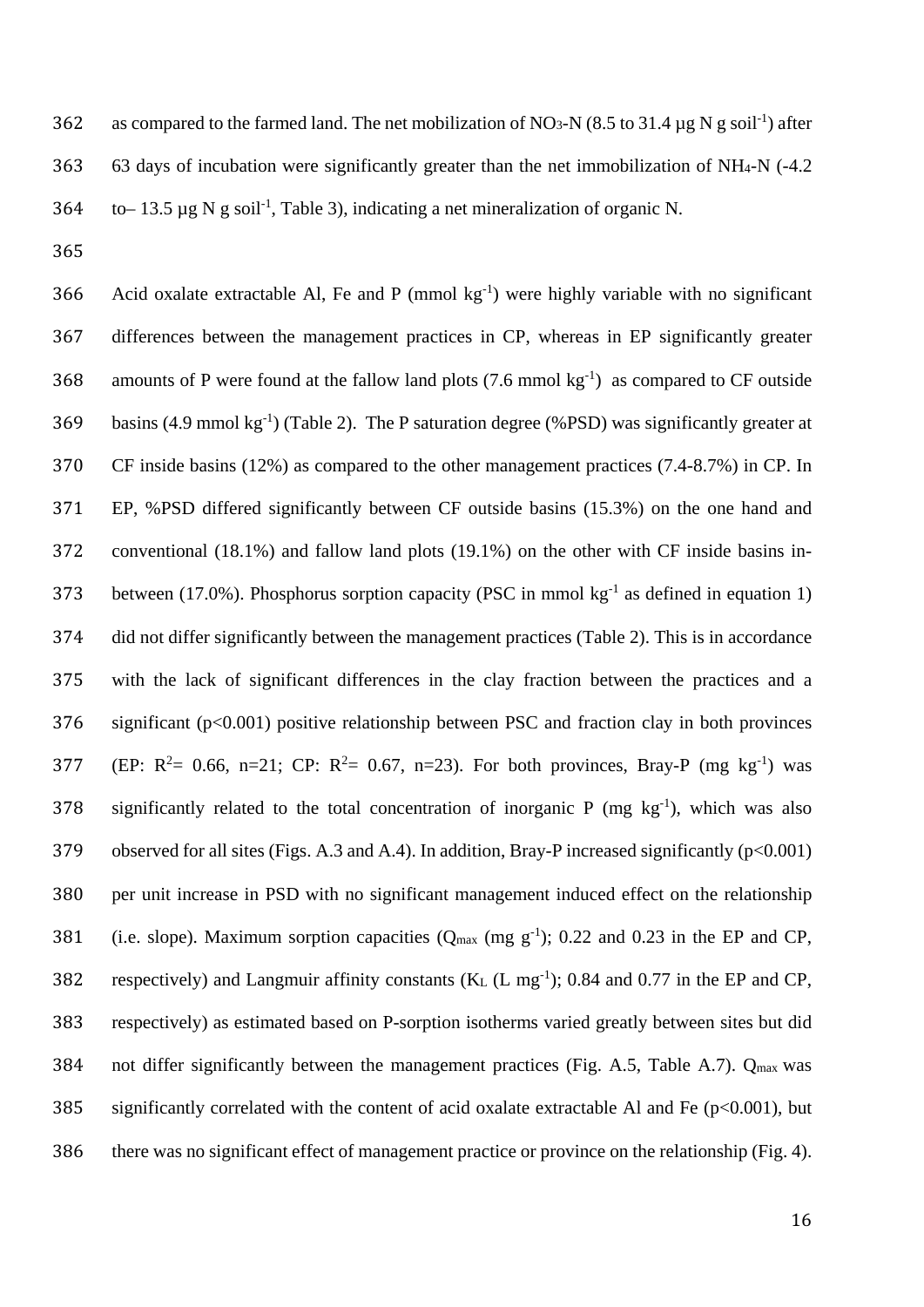#### **4. Discussion**

 In this study from Zambia comparing soils under CF (two to six years in the Eastern Province (EP) and four to twelve years in the Central Province (CP)), we found only small and non- significant effects of CF on concentrations and stocks of SOC (Table 1). This is in accordance with previous studies from e.g. Zimbabwe, Malawi and Zambia (Ngwira et al., 2013; Nyamangara et al., 2013; Thierfelder et al., 2013; Cheesman et al., 2016). The same pattern 394 was observed for a subset of the farms practicing CF for  $> 6$  years in EP and for  $> 12$  years in CP (Table 2, Table A.5). Accumulation of SOM is controlled by climatic and edaphic conditions in combination with management practice (Six et al., 2002a; Pisante et al., 2015). These affect inputs of carbon (e.g. seeding system, crop rotation, weed control, fertilizer application and residue retention (Chivenge et al., 2007; Umar et al., 2011; Nyamangara et al., 2013; Thierfelder et al., 2013; Thierfelder et al., 2015; Powlson et al., 2016; Thierfelder et al., 2016 )) and decomposition of SOM (e.g. Six et al., 2002a; Chivenge et al., 2007). The content of clay and Fe- and Al- oxides are important for the chemical stabilization of SOM (Six et al., 2002a) and were accounted for when comparing effects of management practices. In our study the fraction of clay and the amount of acid oxalate extractable Fe and Al as well as the maximum P sorption capacities did not differ significantly between the CF and conventional practices in the two provinces indicating that the within site comparisons were conducted on similar soils.

 All CF farmers selected for the study were following CFU guidelines (i.e. minimum tillage using permanent planting basins, residue retention and legumes in crop rotation). Fertilizer inputs followed the recommended fertilizer applications rates and should be the same for CF and conventional farmers. Thus, differences in soil quality parameters between the two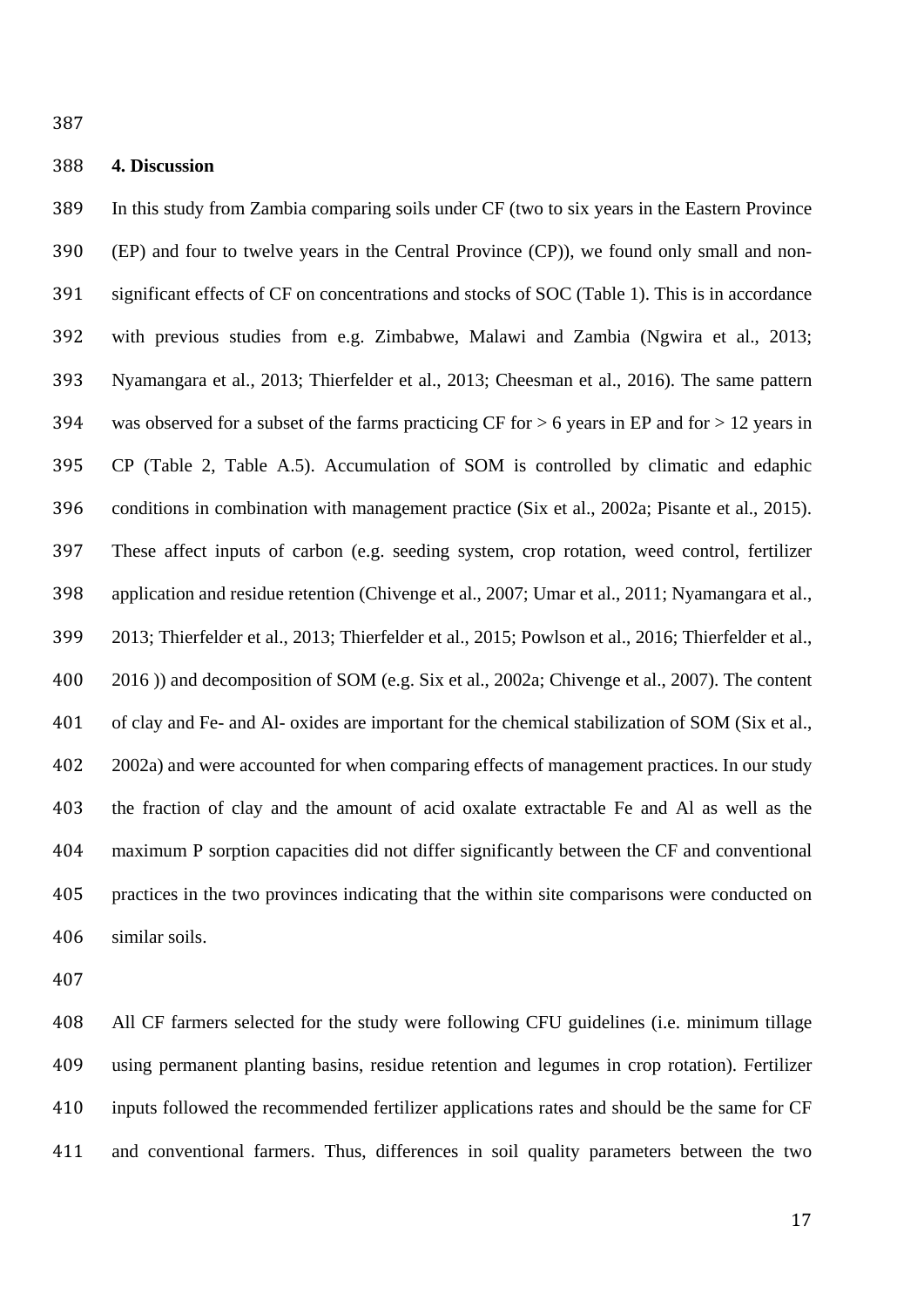management practices were assumed to be due to tillage (hoe ridges or overall digging vs. re- opening of basins at the conventional and CF farms, respectively), residue management (incorporation or burning of residues vs. residue retention at the conventional and CF farms, respectively) and crop rotation (CF farms only). The study was conducted under on-farm conditions (i.e. no controlled field trials) where farmers may struggle to maintain sufficient crop residues due to burning, removal and grazing that will reduce C inputs to the soil (Chivenge et al., 2007; Umar et al., 2011; Thierfelder et al., 2013; Cheesman et al., 2016). Also CF guidelines for e.g. fertilizer application rate, planting time and weeding practice may not always have been followed, affecting both yields (Gatere et al., 2013) and input of C to the soil. Furthermore, lack of crop rotation at some of the CF plots may have influenced levels of SOM, although, there is no clear evidence that crop diversification increases amounts of SOM (Pisante et al., 2015) as both positive (Powlson et al., 2016) and negative (Luo et al., 2010) effects have been reported. In summary, the factors discussed above may partly explain the small differences in soil quality between the management practices, as found in our study.

 Previously, Thierfelder et al. (2013) found no significant effect of conservation agriculture (CA) on soil C-stock after 3-5 years at two on-farm sites in Zambia. By contrast, a controlled 429 trial on a research station in Zambia revealed significantly larger C-stocks (250-330 g C m<sup>-2</sup>) 430 in the upper 10 cm of the soil under CA (1.06-1.14 kg C m<sup>-2</sup>), as compared to the conventional 431 (0.81 kg C m<sup>-2</sup>) system. Cheesman et al. (2016) reported ~100 g C m<sup>-2</sup> greater C-stocks for the upper 0-20 cm of soils after 2-7 years of CF as compared to conventional practice based on 125 on-farm validation trials in Southern Africa, with no significant differences between the management practices when comparing depths at 20-30 cm. The small difference was linked 435 to limited inputs of C from residues (38-360 g C m<sup>-2</sup> yr<sup>-1</sup>) at the CF sites (Cheesman et al., 2016). In our study, the difference in C-stocks between CF basins and the conventional plots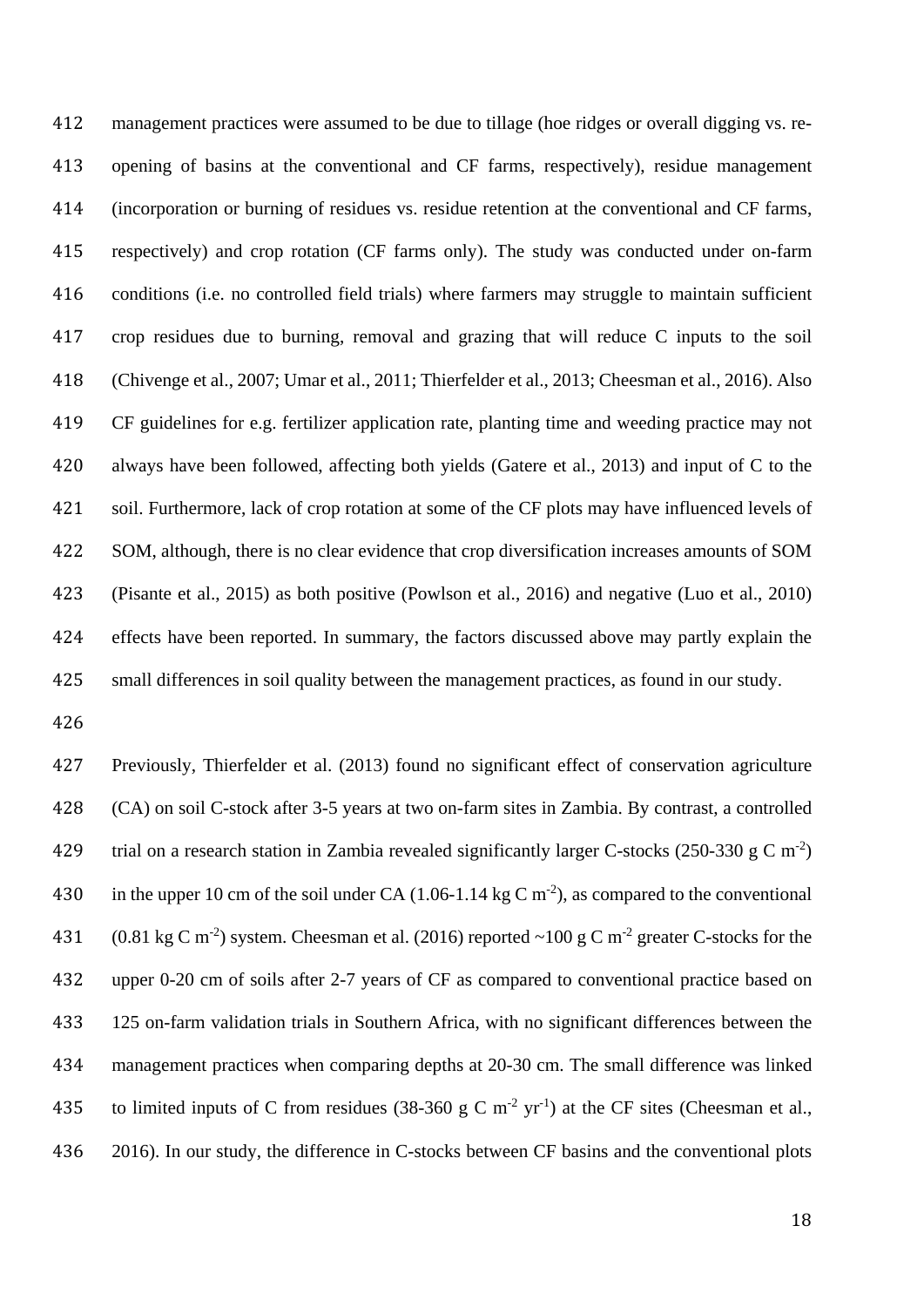437 was  $\sim$ 200 g C m<sup>-2</sup> but the difference was not significant (Table 1). Average yields of maize in 438 CP were reported to be 300 and 260 g  $m<sup>2</sup>$  for CF and conventional farming, respectively (Tables A.1 and A.2). To allow for a theoretical calculation of potential C inputs associated with these yields, we assumed that CF farmers left all residues on the soil (i.e. ignoring potential losses of residue, as discussed above) and that conventional farmers removed all residues (i.e. ignoring that some of the farmers might have incorporated the residues in the soil, cf. section 2.1). Thus, assuming that 1) the amount of stover biomass used for residue retention was the same as the grain yield at the CF plots (while being zero at the conventional plots), 2) the root-445 to-shoot ratio was 0.053 g  $g^{-1}$  (Abiven et al., 2015), and 3) the average C-content of the stover and roots was 45% (Martinsen et al., 2014), the amount of potential C input in residue and roots 447 at the CF plots corresponded to  $\sim$ 142 g C m<sup>-2</sup> yr<sup>-1</sup>. This C input can be converted to g C kg soil<sup>-1</sup>  $\frac{1}{1}$  yr<sup>-1</sup> following Cheesman et al. (2016):

$$
449 \tC_{input} = C_{residues} / [BD_{avg0-20} * 2 * 100]
$$
\n
$$
(4)
$$

450 where C<sub>input</sub> (g kg soil<sup>-1</sup> yr<sup>-1</sup>) is the amount of C added to the soil via residues and roots, Cresidues 451 is the amount of C from residues and roots (g m<sup>-2</sup> yr<sup>-1</sup>), BD<sub>avg0-20</sub> is bulk density for 0-20 cm 452 soil depth (1.37 kg dm<sup>-3</sup>, cf. Table 1), the factor 2 is the depth (dm) of the soil layer and 100 is 453  $\text{dm}^2$  m<sup>-2</sup>. According to this equation, due to residue retention an extra addition of 0.52 g C kg 454 soil<sup>-1</sup> yr<sup>-1</sup> (0.052%) occurs at the CF plots as compared to the conventional plots in the 455 theoretical case that all residues would be retained. However, the net effect will be significantly 456 smaller, due to rapid SOM decomposition in the tropics (Six et al., 2002b; Andrén et al., 2007; 457 Mazzilli et al., 2014). Assuming that 10% of the residue C input is converted to SOC (see e.g. 458 Mazzilli et al. (2014)) and ignoring further decomposition of SOM, it is clear that 10 year 459 addition of C with the yields reported in this study (0.52 g C kg soil<sup>-1</sup> corresponding to 142 g 460 C m<sup>-2</sup>) cannot be expected to cause a significant increase in %SOC ( $\pm$  SE; 1.3 g C kg soil<sup>-1</sup>) or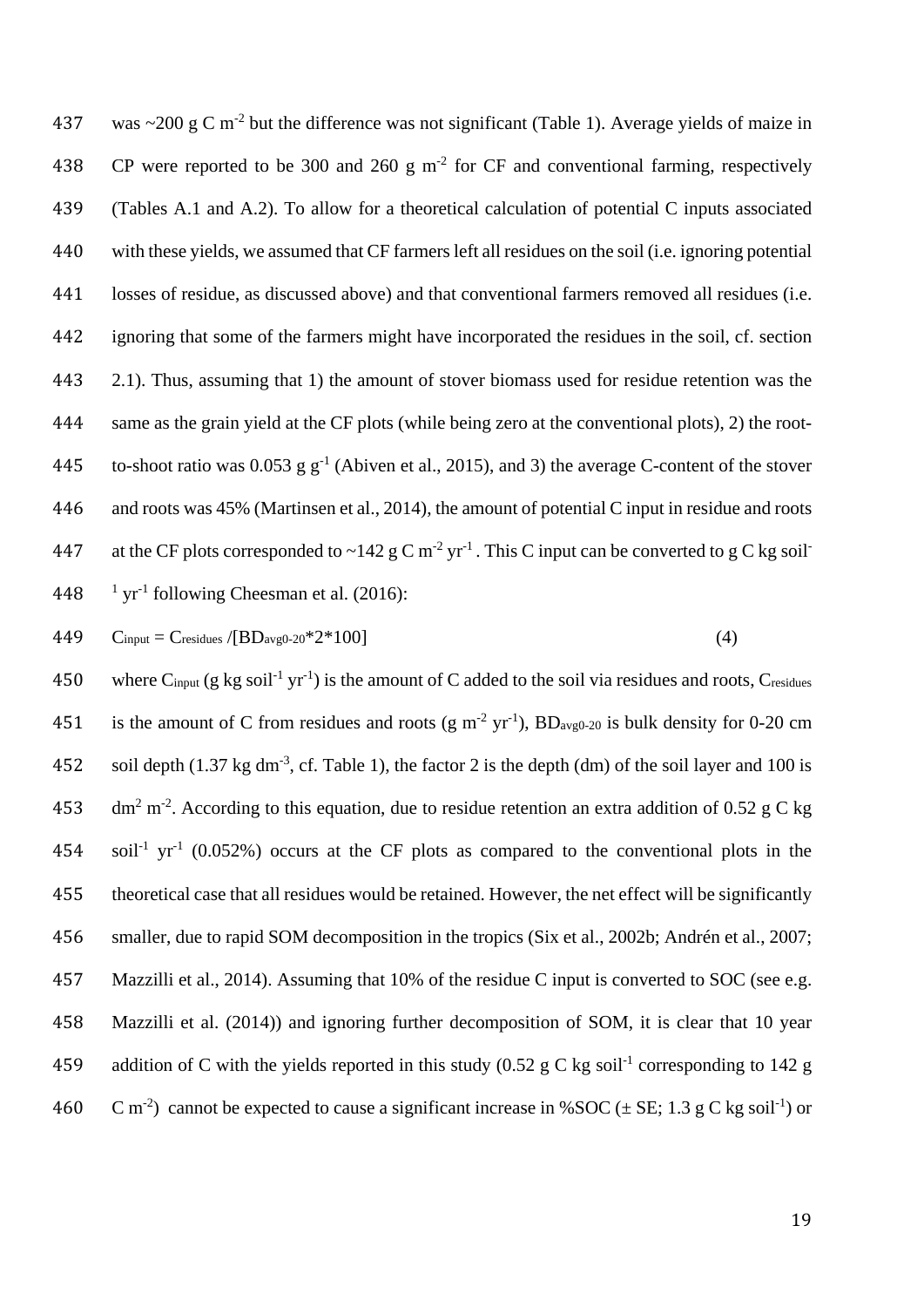461 soil C stocks ( $\pm$  SE; 370 g C m<sup>-2</sup>), given the variation in the on-farm data with their inherent between farm variability (Table 1).

 The amount of POM (based on the fraction of the total soil mass) and the fraction of POC to total SOC (POC to SOC ratio) did not significantly differ between the management practices (Table A.6). Despite the small fraction of POM to the total soil mass (0.7-0.9%) it contributed 15-19% of the total SOC, which is greater than earlier reported by e.g. Mujuru et al. (2013) and Mazzilli et al. (2014). Assessing effects of land use and management on SOM fractions in Zimbabwe, Mujuru et al. (2013) reported POC:SOC ratios of ~6% (soil depth 0-30 cm) whereas Mazzilli et al. (2014) in soils under no-till (corn crop; soil depth 0-20 cm) in Uruguay found POC:SOC ratios of ~4%. Lokupitiya et al. (2012) found an inter-annual variation in soil C- stocks in US cropland, with large residue inputs in a given year being reflected in larger soil C-stocks in the following year. Since the POM pool is sensitive to management practices, residue retention and crop rotation (Six et al., 2000; Six et al., 2002a; Luo et al., 2010; Powlson et al., 2016), increased inputs of C through roots and residues would be expected to increase the amount of POM. We found a tendency of increased levels of POM inside CF basins, but the differences were not significant (Table A.6). Furthermore, the CN ratio of the POM fraction was significantly (p<0.05) smaller at all cultivated plots (from 21.7 to 23.5) than in fallow land (28.3, Table A.6) and similar to values reported for the free light fraction SOM in Zimbabwe (Mujuru et al., 2013). Smaller CN ratios of the POM fraction at the cultivated land plots indicates a better quality of the litter and greater turnover at the farmed plots. Greater N content 482 of the POM fraction may in turn increase availability of NO<sub>3</sub>, which was supported by the significant linear relationship (p<0.01) between net potential nitrification rates (Table 3) and %PON in the soils from CP (Fig. 3).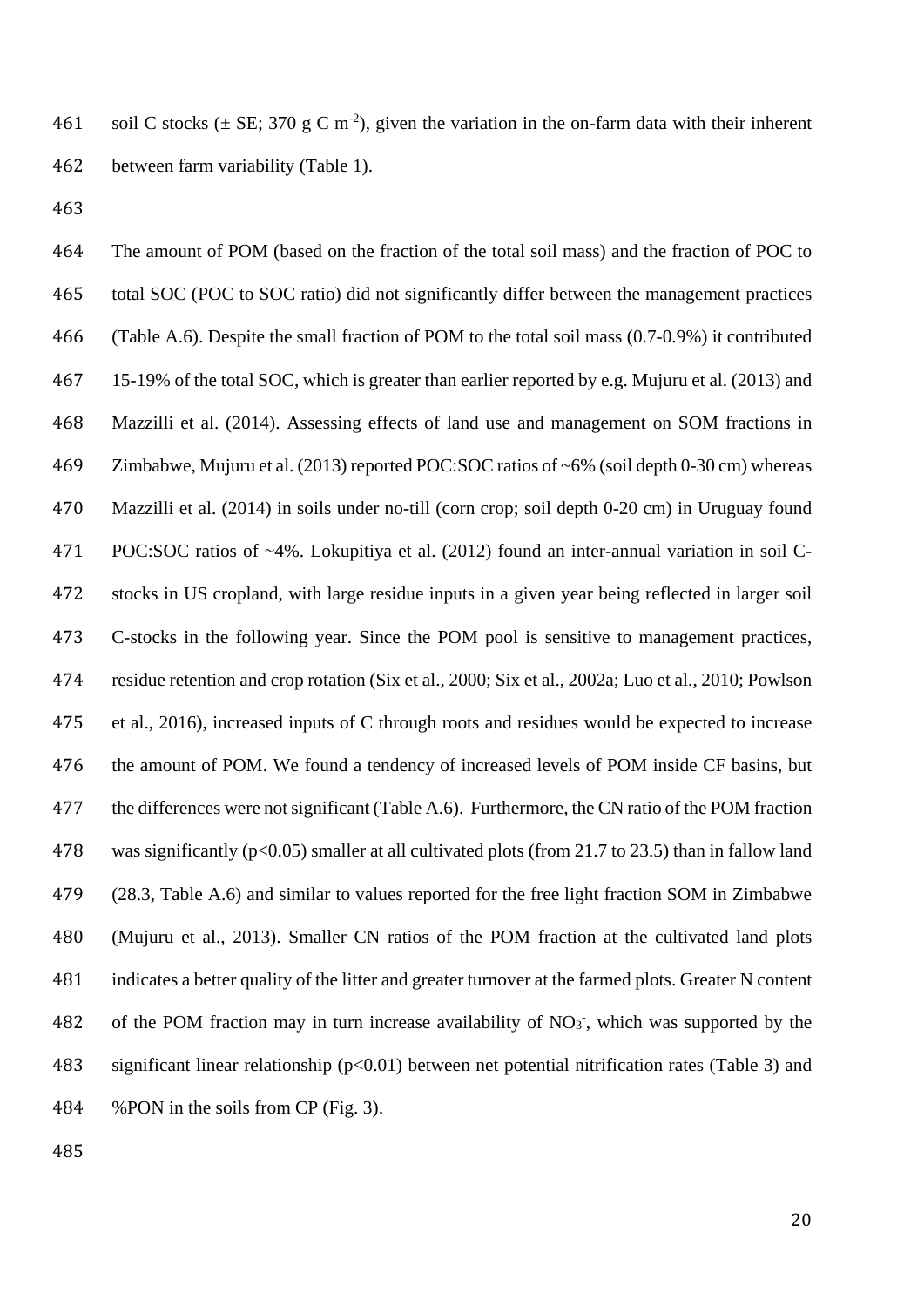486 The CEC (about 10 cmol<sub>c</sub> kg soil<sup>-1</sup> cf. Table 2) was mainly controlled by SOM. Given the 487 relatively high clay content in EP (22.5%  $\pm$  8.1% (SD)), this suggests that the clay fraction contains few minerals with high charge density. Previously, mineralogical analyses of the clay fractions of major benchmark soils of Zambia indicated that kaolinite, a low activity clay, is the dominant layer silicate mineral in the clay fraction of most Zambian soils (Magai, 1985). The importance of SOC for CEC was supported by the small intercepts (from 1.16 to 4.29 492 cmol<sub>c</sub> kg soil<sup>-1</sup>) and significant ( $p<0.001$ ) relationship with SOC (Fig. 2). The slopes of these relationships (from 0.54 to 0.81 cmolc of CEC per g of SOC, Fig. 2), which estimate the contribution of SOC to CEC, corrected for the contribution of clay minerals, highlight the importance of SOM for nutrient retention in these soils. The increases in CEC per g increase in SOC are greater than those previously reported by Gruba and Mulder (2015) for forested areas in Southern Poland (0.37 cmolc of CEC per g of SOC), but similar to those reported from cultivated fields in Zambia by Shitumbanuma and Chituka (2013). Based on 288 soil samples from 59 cultivated fields from nine districts of EP they found a strong relationship between 500 SOC and CEC (CEC=1.68 ( $\pm$  0.31) + 0.49 ( $\pm$ 0.02)\*SOC, R<sup>2</sup> = 0.68, p<0.001), which is similar to the relationship reported in the present study. We found no significant difference in CEC between the tilled management practices, but the CEC at the fallow land plots in EP was significantly greater than at the cultivated lands, due to the greater contents of SOM (Table 2). Previously, comparing CF (five fields under CF for 2 and 5 years, respectively) and annual ridge tillage (ten fields) in Southern Malawi Mloza-Banda et al. (2016) found an significant 506 increase in CEC of 1.86 and 3.52 cmole kg soil<sup>-1</sup> after two and five years since adoption to CF, respectively.

 The phosphorus saturation degree (PSD) was significantly greater at CF inside basins (12%) than under conventional tillage and fallow land (7.4-8.7%) in CP. This indicates that P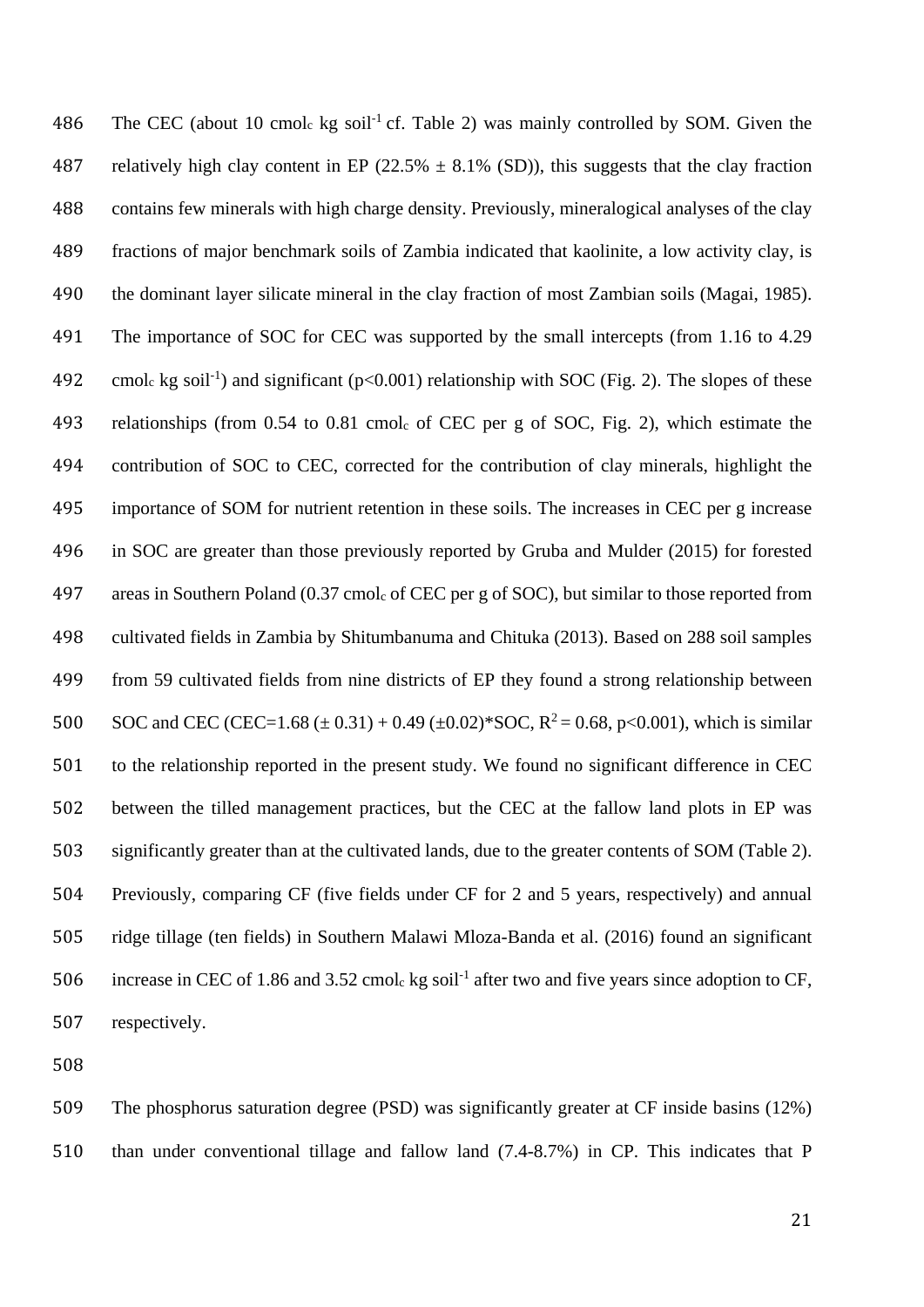saturation increases in the basins where P fertilizer was added. Despite greater PSD and higher levels of inorganic P, organic P and total P in soils of EP than soils of CP, the correlation between Bray-P and total amount of inorganic P indicated higher amount of plant available P for the same level or inorganic P in soils of CP than EP (Figs. A.3 and A.4). This is consistent with the observed higher PSC of soils of EP compared to those of CP, which also suggests that a greater proportion of P applied to soils in EP is adsorbed by the soil (slightly greater Langmuir affinity constants, cf. Fig. A.5.), thereby reducing the proportion of P available for plant uptake, compared to soils in CP with lower PSC. The fact that we did not find any significant differences in the change in Bray-P per unit increase in inorganic P (i.e. the same slopes for the management practices) was not surprising given the small and non-significant differences between the management practices in 1) pH (pH would affect the available fraction of P due to variation in charged binding sites), 2) the amount of SOM (more SOM would increase the availability of P due to more competition for binding sites) and 3) the fraction of clay (more clay would most likely result in more oxides and thus a stronger binding of P).

 In addition to reasons discussed above the small differences in soil quality between the management practices observed in this study may be due to re-opening of basins in CF since soil disturbance such as tillage may increase decomposition of SOM by altering aggregate stability and reducing physical protection of SOM (Six et al., 2000; Six et al., 2002a). Since basins in CF are re-opened every year, the soil organic matter is exposed to oxidation and there is no difference in tillage between the conventional and CF practice *per se* with the exception of the reduced amount (basins only) of soil that is disturbed under CF. In addition, changed location of the basins from year to year which may increase the decomposition of SOM due to direct and indirect effects on aggregation (Six et al., 2002b) may even out the potential difference between CF and conventional management practices. However, this was not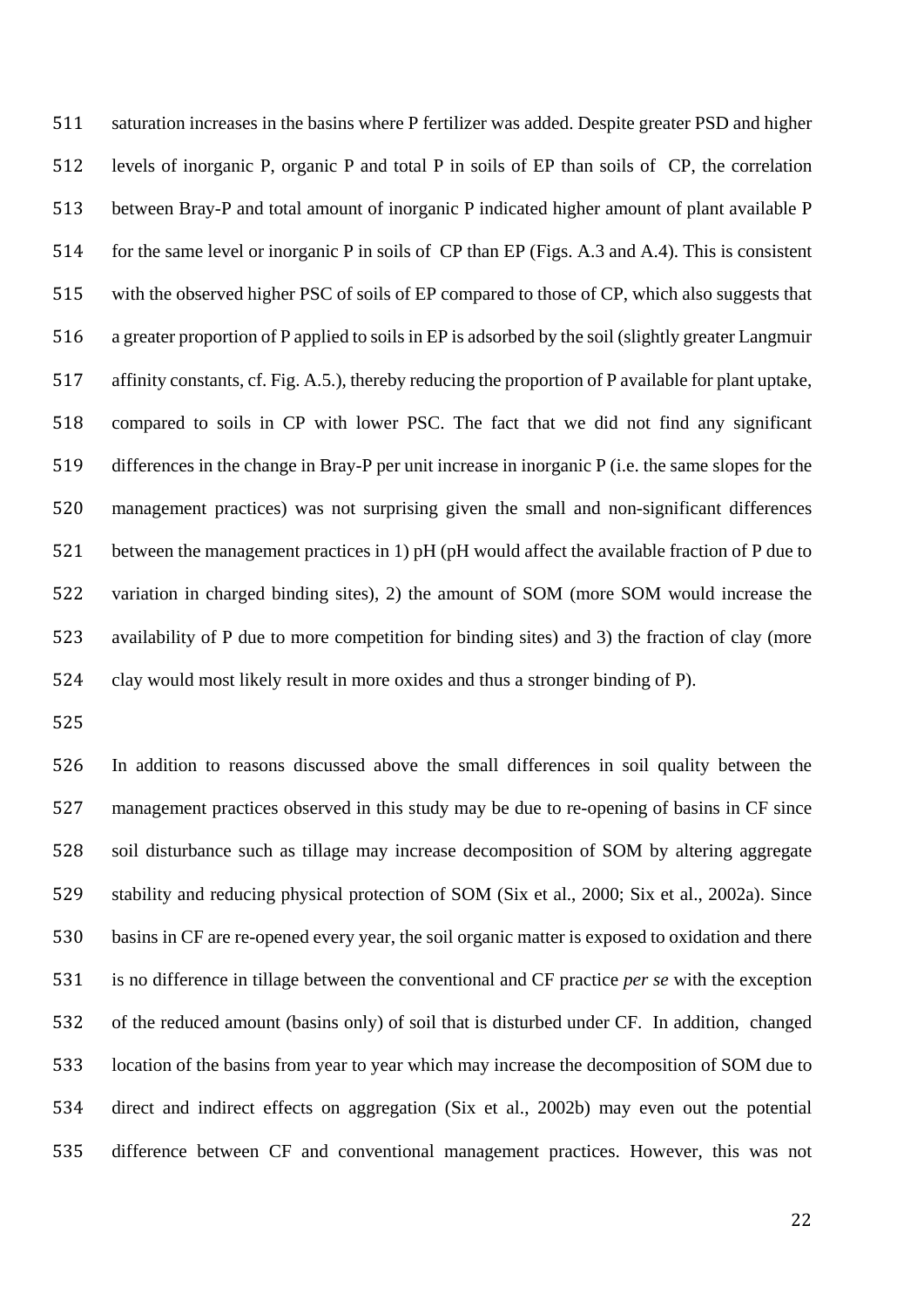supported by concentrations of Bray P, which were significantly greater in CF basins than in-537 between them (12.7 vs 8.3 mg kg soil<sup>-1</sup> in CP and 8.5 vs 5.2 mg kg soil<sup>-1</sup> in EP) indicating significant Bray P accumulation in CF basins due to fertilizer input. Termite activity that may increase with increasing levels of residue retention (Mutsamba et al., 2016), stimulated microbial activity and increased decomposition of recalcitrant C (priming) by fresh residue addition (Diochon et al., 2015) and higher moisture content inside planting basins than outside basins that may have increased C decomposition (Andrén et al., 2004) were not acconted for and may also contribute to the small differences between the mangagement practices observed in this study.

 In conclusion, we found that CF (maximum 12 years) was too short to cause significant changes in soil quality compared with conventional practices at smallholder farms despite earlier reported greater yields at CF plots. Possibly, the lack of change of soil quality parameters in soils under CF was due to small annual net accumulation of SOC or due to annual difference in position of the basins in the non-controlled, on-farm studies, so that no real accumulated effect was found.

## **Acknowledgements**

 The study was part of the Conservation Agriculture Research and Evaluation Programme (CAREP), June 2012 to December 2015, funded by the Royal Embassy of Norway in Zambia via CFU. Thanks to the team at the Conservation Farming Unit (CFU) in Lusaka and in particular to Gibson Simusokwe (CFU head office), Kenny Silwimba and colleagues in Chipata and Alex Nakachinda and colleagues in Mumbwa for organizing meetings with the farmers and helping out with the soil sampling. Magdalena Rygalska, Irene E. Dahl, Oddny Gimmingsrud, Valentina Zivanovic, Sanan Talibov and Edward Bwalya and Chabu Kamfwa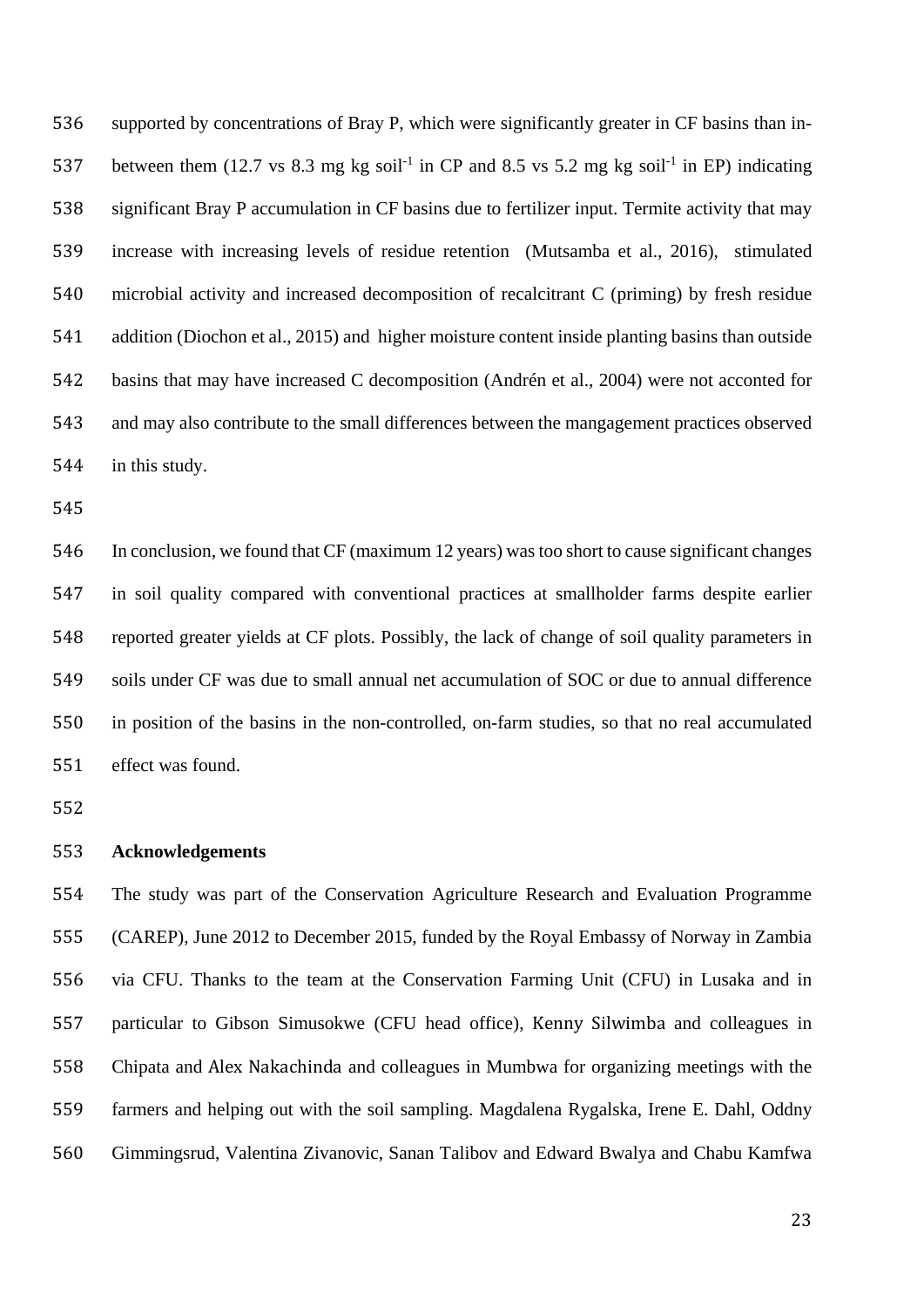are acknowledged for their technical assistance. All the farmers are acknowledged for being

accommodating. We also thank two anonymous reviewers for constructive comments that

greatly contributed to this manuscript.

**Appendix** 

- ---see separate document---
- 

## **References**

- Abiven, S., Hund, A., Martinsen, V., Cornelissen, G., 2015. Biochar amendment increases
- maize root surface areas and branching: a shovelomics study in Zambia. Plant and Soil, 1-
- 11.
- Andrén, O., Katterer, T., Karlsson, T., 2004. ICBM regional model for estimations of dynamics of agricultural soil carbon pools. Nutrient Cycling in Agroecosystems 70, 231- 239.
- Andrén, O., Kihara, J., Bationo, A., Vanlauwe, B., Katterer, T., 2007. Soil climate and
- decomposer activity in sub-Saharan Africa estimated from standard weather station data:
- A simple climate index for soil carbon balance calculations. Ambio 36, 379-386.
- Aune, J.B., Nyanga, P., Johnsen, F.H., 2012. A monitoring and evaluation report of the
- conservation agriculture project (CAP1) in Zambia. Department of International
- Environment and Development Studies, Noragric, Norwegian University of Life Sciences, Aas, pp. 1-40.
- Bates, D., Maechler, M., Bolker, B.M., Walker, S., 2015. Fitting Linear Mixed-Effects Models
- Using {lme4} Journal of Statistical Software 67, 48.
- Blake, G.R., 1965. Bulk Density. In: Black, C.A., Evans, D.D., White, J.L., Ensminger, L.E.,
- Clark, F.E. (Eds.), Methods of soil analysis. Part 1. Physical and mineralogical properties,
- including statistics of measurement and sampling. Amercian Society of Agronomy, Madiscon, Wisconsin, USA.
- Bouyoucos, G.J., 1962. Hydrometer Method Improved for Making Particle Size Analyses
- of Soils1. Agronomy Journal 54, 464-465.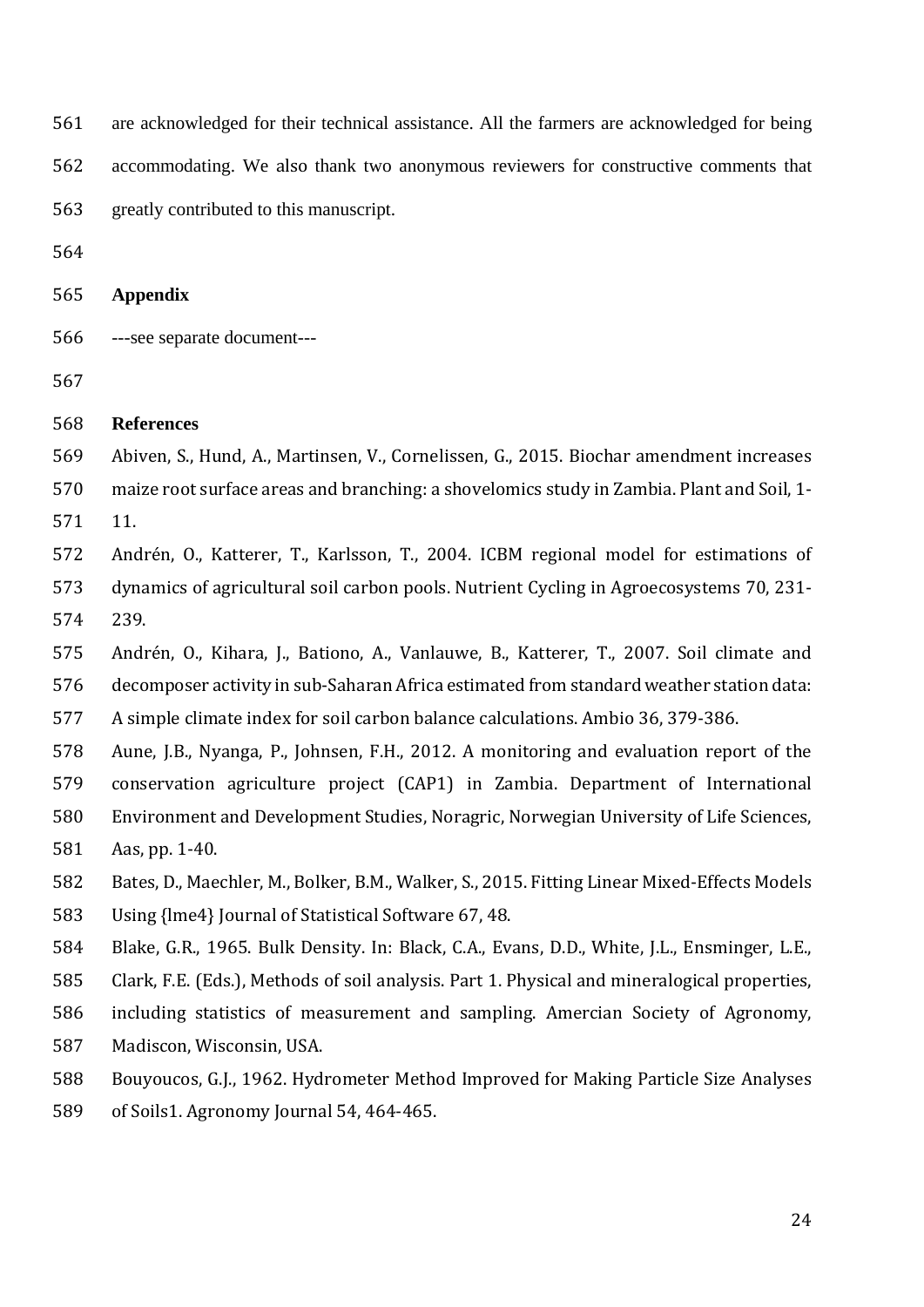- Breeuwsma, A., Silva, S., 1992. Phosphorus fertilization and environmental effects in the
- Netherlands and the Po region (Italy). Rapport-DLO Staring Centre, Wageningen; 1992.
- (57), p. 39.
- Bremmer, J.M., Mulvaney, C.S., 1982. Nitrogen-total. In: Page, A.L., Miller, R.H., Keeney,
- D.R. (Eds.), Methods of soil analysis Part 2 Agronomy 9. American Society of Agronomy,
- Madison, Wisconsin, USA, pp. 595-624.
- CFU, 2011. The practice of Conventional and Conservation Agriculture in East and Southern Africa. In: Aagaard, P.J. (Ed.). Conservation Farming Unit (CFU), conservationagriculture.org, pp. 1-80.
- Cheesman, S., Thierfelder, C., Eash, N.S., Kassie, G.T., Frossard, E., 2016. Soil carbon stocks
- in conservation agriculture systems of Southern Africa. Soil and Tillage Research 156, 99- 109.
- Chivenge, P.P., Murwira, H.K., Giller, K.E., Mapfumo, P., Six, J., 2007. Long-term impact of
- reduced tillage and residue management on soil carbon stabilization: Implications for conservation agriculture on contrasting soils. Soil & Tillage Research 94, 328-337.
- Corbeels, M., Thierfelder, C., Rusinamhodzi, L., 2015. Conservation Agriculture in Sub-
- Saharan Africa. In: Farooq, M., Siddique, M.K.H. (Eds.), Conservation Agriculture. Springer
- International Publishing, Cham, pp. 443-476.
- Diochon, A., Gregorich, E.G., Kellman, L., Morrison, M., Ma, B.-L., 2015. Greater soil C inputs
- accelerate loss of C in cropping systems with low N input. Plant and Soil 400, 93-105.
- Ellert, B.H., Bettany, J.R., 1995. Calculation of organic matter and nutrients stored in soils
- under contrasting management regimes. Canadian Journal of Soil Science 75, 529-538.
- Farooq, M., Siddique, M.K.H., 2015. Conservation Agriculture: Concepts, Brief History, and
- Impacts on Agricultural Systems. In: Farooq, M., Siddique, M.K.H. (Eds.), Conservation
- Agriculture. Springer International Publishing, Cham, pp. 3-17.
- Fox, R.L., Kamprath, E.J., 1970. Phosphate sorption isotherms for evaluating the phosphate requirements of soils. Soil Science Society of America Journal 34, 902-907.
- Gatere, L., Lehmann, J., DeGloria, S., Hobbs, P., Delve, R., Travis, A., 2013. One size does not
- fit all: Conservation farming success in Africa more dependent on management than on
- location. Agriculture Ecosystems & Environment 179, 200-207.
- Giller, K.E., Witter, E., Corbeels, M., Tittonell, P., 2009. Conservation agriculture and
- smallholder farming in Africa: The heretics' view. Field Crops Research 114, 23-34.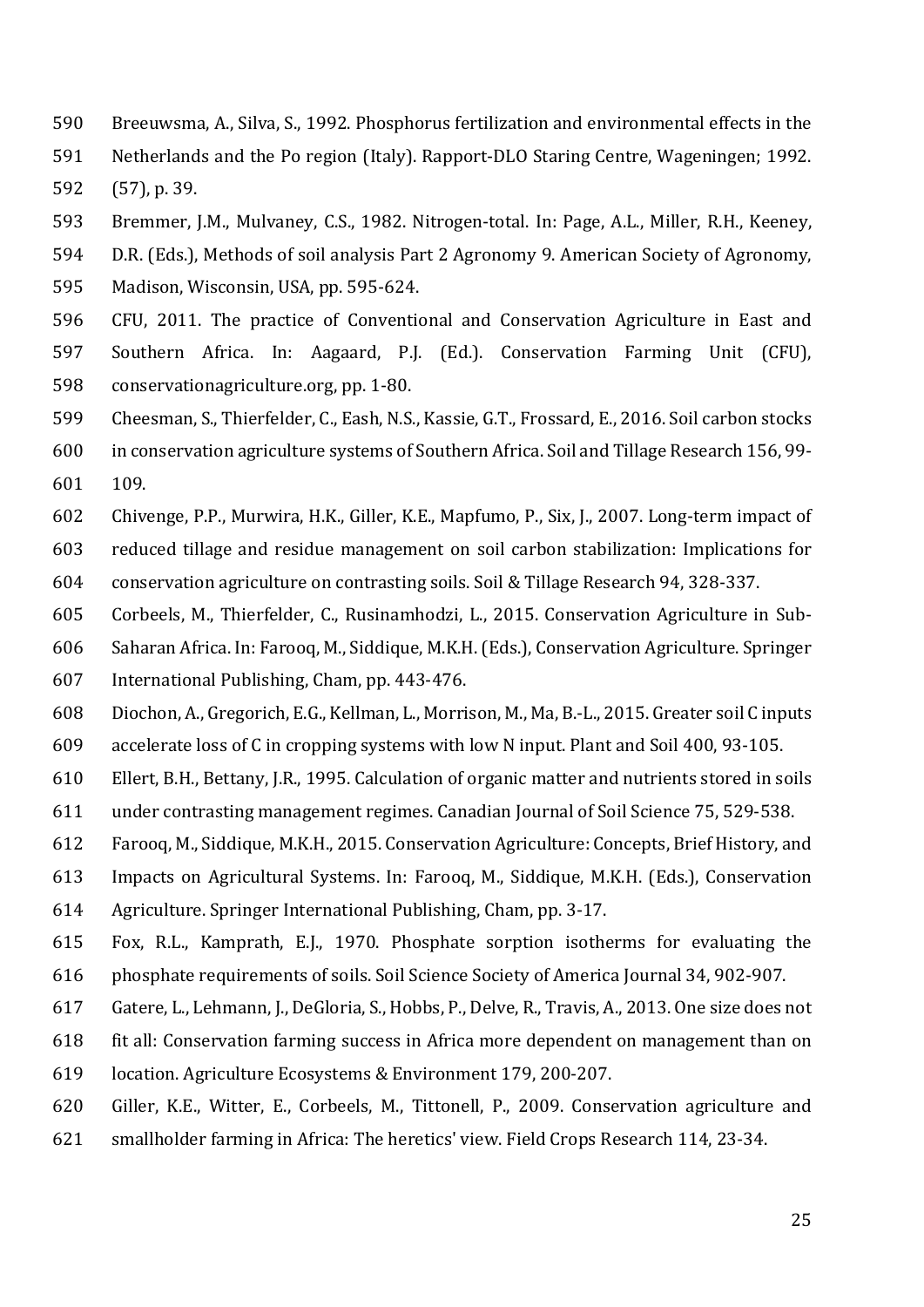- Golchin, A., Oades, J.M., Skjemstad, J.O., Clarke, P., 1994. Study of Free and Occluded
- Particulate Organic-Matter in Soils by Solid-State C-13 Cp/Mas Nmr-Spectroscopy and
- Scanning Electron-Microscopy. Australian Journal of Soil Research 32, 285-309.
- Gruba, P., Mulder, J., 2015. Tree species affect cation exchange capacity (CEC) and cation
- binding properties of organic matter in acid forest soils. Science of The Total Environment
- 511, 655-662.
- Hothorn, T., Bretz, F., Westfall, P., 2008. Simultaneous inference in general parametric
- models. Biometrical Journal 50, 346-363.
- Jat, R.A., Wani, S.P., Sahrawat, K.L., 2012. Chapter Four Conservation Agriculture in the
- Semi-Arid Tropics: Prospects and Problems. In: Donald, L.S. (Ed.), Advances in Agronomy
- Advances in Agronomy. Academic Press, pp. 191-273.
- Langmead, P., 2004. Hoe conservation farming of maize in Zambia.
- Lokupitiya, E., Paustian, K., Easter, M., Williams, S., Andrén, O., Kätterer, T., 2012. Carbon
- balances in US croplands during the last two decades of the twentieth century. Biogeochemistry 107, 207-225.
- Mafongoya, P., Rusinamhodzi, L., Siziba, S., Thierfelder, C., Mvumi, B.M., Nhau, B., Hove, L.,
- Chivenge, P., 2016. Maize productivity and profitability in Conservation Agriculture
- systems across agro-ecological regions in Zimbabwe: A review of knowledge and
- practice. Agriculture, Ecosystems & Environment 220, 211-225.
- Magai, R. N. 1985. Field tour guide. In: Woode, P.R (edit). XIth International Forum on Soil
- Taxonomy and Agrotechnological Transfer. Zambia, July 15-August1, 1985. SMSS. USAID. 342-468.
- Martinsen, V., Mulder, J., Austrheim, G., Mysterud, A., 2011. Carbon storage in low-alpine
- grassland soils: effects of different grazing intensities of sheep. European Journal of Soil
- Science 62, 822-833.
- Martinsen, V., Mulder, J., Shitumbanuma, V., Sparrevik, M., Børresen, T., Cornelissen, G.,
- 2014. Farmer-led maize biochar trials: Effect on crop yield and soil nutrients under
- conservation farming. Journal of Plant Nutrition and Soil Science 177, 681-695.
- Mazzilli, S.R., Kemanian, A.R., Ernst, O.R., Jackson, R.B., Pineiro, G., 2014. Priming of soil
- organic carbon decomposition induced by corn compared to soybean crops. Soil Biology
- & Biochemistry 75, 273-281.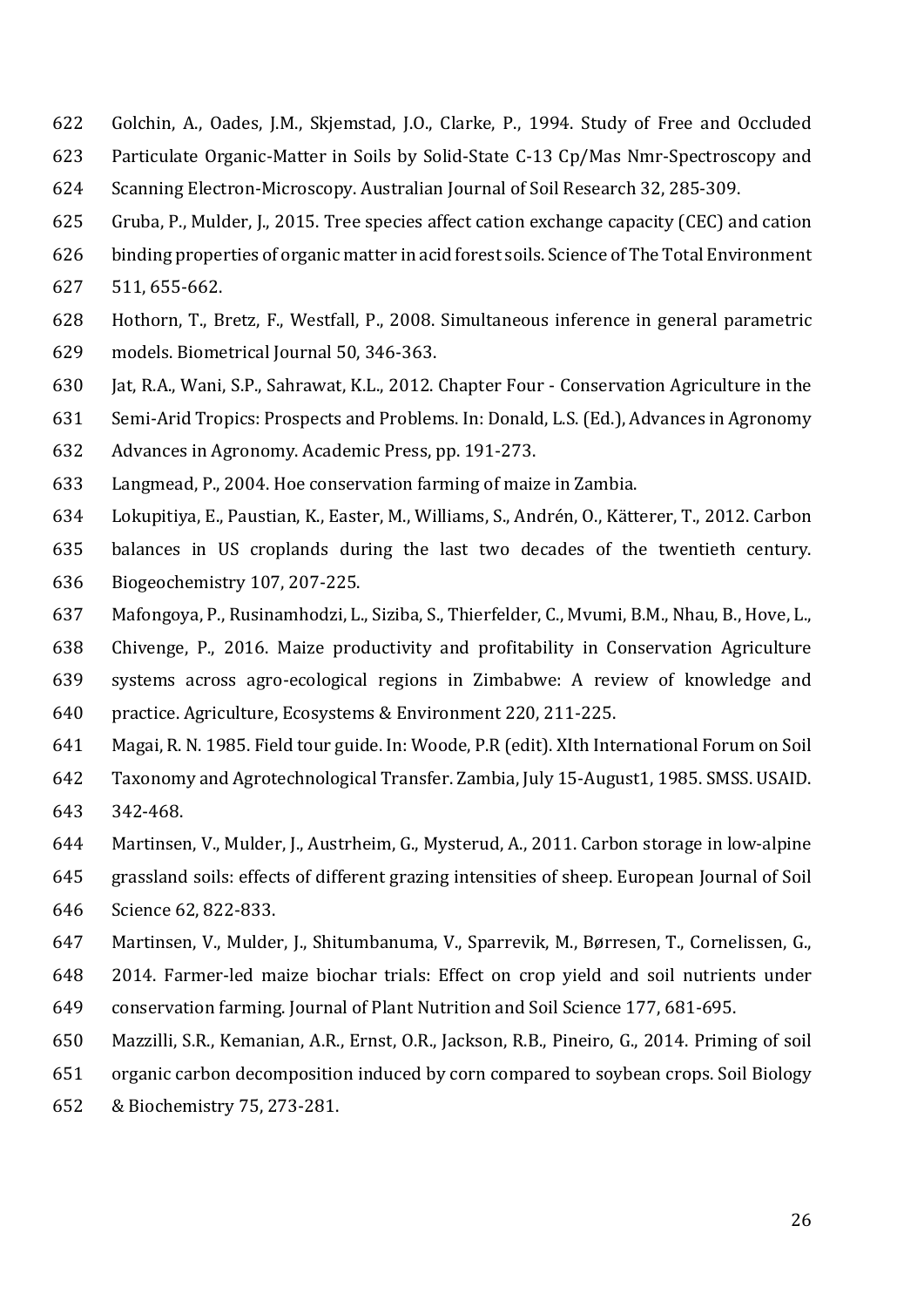- Mloza-Banda, H.R., Makwiza, C.N., Mloza-Banda, M.L., 2016. Soil properties after conversion to conservation agriculture from ridge tillage in Southern Malawi. Journal of Arid Environments 127, 7-16.
- Mujuru, L., Mureva, A., Velthorst, E.J., Hoosbeek, M.R., 2013. Land use and management effects on soil organic matter fractions in Rhodic Ferralsols and Haplic Arenosols in Bindura and Shamva districts of Zimbabwe. Geoderma 209–210, 262-272.
- Mutsamba, E.F., Nyagumbo, I., Mafongoya, P., 2016. Termite prevalence and crop lodging
- under conservation agriculture in sub-humid Zimbabwe. Crop Protection 82, 60-64.
- Møberg, J.P., Petersen, L., Borggaard, O.K., 1990. Geologi og jordbundslære pedologiske analyser (English: Geology and pedology - pedological analysis). Den kongelige veterinær- og landbohøjskole, København.
- Nelson, D.W., Sommers, L.E., 1982. Total Carbon, Organic Carbon and Organic Matter. In:
- Page, A.L., Miller, R.H., Keeney, D.R. (Eds.), Methods of soil analysis Part 2 Agronomy 9. American Society of Agronomy, Madison, Wisconsin, USA, pp. 539-579.
- Ngwira, A., Sleutel, S., De Neve, S., 2012. Soil carbon dynamics as influenced by tillage and crop residue management in loamy sand and sandy loam soils under smallholder farmers' conditions in Malawi. Nutrient Cycling in Agroecosystems 92, 315-328.
- Ngwira, A.R., Thierfelder, C., Lambert, D.M., 2013. Conservation agriculture systems for
- Malawian smallholder farmers: long-term effects on crop productivity, profitability and soil quality. Renewable Agriculture and Food Systems 28, 350-363.
- Nyamangara, J., Marondedze, A., Masvaya, E.N., Mawodza, T., Nyawasha, R., Nyengerai, K.,
- Tirivavi, R., Nyamugafata, P., Wuta, M., 2014. Influence of basin-based conservation
- agriculture on selected soil quality parameters under smallholder farming in Zimbabwe.
- Soil Use and Management 30, 550-559.
- Nyamangara, J., Masvaya, E.N., Tirivavi, R., Nyengerai, K., 2013. Effect of hand-hoe based
- conservation agriculture on soil fertility and maize yield in selected smallholder areas in
- Zimbabwe. Soil and Tillage Research 126, 19-25.
- Palm, C., Blanco-Canqui, H., DeClerck, F., Gatere, L., Grace, P., 2014. Conservation agriculture and ecosystem services: An overview. Agriculture, Ecosystems & Environment 187, 87-105.
- Paustian, K., Lehmann, J., Ogle, S., Reay, D., Robertson, G.P., Smith, P., 2016. Climate-smart
- soils. Nature 532, 49-57.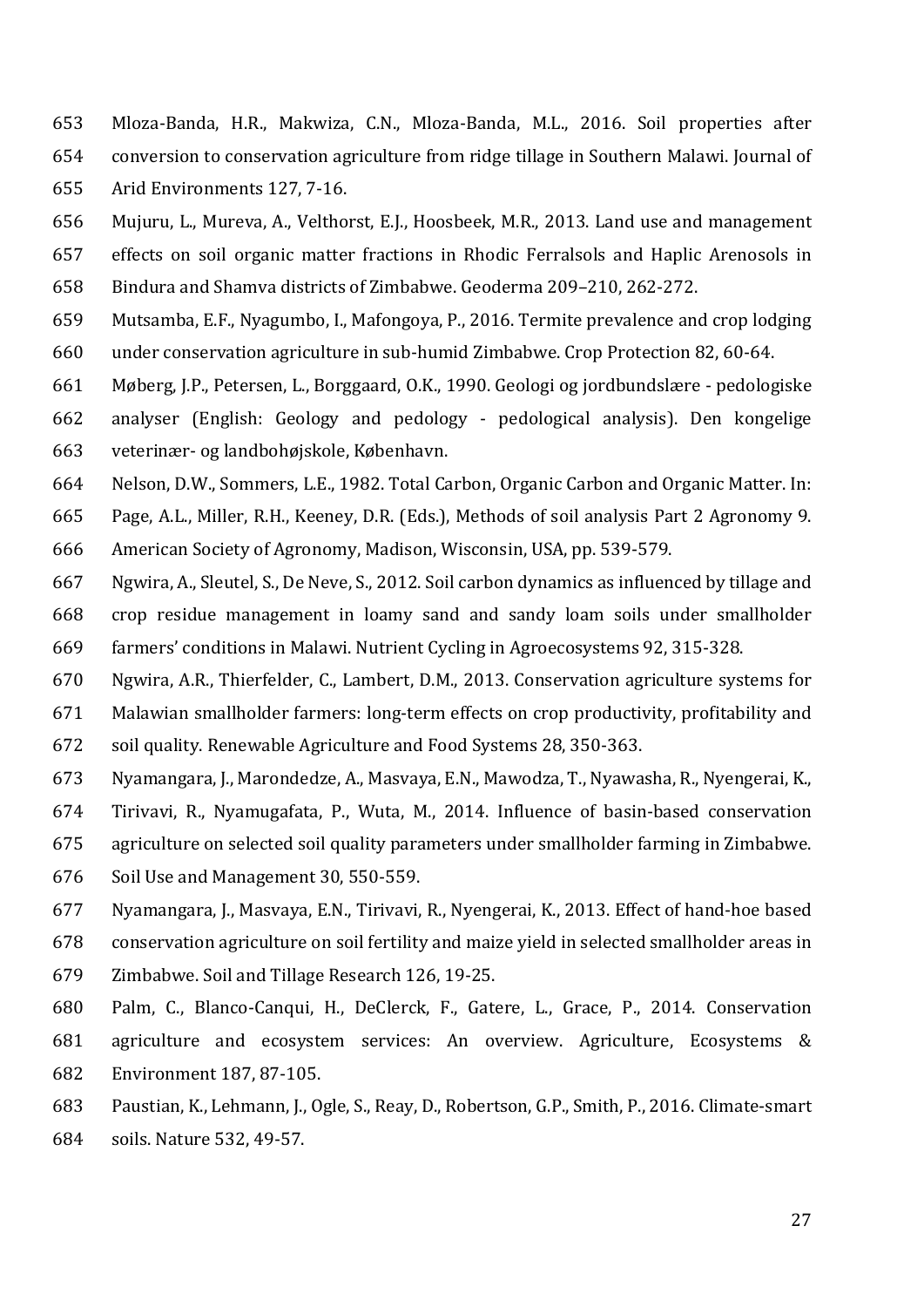- Pinheiro, J., Bates, D., DebRoy, S., Sarkar, D., Team, R.D.C., 2011. nlme: Linear and Nonlinear Mixed Effects Models. R package version 3.1-102.
- Pisante, M., Stagnari, F., Acutis, M., Bindi, M., Brilli, L., Di Stefano, V., Carozzi, M., 2015.
- Conservation Agriculture and Climate Change. In: Farooq, M., Siddique, M.K.H. (Eds.),
- Conservation Agriculture. Springer International Publishing, Cham, pp. 579-620.
- Pittelkow, C.M., Liang, X., Linquist, B.A., van Groenigen, K.J., Lee, J., Lundy, M.E., van Gestel,
- N., Six, J., Venterea, R.T., van Kessel, C., 2015. Productivity limits and potentials of the principles of conservation agriculture. Nature 517, 365-368.
- Powlson, D.S., Stirling, C.M., Thierfelder, C., White, R.P., Jat, M.L., 2016. Does conservation
- agriculture deliver climate change mitigation through soil carbon sequestration in tropical agro-ecosystems? Agriculture, Ecosystems & Environment 220, 164-174.
- R Core Team, 2015. R: A Language and Environment for Statistical Computing Version
- 3.2.3. R Foundation for Statistical Computing, Vienna, Austria.
- Shitumbanuma V and Chikuta, F, 2013. Nutrient Status of the major agricultural soils of
- the Eastern Province of Zambia. Department of Soil Scuence. University of Zambia. Lusaka.
- Schollenberger, C.J., Simon, R.H., 1945. Determination of Exchange Capacity and
- Exchangeable Bases in Soil Ammonium Acetate Method. Soil Science 59, 13-24.
- Six, J., Elliott, E.T., Paustian, K., 2000. Soil macroaggregate turnover and microaggregate
- formation: a mechanism for C sequestration under no-tillage agriculture. Soil Biology and
- Biochemistry 32, 2099-2103.
- Six, J., Conant, R.T., Paul, E.A., Paustian, K., 2002a. Stabilization mechanisms of soil organic
- matter: Implications for C-saturation of soils. Plant and Soil 241, 155-176.
- Six, J., Feller, C., Denef, K., Ogle, S.M., Sa, J.C.d.M., Albrecht, A., 2002b. Soil organic matter,
- biota and aggregation in temperate and tropical soils Effects of no-tillage. Agronomie 22, 755-775.
- Srinivasarao, C., Lal, R., Kundu, S., Thakur, B.P., 2015. Conservation Agriculture and Soil
- Carbon Sequestration. In: Farooq, M., Siddique, M.K.H. (Eds.), Conservation Agriculture.
- Springer International Publishing, Cham, pp. 479-524.
- Stevenson, J.R., Serraj, R., Cassman, K.G., 2014. Evaluating conservation agriculture for
- small-scale farmers in Sub-Saharan Africa and South Asia. Agriculture, Ecosystems &
- Environment 187, 1-10.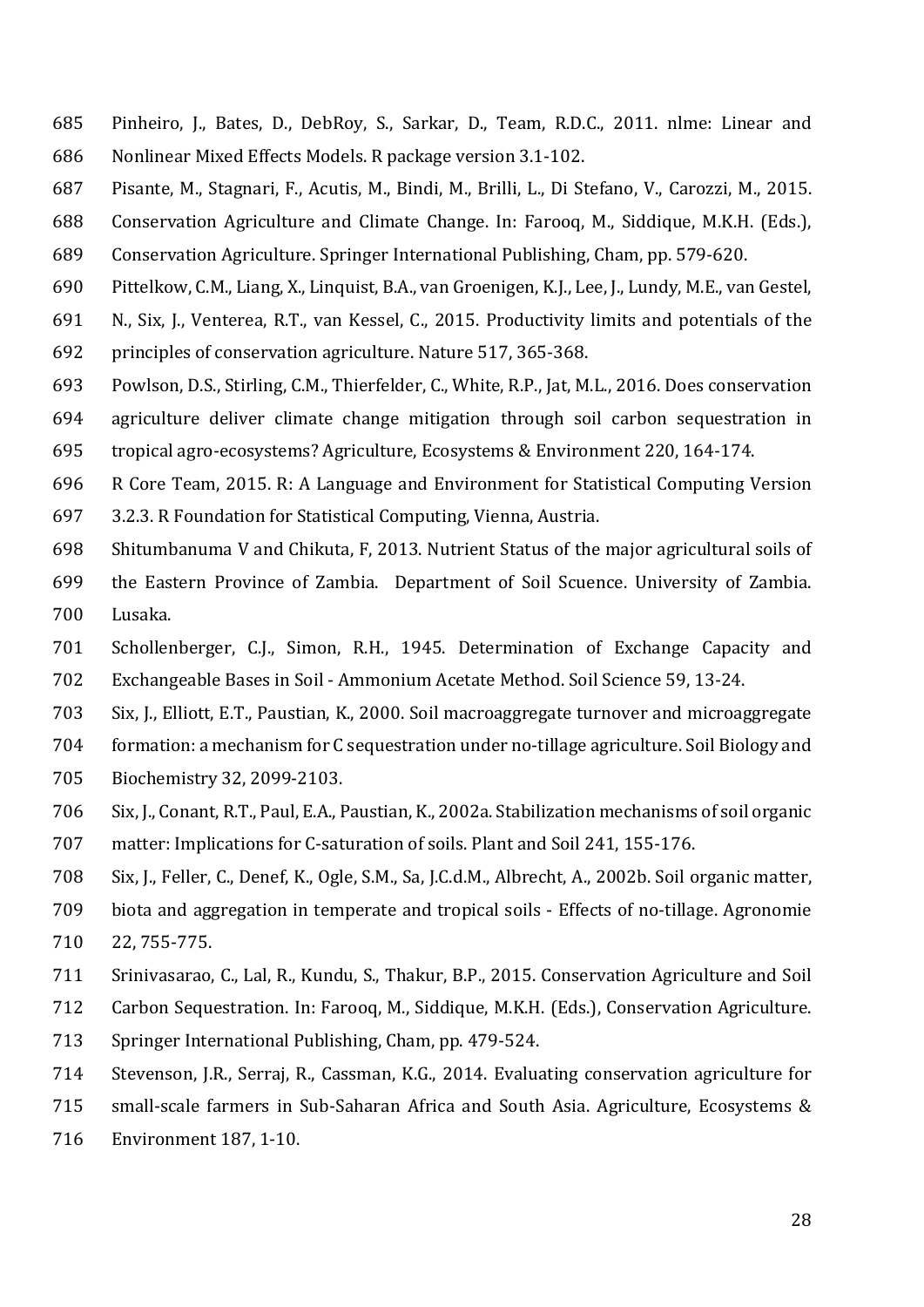- Thierfelder, C., Matemba-Mutasa, R., Bunderson, W.T., Mutenje, M., Nyagumbo, I.,
- Mupangwa, W., 2016. Evaluating manual conservation agriculture systems in southern
- Africa. Agriculture, Ecosystems & Environment 222, 112-124.
- Thierfelder, C., Mwila, M., Rusinamhodzi, L., 2013. Conservation agriculture in eastern
- and southern provinces of Zambia: Long-term effects on soil quality and maize
- productivity. Soil and Tillage Research 126, 246-258.
- Thierfelder, C., Rusinamhodzi, L., Ngwira, A.R., Mupangwa, W., Nyagumbo, I., Kassie, G.T.,
- Cairns, J.E., 2015. Conservation agriculture in Southern Africa: Advances in knowledge.
- Renewable Agriculture and Food Systems 30, 328-348.
- Thierfelder, C., Wall, P.C., 2012. Effects of conservation agriculture on soil quality and
- productivity in contrasting agro-ecological environments of Zimbabwe. Soil Use and
- Management 28, 209-220.
- Umar, B.B., Aune, J.B., Johnsen, F.H., Lungu, O.I., 2011. Options for improving smallholder
- conservation agriculture in Zambia. Journal of Agricultural Science 3, 50-62.
- van Reeuwijk, L.P., 1995. Acid oxalate extractable Fe, Al, Si. In: van Reeuwijk, L.P. (Ed.),
- Procedures for soil analysis. International soil reference and information centre, FAO,
- Wageningen, pp. 12-15-12-16.
- Virto, I., Barre, P., Burlot, A., Chenu, C., 2012. Carbon input differences as the main factor
- explaining the variability in soil organic C storage in no-tilled compared to inversion tilled
- agrosystems. Biogeochemistry 108, 17-26.
- Wendt, J.W., Hauser, S., 2013. An equivalent soil mass procedure for monitoring soil organic carbon in multiple soil layers. European Journal of Soil Science 64, 58-65.
- Wickham, H., 2009. ggplot2: Elegant Graphics for Data Analysis. Springer-Verlag New York, New York, NY.
- Øien, A., Selmer-Olsen, A.R., 1980. A Laboratory Method for Evaluation of Available
- Nitrogen in Soil. Acta Agriculturae Scandinavica 30, 149-156.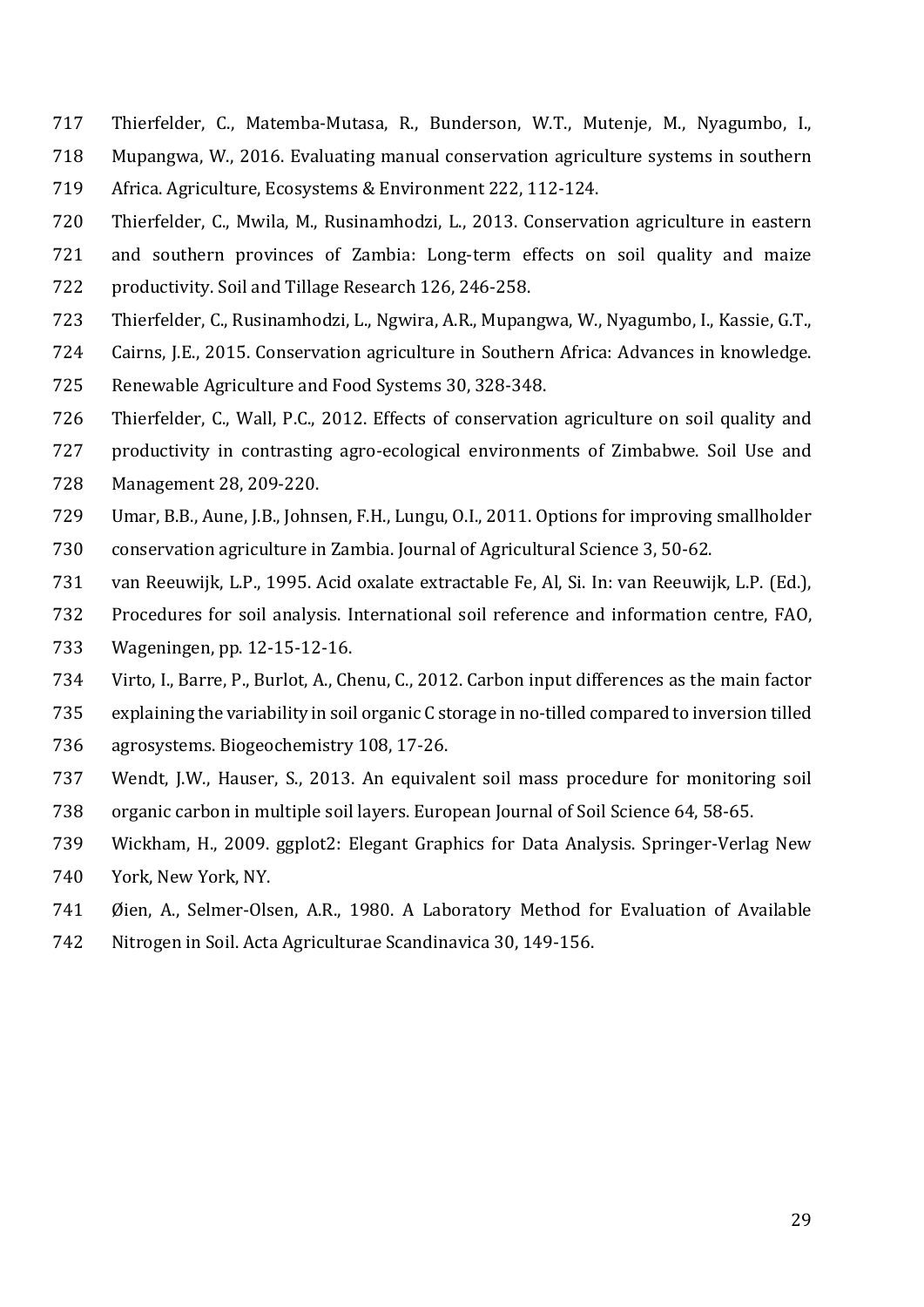#### 743 **Figure legends**

744 Fig. 1. Setup for soil sampling in the Central (CP) and Eastern Provinces (EP) of Zambia. Soil 745 sampling was conducting at five sub-plots  $({\sim}0.05 \text{ m}^2)$  randomly selected within each of four 746 plots  $(200-500 \text{ m}^2)$  representing the management practices CF inside basins, CF outside basins, 747 conventional farming and fallow land located within twenty sites in the two provinces (i.e. a 748 total of 2 provinces x 20 sites x 4 plots x 5 sub-plots (replicates) = 800 soil samples). The 749 pictures for the CF plots is from a farm where residue retention is done according to CFU-750 guidelines.

751

752 Fig. 2. Relationships between cation exchange capacity (CEC, cmol<sub>c</sub> kg soil<sup>-1</sup>) and soil organic 753 carbon (SOC, g kg soil<sup>-1</sup>) for the management practices Conservation Farming (CF) inside 754 basin, CF outside basins, conventional farming and fallow in the EP (A) and CP (B), Zambia. 755 **EP** (n=120): CF inside basin; CEC =  $1.16(\pm 1.46) + 0.81 (\pm 0.08) *$  SOC, CF outside basins; 756 CEC = 3.11 ( $\pm$ 1.40) + 0.70 ( $\pm$ 0.07) \* SOC, conventional farming; CEC = 3.45 ( $\pm$ 1.28) + 0.54 757 (±0.05) \* SOC and fallow land; CEC = 4.29 (±1.24) + 0.57 (±0.02) \* SOC. **CP (**n=120): CEC 758 = 2.90 ( $\pm$ 1.11) + 0.54 ( $\pm$ 0.05) \* SOC.

759

760 Fig. 3. Relationship between net amounts of extractable NO<sub>3</sub>-N ( $\mu$ g N g soil<sup>-1</sup>) after 63 days 761 of incubation and concentration of N in particulate organic matter (%PON) from six different 762 sites in CP, Zambia. Negative and positive values of NO3-N indicate a net immobilization and 763 net mineralization of N, respectively. N=72. NO<sub>3</sub>-N = -7.45 ( $\pm$ 7.41) + 28.27 ( $\pm$ 6.47) \* PON.

765 Fig. 4. Relationship between estimated maximum sorption capacity of the soil  $Q_{\text{max}}$  (mg kg<sup>-1</sup>) 766 and content of acid oxalate extractable Al and Fe (mmol  $kg^{-1}$ ) averaged across management 767 treatments for the Eastern Province (EP) and Central Province (CP) in Zambia. n=35 (The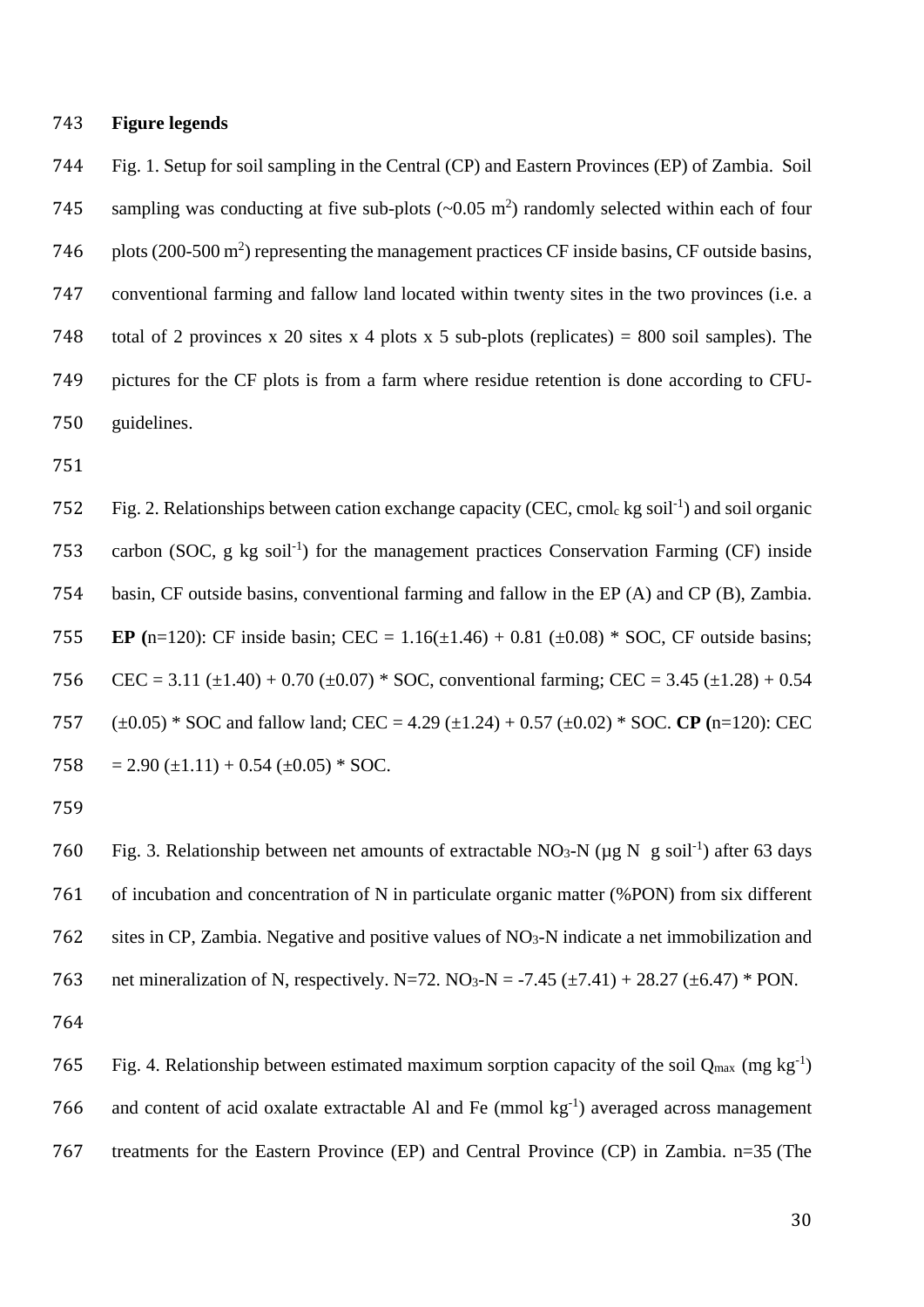- 768 fallow land plot, site 16 in EP with  $Fe<sub>ox</sub>+Al<sub>Ox</sub> = 262$  mmol kg<sup>-1</sup> was omitted). Q<sub>max (EP=CP)</sub> =
- 769 173.14(±18.92) + 0.84(±0.17)\*(Fe<sub>Ox</sub>+Al<sub>Ox</sub>).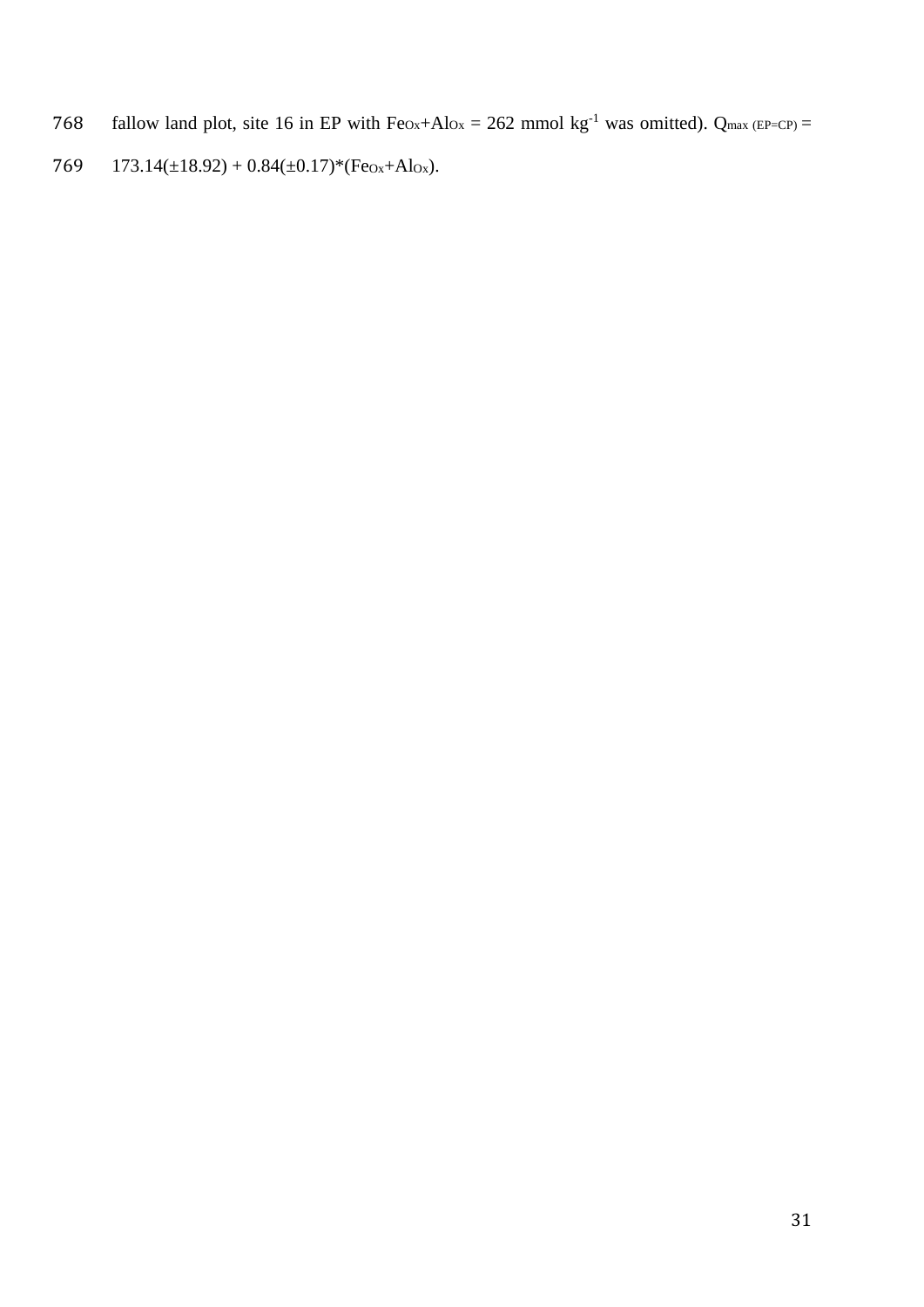# 770 **Tables**

Table 1. Soil properties summarized across 20 sites with different management practices in the Eastern and Central Provinces<sup>a</sup>, Zambia.

|                   | Region Plot or landuse                                                                      | pH                                                                                                           | <b>Bulk Density</b>                                                                                              | <b>Total C</b>                                                                                                  | <b>Total N</b>                                                                                                                       | <b>CN ratio</b>                                                                                         | C stock                                                                                                 | N stock                                                                                                            | C stock eqv. mass <sup><math>\uparrow\uparrow</math></sup>                                             |
|-------------------|---------------------------------------------------------------------------------------------|--------------------------------------------------------------------------------------------------------------|------------------------------------------------------------------------------------------------------------------|-----------------------------------------------------------------------------------------------------------------|--------------------------------------------------------------------------------------------------------------------------------------|---------------------------------------------------------------------------------------------------------|---------------------------------------------------------------------------------------------------------|--------------------------------------------------------------------------------------------------------------------|--------------------------------------------------------------------------------------------------------|
|                   |                                                                                             | (0.01MCaCl <sub>2</sub> )                                                                                    | (g cm $^{-3}$ )                                                                                                  | -----------------------------                                                                                   |                                                                                                                                      |                                                                                                         |                                                                                                         | ----------------------- (kg m <sup>-2</sup> ) -----------------------                                              |                                                                                                        |
| Easter<br>Provinc | CF Inside basins<br><b>ICF Outside basins</b><br>Conventional Farming<br><b>Fallow land</b> | 5.42 $(\pm 0.07)$ ab $100$<br>5.42 $(\pm 0.07)$ ab 99<br>5.32 $(\pm 0.07)$ b $100$<br>5.52 $(\pm 0.07)$ a 99 | 1.43 (±0.02) ab 100<br>1.48 $(\pm 0.02)$ a<br>100<br>1.38 $(\pm 0.02)$ b<br>100<br>1.37 $(\pm 0.02)$ b<br>100    | $(\pm 0.21)$ b 100<br>1.57<br>$(\pm 0.21)$ b 99<br>1.53<br>$(\pm 0.21)$ b 100<br>1.71<br>2.17 $(\pm 0.21)$ a 99 | 0.08<br>$(\pm 0.01)$<br>100<br>b<br>$(\pm 0.01)$<br>0.07<br>b 99<br>0.08<br>$(\pm 0.01)$<br>b 100<br>$(\pm 0.01)$<br>0.11<br>a 99    | 21.0 ( $\pm$ 0.91) a 63<br>21.5 ( $\pm 0.93$ ) a 52<br>21.0 $(\pm 0.91)$ a 66<br>20.9 $(\pm 0.89)$ a 75 | 4.41 (±0.55) b 100<br>4.45 $(\pm 0.55)$ b 99<br>4.63 (±0.55) b 100<br>5.83 $(\pm 0.55)$ a 99            | $0.21$ ( $\pm 0.03$ ) b<br>100<br>$0.20$ ( $\pm 0.03$ ) b 99<br>$0.22$ (±0.03) b 100<br>$0.28$ ( $\pm 0.03$ ) a 99 | 3.26 $(\pm 0.45)$ b 100<br>3.18 $(\pm 0.45)$ b 99<br>3.57 $(\pm 0.45)$ b 100<br>4.52 $(\pm 0.45)$ a 99 |
|                   | CF Inside basins<br><b>ICF Outside basins</b><br><b>Conventional Farming</b><br>Fallow land | 5.97 ( $\pm$ 0.10) a 94<br>5.96 $(\pm 0.10)$ a 94<br>5.94 $(\pm 0.10)$ a 95<br>5.89 $(\pm 0.10)$ a 95        | 1.37 ( $\pm 0.02$ ) a 94<br>1.41 $(\pm 0.02)$<br>94<br>a<br>1.42 $(\pm 0.02)$ a<br>94<br>(±0.02) a<br>1.41<br>94 | 1.25 $(\pm 0.13)$ a 100<br>$(\pm 0.13)$ a 99<br>1.17<br>$(\pm 0.13)$ a 99<br>1.27<br>$(\pm 0.13)$ a 100<br>1.24 | $(\pm 0.01)$<br>0.06<br>a<br>100<br>$(\pm 0.01)$<br>0.05<br>a 99<br>0.06<br>$(\pm 0.01)$<br>a 99<br>$(\pm 0.01)$<br>0.05<br>100<br>a | 16.0 $(\pm 1.05)$ a 53<br>16.1 ( $\pm$ 1.11) a 43<br>15.8 $(\pm 1.09)$ a 44<br>15.7 $(\pm 1.11)$ a 40   | 3.37 $(\pm 0.37)$ a 94<br>$(\pm 0.37)$ a 93<br>3.29<br>3.57 $(\pm 0.37)$ a 93<br>3.51 $(\pm 0.37)$ a 94 | $0.17$ (±0.03) a $94$<br>$0.14$ ( $\pm 0.03$ ) a 93<br>$0.17$ ( $\pm 0.03$ ) a 93<br>$0.15$ (±0.03) a $94$         | 2.60 $(\pm 0.29)$ a 94<br>2.44 $(\pm 0.29)$ a 93<br>2.67 $(\pm 0.29)$ a 93<br>2.61 $(\pm 0.29)$ a 94   |
|                   |                                                                                             |                                                                                                              |                                                                                                                  |                                                                                                                 |                                                                                                                                      |                                                                                                         |                                                                                                         |                                                                                                                    |                                                                                                        |
|                   |                                                                                             | $Bray-P^{\dagger}$                                                                                           | Total inorg. $P^{\dagger}$                                                                                       | Total org. P <sup>t</sup>                                                                                       | Total P <sup>t</sup>                                                                                                                 | Bray-P stock <sup>†</sup>                                                                               | Total inorg. P stock <sup>†</sup>                                                                       | Total org. P stock <sup>†</sup>                                                                                    | Total P stock <sup>†</sup>                                                                             |
|                   |                                                                                             |                                                                                                              |                                                                                                                  |                                                                                                                 |                                                                                                                                      |                                                                                                         |                                                                                                         |                                                                                                                    |                                                                                                        |
|                   | CF Inside basins                                                                            | 8.45 $(\pm 1.46)$ a 90                                                                                       | 337.47 (±69.12) a<br>100                                                                                         |                                                                                                                 | 195.42 (±42.45) b 100 555.55 (±114.05) a 100                                                                                         | 2.39 $(\pm 0.42)$ a 90                                                                                  | 95.98 (±19.30) a 100                                                                                    | 55.58 (±11.84) b<br>100                                                                                            | 158.01 (±31.75) a 100                                                                                  |
| <b>Fern</b>       | <b>CF Outside basins</b>                                                                    | 5.24 $(\pm 0.90)$ b<br>90                                                                                    | 295.20 $(\pm 60.47)$ a<br>99                                                                                     | $211.19 \ (\pm 45.88) \ b \quad 99$                                                                             | 532.38 (±109.30) a 99                                                                                                                | 1.54 $(\pm 0.27)$ a 90                                                                                  | 87.04 $(\pm 17.50)$ a 99                                                                                | 62.27 $(\pm 13.26)$ ab 99                                                                                          | 156.98 $(\pm 31.55)$ a 99                                                                              |
| ia<br>≌           | Conventional Farming<br><b>Fallow land</b>                                                  | 7.06 $(\pm 1.09)$ ab 90<br>6.33 $(\pm 1.22)$ ab 90                                                           | 318.26 $(\pm 65.19)$ a<br>100<br>317.28 (±64.99) a<br>99                                                         | 197.09 (±55.77) b 100<br>$256.76 \ (\pm 42.81)$ a 99                                                            | 539.02 (±110.66) a 100<br>587.31 (±120.58) a 99                                                                                      | 1.93 $(\pm 0.34)$ a 90<br>1.72 $(\pm 0.30)$ a 90                                                        | 87.48 (±17.59) a 100<br>86.57 $(\pm 17.41)$ a 99                                                        | 54.17 $(\pm 11.53)$ b<br>100<br>70.06 $(\pm 14.92)$ a 99                                                           | 148.15 (±29.77) a 100<br>160.25 $(\pm 32.21)$ a 99                                                     |
| Central           | CF Inside basins<br><b>CF Outside basins</b><br>Conventional Farming                        | 12.74 $(\pm 1.95)$ a 94<br>8.28 $(\pm 1.27)$ b 94<br>8.90 $(\pm 1.36)$ ab 94                                 | 159.46 $(\pm 23.29)$ a<br>30<br>127.59 $(\pm 18.64)$ a<br>- 30<br>124.73 $(\pm 18.22)$ a<br>-30                  | 103.92 $(\pm 12.24)$ a 30<br>103.04 ( $\pm$ 12.14) a 30<br>107.65 $(\pm 12.68)$ a 30                            | 271.64 (±27.70) a 30<br>235.01 (±23.97) a 30<br>239.09 (±24.38) a 30                                                                 | 3.48 $(\pm 0.54)$ a 94<br>2.34 $(\pm 0.36)$ b $94$<br>2.51 ( $\pm$ 0.39) ab 94                          | 42.79 $(\pm 6.48)$ a 30<br>35.96 $(\pm 5.44)$ a 30<br>36.47<br>$(\pm 5.52)$ a 30                        | 27.88 $(\pm 3.12)$ a 30<br>29.04 $(\pm 3.25)$ a 30<br>31.48 $(\pm 3.53)$ a 30                                      | 72.89 $(\pm 7.55)$ a 30<br>66.23 $(\pm 6.86)$ a 30<br>69.91 $(\pm 7.24)$ a 30                          |

772

<sup>a</sup>Soil sampled at the depth of 20 cm. Data are shown as mean ( $\pm$  SE). Mean values within a column followed by the same subscript are not significantly different from each other at level of significance p<0.05. n for ea  $774$  significance p<0.05. n for each variable and management practices is indicated in italic. CN ratios were not calculated if total N < 0.05%.<sup>†</sup> Tests based on ln-transformed data but back transformed  $777$ means are reported. <sup>††</sup>The equivalent soil mass was 208 kg soil m<sup>-2</sup> in the two provinces (BD=1.04 g cm<sup>-3</sup>, depth=20 cm, both conventional practices).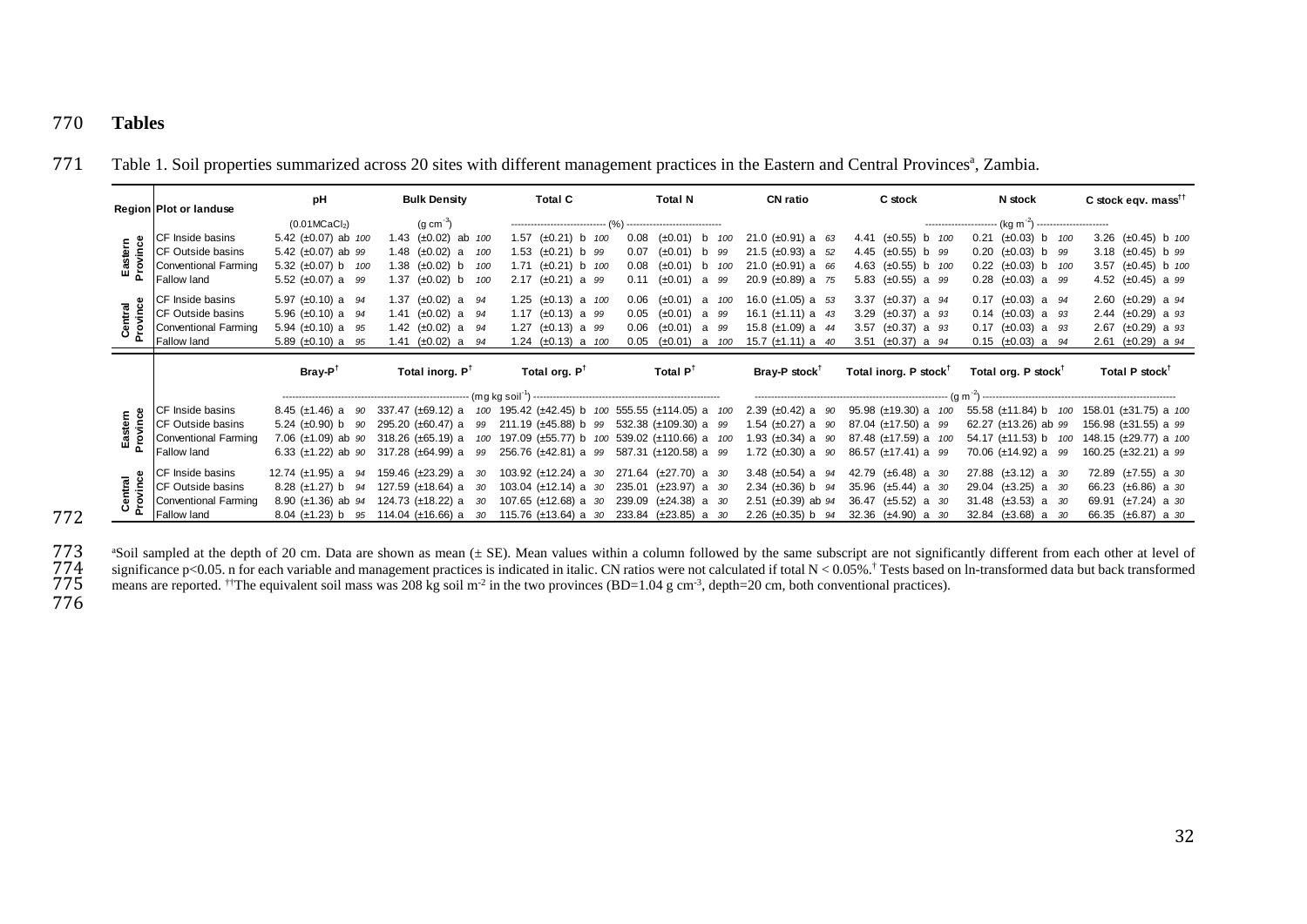| Region Plot or landuse                                                                                                                                                                  | Total C <sup>T</sup> | Total N <sup>T</sup>            | $C$ stock <sup>T</sup> | N stock                                      | $CEC^{\dagger}$             | Fe $(0x)^T$ | AI $(Ox)^T$                                                                                                                                                 | $P(Ox)^T$ | PSC <sup>T</sup> | PSD <sup>T</sup> |
|-----------------------------------------------------------------------------------------------------------------------------------------------------------------------------------------|----------------------|---------------------------------|------------------------|----------------------------------------------|-----------------------------|-------------|-------------------------------------------------------------------------------------------------------------------------------------------------------------|-----------|------------------|------------------|
|                                                                                                                                                                                         |                      | ----------- $(%)$ ------------- |                        | --------- (kg m <sup>-2</sup> ) ------------ | cmol <sub>c</sub> $kq^{-1}$ |             | $(mmol$ kg <sup>-1</sup> )                                                                                                                                  |           |                  | $--- (%) ---$    |
| CF Inside basins                                                                                                                                                                        |                      |                                 |                        |                                              |                             |             | 1.05 (±0.26) b 0.06 (±0.02) b 2.96 (±0.69) b 0.17 (±0.06) b 8.58 (±2.31) b 27.00 (±8.15) a 32.45 (±10.34) a 5.43 (±1.83) ab 29.85 (±9.22) a 17.0 (±5.3) ab  |           |                  |                  |
| <b>E</b> CF Outside basins                                                                                                                                                              |                      |                                 |                        |                                              |                             |             | 1.00 (±0.25) b 0.05 (±0.01) b 2.96 (±0.69) b 0.17 (±0.06) b 9.34 (±2.51) b 28.73 (±8.67) a 33.11 (±10.55) a 4.96 (±1.67) b 31.05 (±9.60) a 15.3 (±4.8) b    |           |                  |                  |
| 8 2 Conventional Farming 1.01 (±0.25) b 0.05 (±0.01) b 2.82 (±0.65) b 0.17 (±0.06) b 8.29 (±2.23) b 25.21 (±7.61) a 30.12 (±9.60) a 5.72 (±1.93) ab 27.74 (±8.57) a 18.1 (±5.7) a       |                      |                                 |                        |                                              |                             |             |                                                                                                                                                             |           |                  |                  |
| Fallow land                                                                                                                                                                             |                      |                                 |                        |                                              |                             |             | 1.68 (±0.41) a 0.08 (±0.02) a 4.47 (±1.04) a 0.28 (±0.06) a 13.47 (±3.62) a 34.78 (±10.50) a 40.21 (±12.81) a 7.62 (±2.57) a 37.74 (±11.66) a 19.1 (±6.0) a |           |                  |                  |
| CF Inside basins                                                                                                                                                                        |                      |                                 |                        |                                              |                             |             | 1.32 (±0.26) a 0.06 (±0.02) a 3.54 (±0.67) a 0.21 (±0.06) a 9.28 (±2.36) a 18.86 (±3.85) a 26.01 (±4.15) a 2.74 (±0.41) a 22.81 (±3.53) a 12.0 (±1.6) a     |           |                  |                  |
| $\ddot{\mathbf{v}}$ $\mathbf{v}$ CF Outside basins                                                                                                                                      |                      |                                 |                        |                                              |                             |             | 1.17 (±0.23) a 0.05 (±0.02) a 3.28 (±0.63) a 0.19 (±0.06) a 7.66 (±1.95) a 18.35 (±3.75) a 26.08 (±4.16) a 1.98 (±0.30) a 22.58 (±3.50) a 8.7 (±1.1) b      |           |                  |                  |
| @ 26.97 (±4.31) a 2.06 (±0.31) a 24.69 (±3.82) a 3.8 (±0.14) a 3.87 (±0.74) a 3.21 (±0.06) a 9.33 (±2.37) a 20.98 (±4.29) a 26.97 (±4.31) a 2.06 (±0.31) a 24.69 (±3.82) a 8.3 (±1.1) b |                      |                                 |                        |                                              |                             |             |                                                                                                                                                             |           |                  |                  |
| Fallow land                                                                                                                                                                             |                      |                                 |                        |                                              |                             |             | 1.47 (±0.29) a 0.07 (±0.02) a 4.18 (±0.80) a 0.25 (±0.06) a 10.11 (±2.57) a 24.13 (±4.93) a 30.93 (±4.94) a 2.09 (±0.31) a 28.14 (±4.36) a 7.4 (±1.0) b     |           |                  |                  |

777 Table 2. Soil properties summarized across six selected sites with different management practices in the Eastern and Central Provinces<sup>a</sup>, Zambia.

778 <sup>4</sup>Soil sampled at the depth of 20 cm. Data are shown as mean ( $\pm$  SE). Mean values within a column followed by the same subscript are not significantly different from each other at level of significance  $p(0x)$  signific

Someticance p<0.05.<sup>†</sup> Tests based on ln-transformed data but back transformed means are reported. In the EP (sites nr. 7,8,12,13,16,17) n= 30 for each management practice except for P (Ox) and TBS (21<n<25). Site nr. 8 w 781 PSD (21<n<25). Site nr. 8 was not included for P (Ox) and PSD because P-levels were below the detection limit for all management practices except for the fallow land plots. One outlier for the 782 variables P (Ox) and

variables P (Ox) and PSD was removed at a sub-plot at site 7 conventional farming. In the CP (sites nr. 1,8,14,15,18,19) n=30 for each management practice. See Table A.5 for more soil parameters.<br>783 Fe (Ox), Al (Ox) and P

Fe (Ox), Al (Ox) and P (Ox) is oxalate soluble Fe, Al and P, respectively. PSC is phosphorus sorption capacity and PSD is P saturation degree. CEC is cation exchange capacity.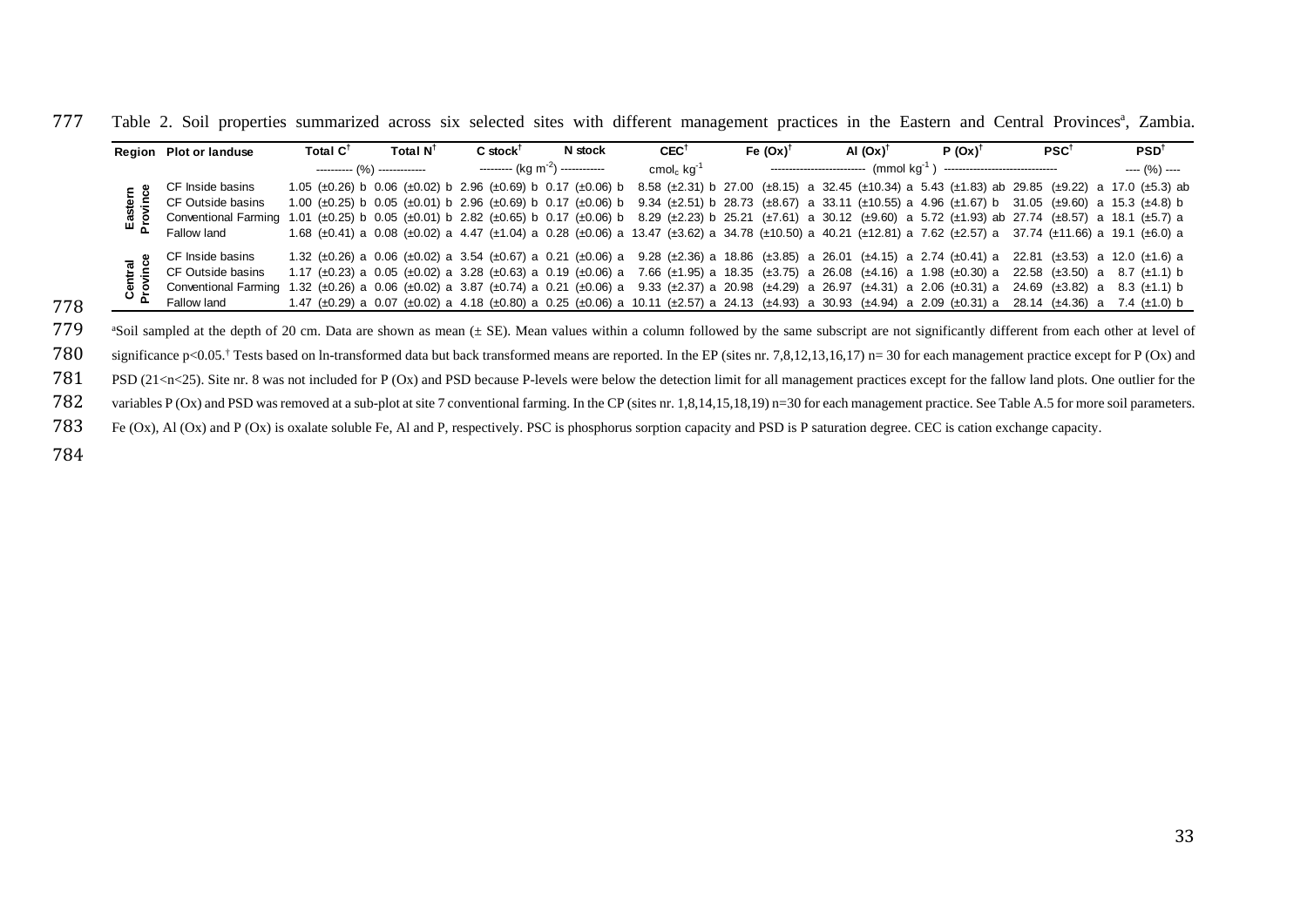785 Table 3. Mean ( $\pm$  SE) net amounts of extractable NH<sub>4</sub>-N and NO<sub>3</sub>-N ( $\mu$ g soil<sup>-1</sup> and  $\mu$ g SOC<sup>-1</sup>) of soils (0-20 cm) from three different sites in EP<sup>a</sup>

- 786 and six different sites in CP<sup>a</sup>, Zambia after 63 days of incubation. Negative and positive numbers indicate a net immobilization and net mobilization
- 787 of N, respectively.

|                     | <b>Region Plot or landuse</b> |                                                | Net mobilization or<br>immobilization of NH <sub>4</sub> -N | Net mobilization or<br>immobilization of $NO3$ -N |                           |  |
|---------------------|-------------------------------|------------------------------------------------|-------------------------------------------------------------|---------------------------------------------------|---------------------------|--|
|                     |                               | $(\mu g \, N \, g \, \text{soil}^{\text{-1}})$ | $(\mu g N g SOC^{-1})$                                      | $(\mu g \, N \, g \, \text{soil}^{\text{-1}})$    | $(\mu g N g SOC^{-1})$    |  |
|                     | CF Inside basins              | $-4.2$ ( $\pm$ 1.7) a                          | $-473.1$ ( $\pm$ 103.0) a                                   | $8.5 \ (\pm 4.1) a$                               | 943.9 $(\pm 306.3)$ a     |  |
| Eastern<br>Province | CF Outside basins             | $-4.3$ ( $\pm$ 1.7) a                          | $-516.6$ ( $\pm 103.0$ ) a                                  | $8.5 \ (\pm 4.1) a$                               | 1065.5 $(\pm 306.3)$ a    |  |
|                     | <b>Conventional Farming</b>   | $-4.0 \ (\pm 1.7) a$                           | $-469.4$ ( $\pm$ 103.0) a                                   | 9.3 $(\pm 4.1)$ a                                 | 1107.0 $(\pm 306.3)$ a    |  |
|                     | <b>Fallow land</b>            | $-6.9 \ (\pm 1.7) a$                           | $-452.2$ ( $\pm$ 103.0) a                                   | 19.0 $(\pm 4.1)$ a                                | 1377.7 (±306.3) a         |  |
|                     | CF Inside basins              | -13.5 (±2.2) a                                 | $-1123.8$ ( $\pm 203.0$ ) a                                 | 31.4 $(\pm 2.5)$ a                                | 2627.3 (±393.2) a         |  |
|                     | CF Outside basins             | -11.9 (±2.2) a                                 | $-1132.4$ ( $\pm 203.0$ ) a                                 | 24.1 $(\pm 2.5)$ ab                               | 2298.7 (±393.2) a         |  |
| Central<br>Province | <b>Conventional Farming</b>   | $-12.3$ ( $\pm 2.2$ ) a                        | $-1046.9$ ( $\pm 203.0$ ) a                                 | 24.3 $(\pm 2.5)$ a                                | 1934.5 (±393.2) ab        |  |
|                     | Fallow land                   | $-6.4 \ (\pm 2.2) \ b$                         | $-464.2$ ( $\pm 203.0$ ) b                                  | 15.4 $(\pm 2.5)$ b                                | 1220.1<br>$(\pm 393.2)$ b |  |

788

<sup>a</sup> Eeastern Province: Three sites (7,13,17), n=15 for each management practice. Central Province: Six sites (1,8,14,15,18,19), n=30 for each management practice. Mean

790 values within a column followed by the same subscript are not significantly different from each other at level of significance <0.05.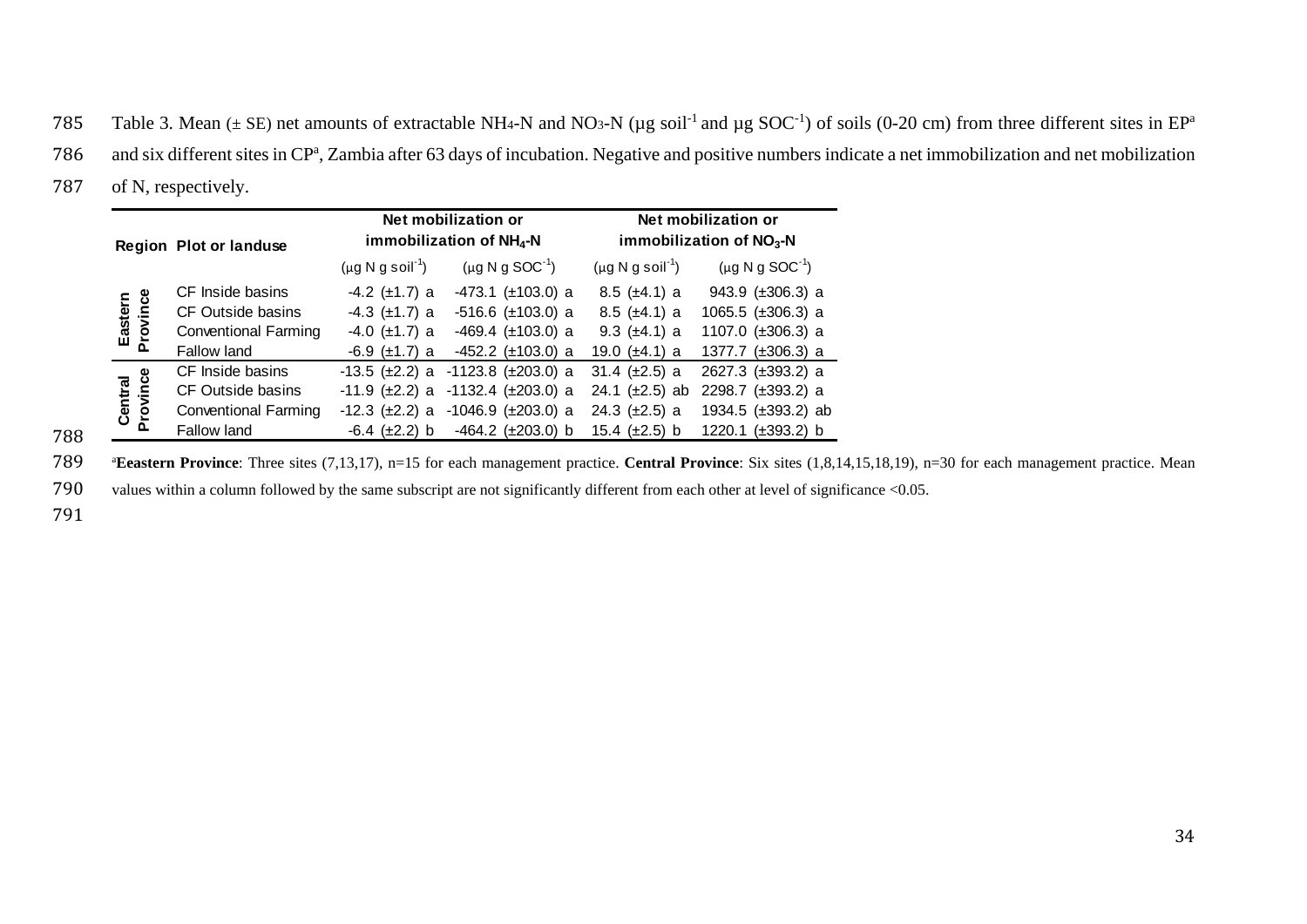## **Figures**



 Fig. 1. Setup for soil sampling in the Central (CP) and Eastern Provinces (EP) of Zambia. Soil sampling was conducting at five sub-plots (~0.05 796  $\,$  m<sup>2</sup>) randomly selected within each of four plots (200-500 m<sup>2</sup>) representing the management practices CF inside basins, CF outside basins, conventional farming and fallow land located within twenty sites in the two provinces (i.e. a total of 2 provinces x 20 sites x 4 plots x 5 sub-plots (replicates) = 800 soil samples). The pictures for the CF plots is from a farm where residue retention is done according to CFU- guidelines.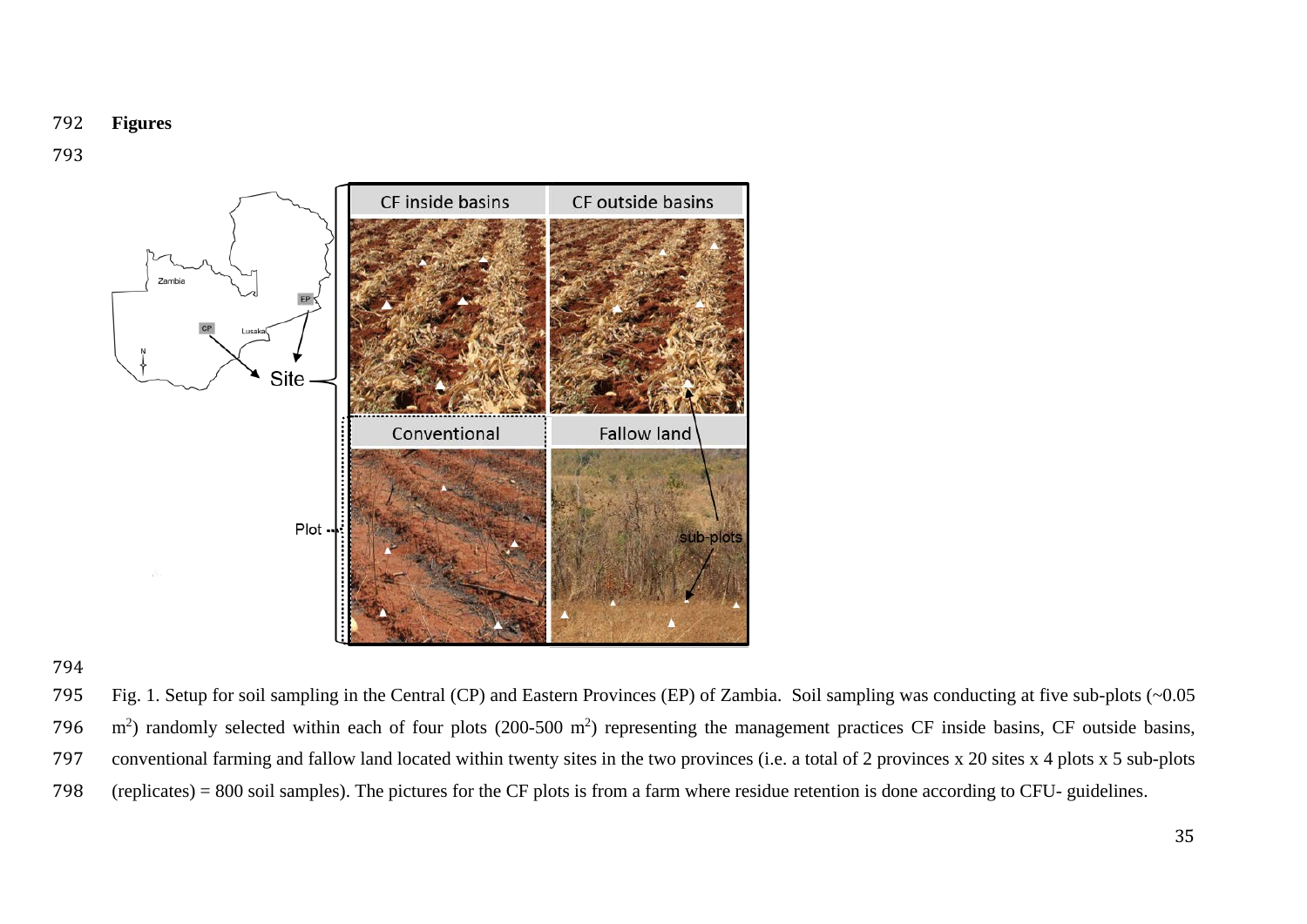

A) Eastern Province (EP) B) Central Province (CP)

800

801 Fig. 2. Relationships between cation exchange capacity (CEC, cmole kg soil<sup>-1</sup>) and soil organic carbon (SOC, g kg soil<sup>-1</sup>) for the management 802 practices Conservation Farming (CF) inside basin, CF outside basins, conventional farming and fallow in the EP (A) and CP (B), Zambia. **EP**  803 (n=120): CF inside basin; CEC = 1.16( $\pm$ 1.46) + 0.81 ( $\pm$ 0.08) \* SOC, CF outside basins; CEC = 3.11 ( $\pm$ 1.40) + 0.70 ( $\pm$ 0.07) \* SOC, conventional 804 farming; CEC = 3.45 (±1.28) + 0.54 (±0.05) \* SOC and fallow land; CEC = 4.29 (±1.24) + 0.57 (±0.02) \* SOC. **CP (**n=120): CEC = 2.90 (±1.11) 805  $+ 0.54 \left( \pm 0.05 \right) * SOC$ .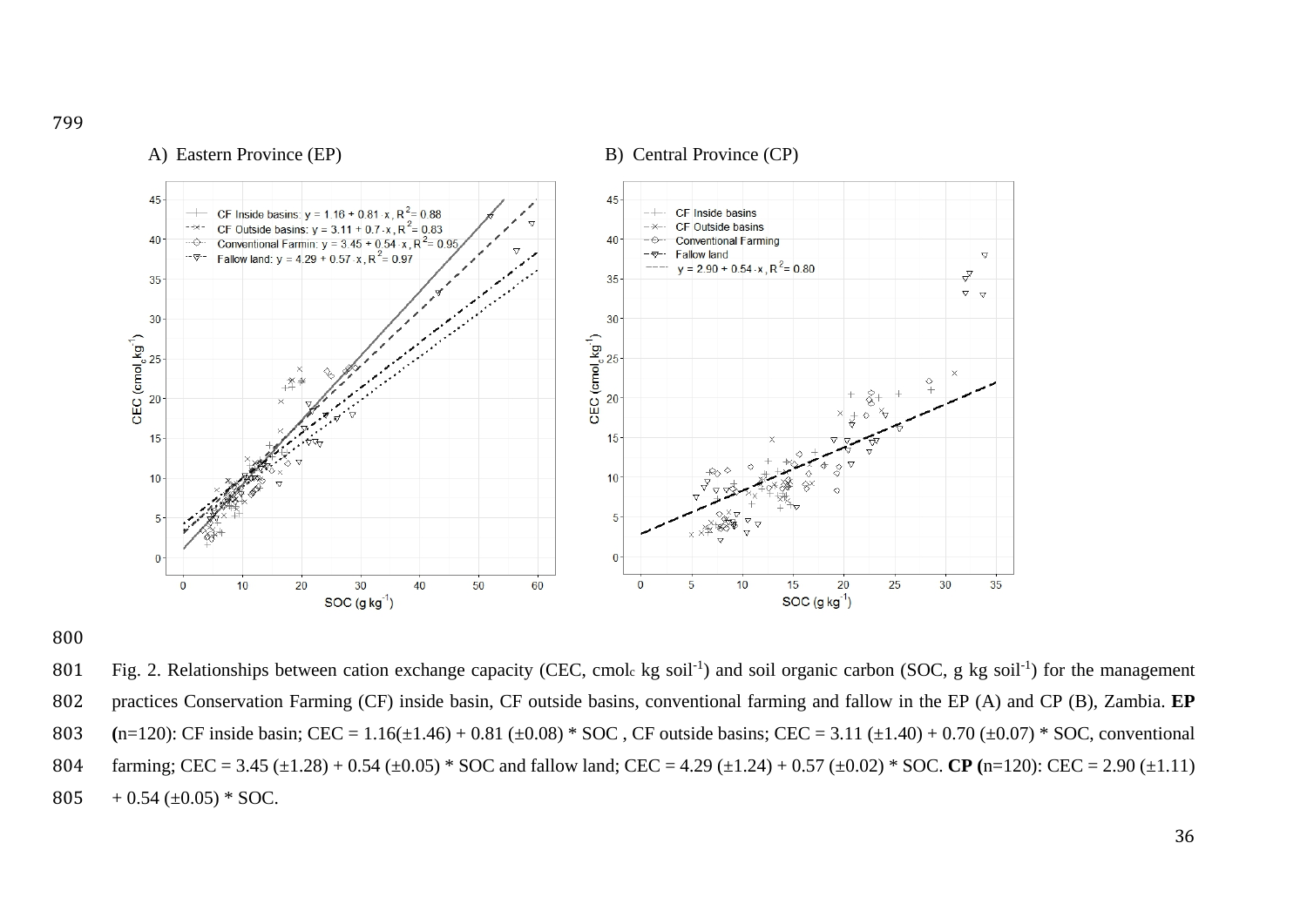



808 Fig. 3. Relationship between net amounts of extractable NO<sub>3</sub>-N ( $\mu$ g N g soil<sup>-1</sup>) after 63 days of incubation and concentration of N in particulate organic matter (%PON) from six different 810 sites in CP, Zambia. Negative and positive values of NO<sub>3</sub>-N indicate a net immobilization and 811 net mineralization of N, respectively. N=72. NO<sub>3</sub>-N = -7.45 ( $\pm$ 7.41) + 28.27 ( $\pm$ 6.47) \* PON.